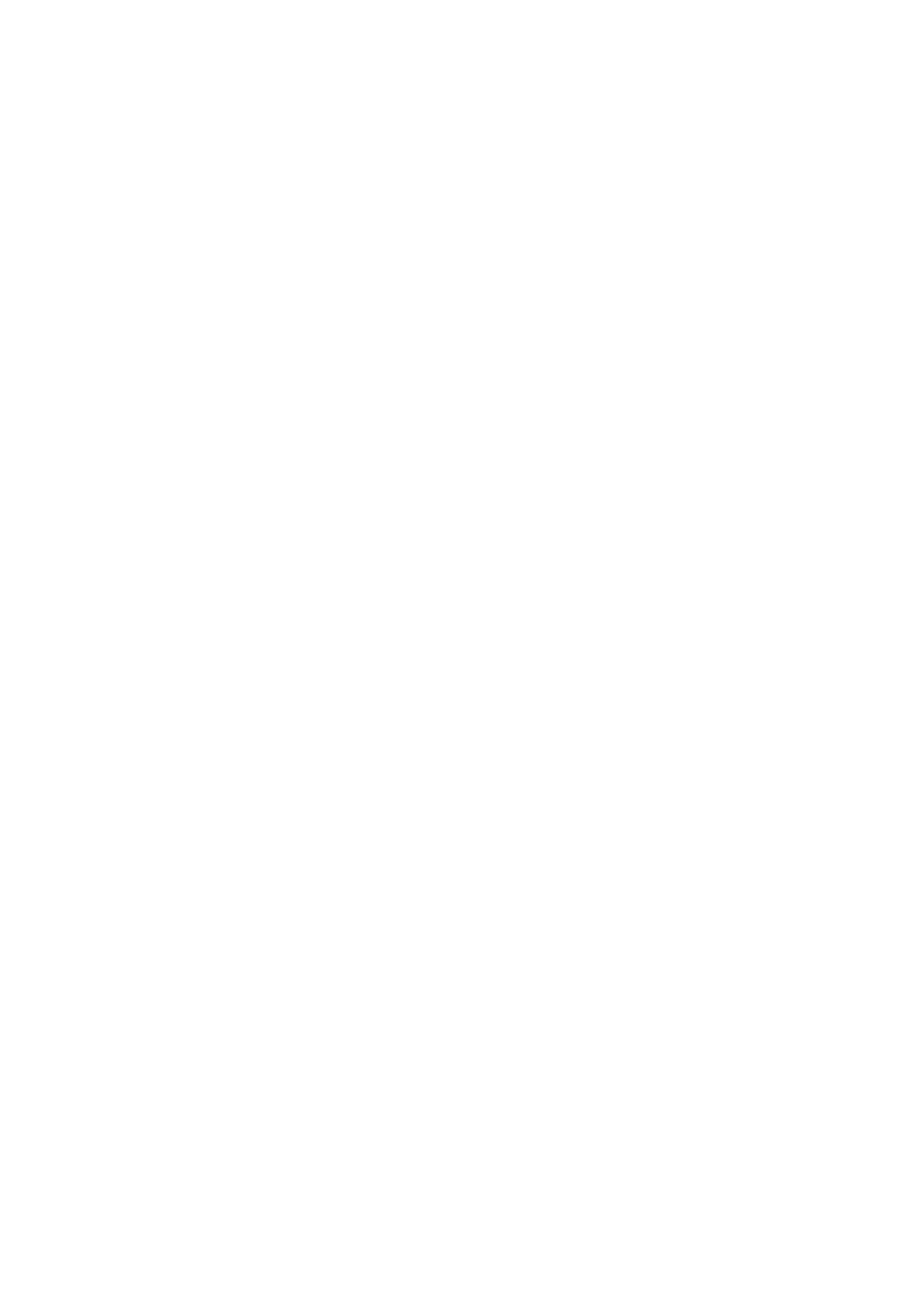**Prepared by:** 

**Dominic Tilden, Madeline Valeri and Magda Ellis THEMA Consulting Pty Ltd**

**www.thema.net**

# THEMA

**Prepared for: Childhood Dementia Initiative www.childhooddementia.org**

# childhood<br>dementia **INITIATIVE**

THEMA Consulting Report (2020). Childhood Dementia in Australia: quantifying the burden on patients, carers, the healthcare system and our society.

 www.childhooddementia.org/burdenstudy Released on the 18th November 2020 Sydney, Australia. © Childhood Dementia Initiative 2020 Website address for further details. www.childhooddementia.org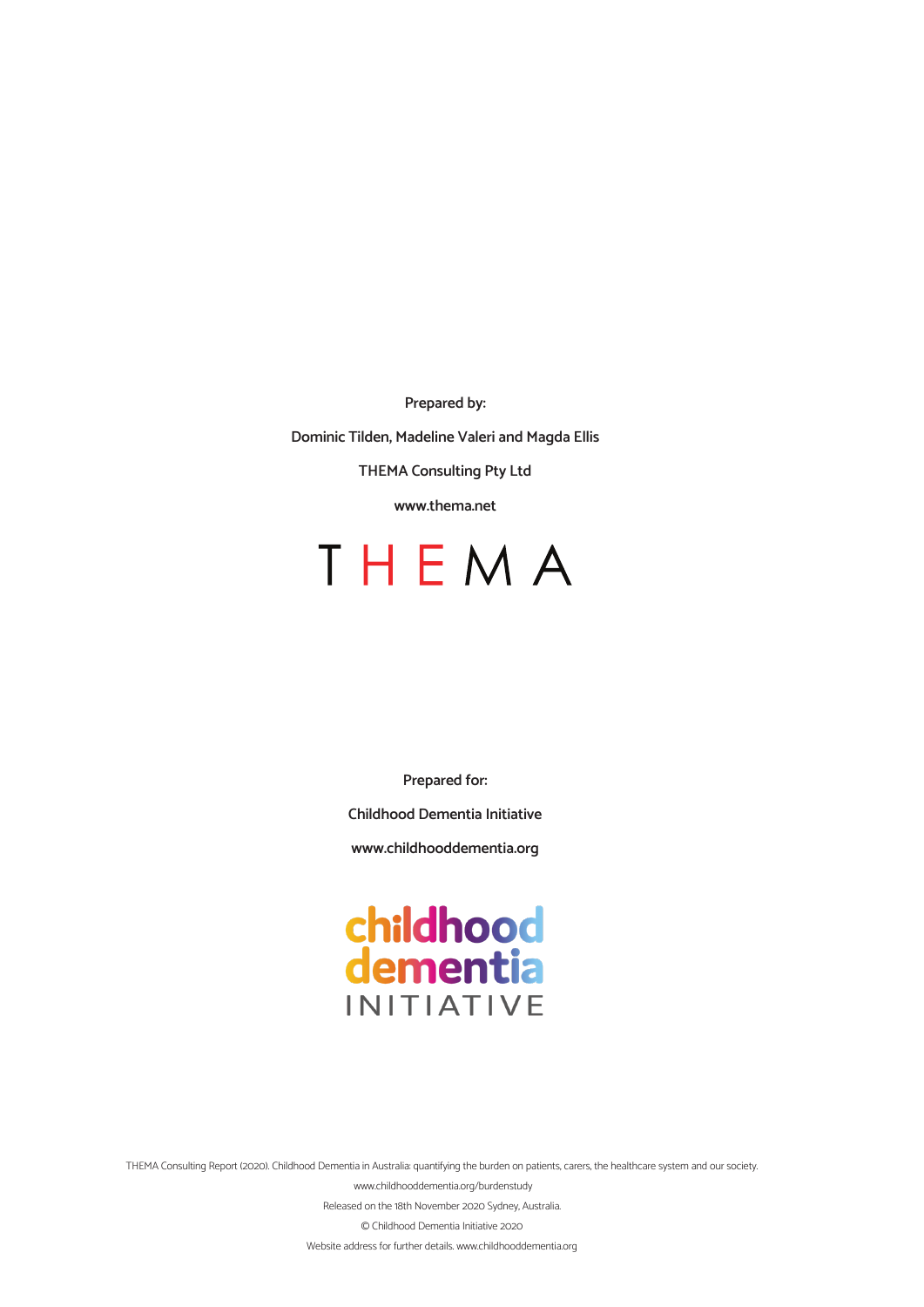# **KEY POINTS**

- $\rightarrow$  Childhood dementia is a recognised, albeit little known group of disorders, comprised of more than 70 individual genetic conditions.
- $\rightarrow$  Childhood dementia disorders are progressive and devastating in nature and pose a significantly complex medical challenge, with patients typically relying on fulltime supportive care and extensive healthcare services in the mid-later stages of the disease.
- $\rightarrow$  This study demonstrates for the first time the burden associated with childhood dementia in Australia, the tremendous negative impact it has on affected children, families and the community, and the resulting economic costs.
- $\rightarrow$  Effective therapeutic intervention remains an unmet clinical need for the vast majority of childhood dementia disorders.
- $\rightarrow$  It is estimated that the collective incidence of disorders that cause childhood dementia is 36 per 100,000 live births. This equates to 129 births in Australia each year.
- : In 2021, it is estimated there will be 2273 Australians living with a childhood dementia, 1396 of whom will be under the age of 18.
- $\rightarrow$  Collectively, the life expectancy for childhood dementia in Australia is estimated to be 28 years.
- The Years of Life Lost (YLL) and Years of Life lost due to Disability (YLD) from 2021 to 2030 in Australia is estimated to be 10,962 and 4,513, respectively.
- $\rightarrow$  In an average year, the estimated economic cost is substantial: \$40.4 million to the Australian healthcare system, \$39.7 million in indirect costs, \$233.5 million in costs of life years lost and \$75.0 million costs to the National Disability Insurance Scheme (NDIS).
- The total economic cost of childhood dementia in Australia from 2021 to 2030 is estimated to be \$3.9 billion, with an annual average of \$389 million.
- $\rightarrow$  This analysis identifies the high level of unmet need for new therapies and importantly, highlights opportunities for the development of therapies for childhood dementia.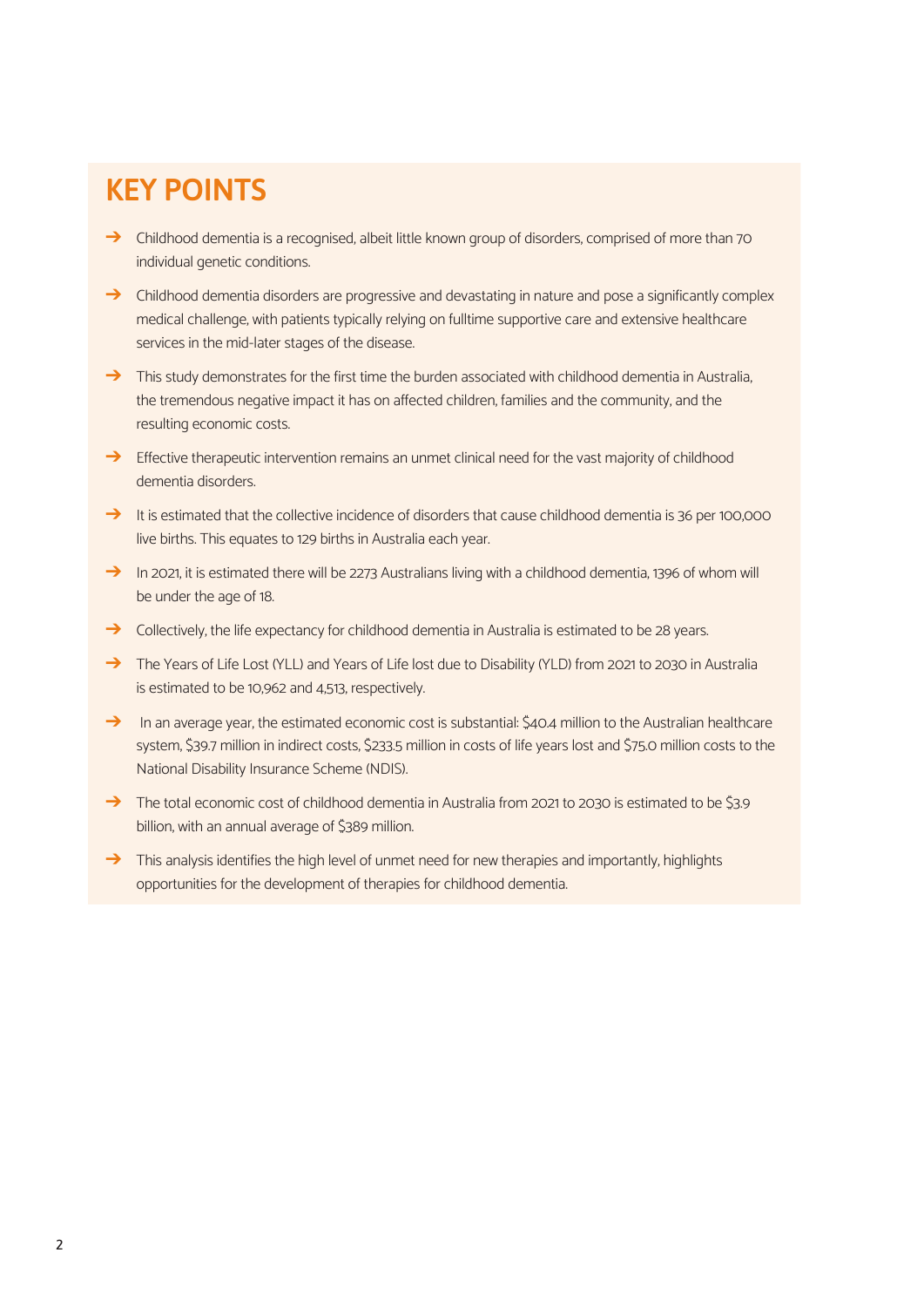# **EXECUTIVE SUMMARY**

# **Introduction**

'Childhood dementia' is, by its very name, confronting, complex and heartbreaking; a term often met with incredulity when heard for the first time. Indeed, childhood dementia is a recognised, albeit little known, group of disorders comprised of more than 70 individual genetic conditions. Sharing many striking clinical similarities with adult-onset dementia, childhood dementia is characterised by global progressive neurocognitive decline, multiple loss of already attained developmental skills, and a severely reduced quality of life and life expectancy.

Like all dementias, there are currently no effective therapies for the vast majority of childhood dementia conditions and where available, treatments are often limited; at best, only slowing the rate of disease progression.

Despite the large number of paediatric neurological disorders known to cause childhood dementia, collectively, childhood dementia itself, as a diagnostic group of diseases, has received little recognition or attention in the medical and scientific literature. Instead, the individual disorders are most often considered as discrete conditions rather than as part of the broader superordinate class.

Children with dementia typically suffer significant morbidities associated with their genetic disorder, including seizures, severe physical disability, organ failure, loss of speech, vision and other primary functions. Indeed, this drastically reduces quality of life for the affected individual and confers a tremendous emotional, physical and financial burden on all those involved in their care and support.

The direct healthcare costs and indirect societal costs associated with childhood dementia disorders collectively have not been assessed in Australia nor, to the best of our knowledge, in any healthcare system worldwide. Although each respective disorder is considered rare<sup>1</sup> or ultra-rare<sup>2</sup>, collectively childhood dementia is relatively common and likely to have considerable, wide-ranging impacts on the Australian healthcare system including the National Disability Insurance Scheme (NDIS), as well as to families, carers and society at large.

### **The objectives of this study are to:**

- 1) define and identify the population affected by childhood dementia;
- 2) quantify the current burden of childhood dementia on the Australian economy; and
- 3) estimate the projected financial costs of childhood dementia to the Australian healthcare system (considering both direct and non-direct healthcare costs) as well as to individuals, caregivers and to society over the next decade.

<sup>&</sup>lt;sup>1</sup> The most widely accepted definition of a rare disease is one that affects less than five in 10,000 people. Source: National Strategic Action Plan for Rare Diseases, February 2020, https://rva.blob.core.windows.net/assets/uploads/files/NationalStrategicAPRD.pdf

<sup>2</sup> Ultra-rare diseases are defined as having a prevalence of <1 per 50000 persons Source: National Institute for Clinical Excellence. NICE Citizens Council Report Ultra Orphan Drugs. London, NICE, 2004 https://europepmc.org/article/NBK/NBK401721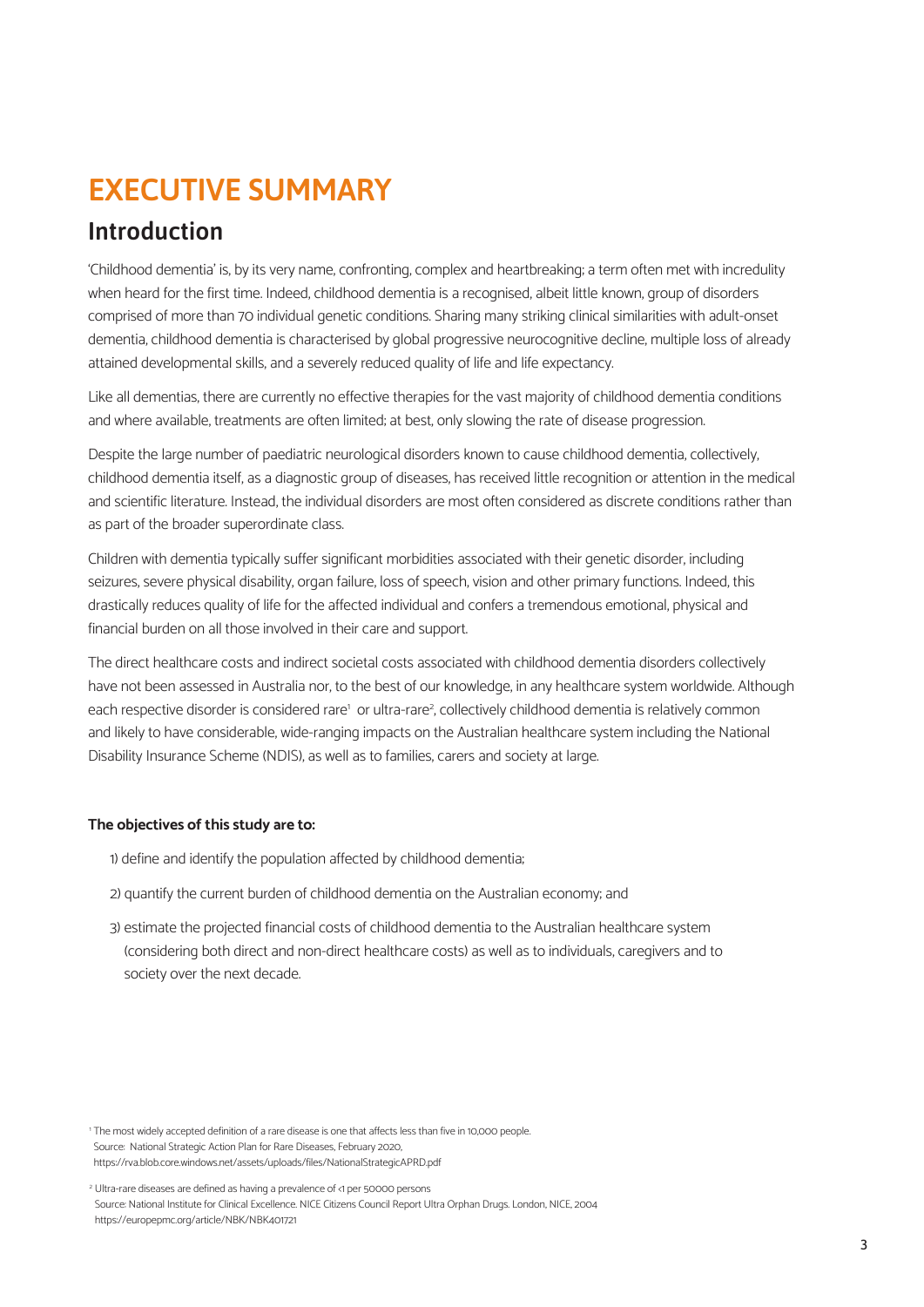# **Methodology**

- The current analysis utilises desktop research to define and identify current and forecasted number of cases and costs associated with childhood dementia in Australia from 2021 to 2030.
- The incidence and life expectancy estimates were derived for each individual condition through extensive literature research. These estimates were used to calculate an incidence and Years of Life Lost (YLL) estimate for each condition in addition to a prevalence and life expectancy estimate for childhood dementia as a whole.
- A Disability Adjusted Life Year (DALY)<sup>3</sup> was assigned to each condition based on an average health state weight (0.312) from the Global Health Estimate study (2015).
- An average annual healthcare cost estimate of \$27,900 based on three studies (Wyatt et al., 2012; Imrie et al., 2009; Hendrie et al., 2011) is applied to all individual conditions.
- The annual indirect costs, derived from Imrie et al. (2009), equate to \$27,433 and are applied to all conditions.
- An estimate of \$213,000 per year for the Value of a Statistical Life Year (VSLY; as recommended by the Australian Government's Office of Best Practice Regulation) is applied to the YLL to measure the opportunity cost of a life year lost due to premature mortality.
- An average annual cost to the NDIS of \$97,000 is applied using age-specific costs to estimate the spend over an individual's lifetime, depending on life expectancy for each condition.

## **Results**

- This study identified over 70 individual genetic conditions that can be consistently defined as causing childhood dementia, according to a previously published set of disease criteria (Nunn et al., 2002; Verity et al., 2010).
- It is estimated that the collective incidence of disorders that cause childhood dementia is 36 per 100,000 births (or 1 in 2,800 births). This equates to 129 births in Australia in an average year.
- In 2021, it is estimated there will be 2,273 Australians living with a childhood dementia, 1,396 of whom are under the age of 18.
- Collectively, the average life expectancy for childhood dementia in Australia is estimated to be 28 years.
- The YLL and YLD from 2021 to 2030 in Australia is estimated to be 10,962 and 4,513, respectively.
- In an average year, the estimated economic cost is substantial: \$40.4 million to the Australian healthcare system, \$39.7 million in indirect costs, \$233.5 million in costs of life years lost and \$75.0 million costs to the NDIS.
- The total economic cost of childhood dementia in Australia from 2021 to 2030 is estimated to be \$3.9 billion, with an annual average of \$389 million.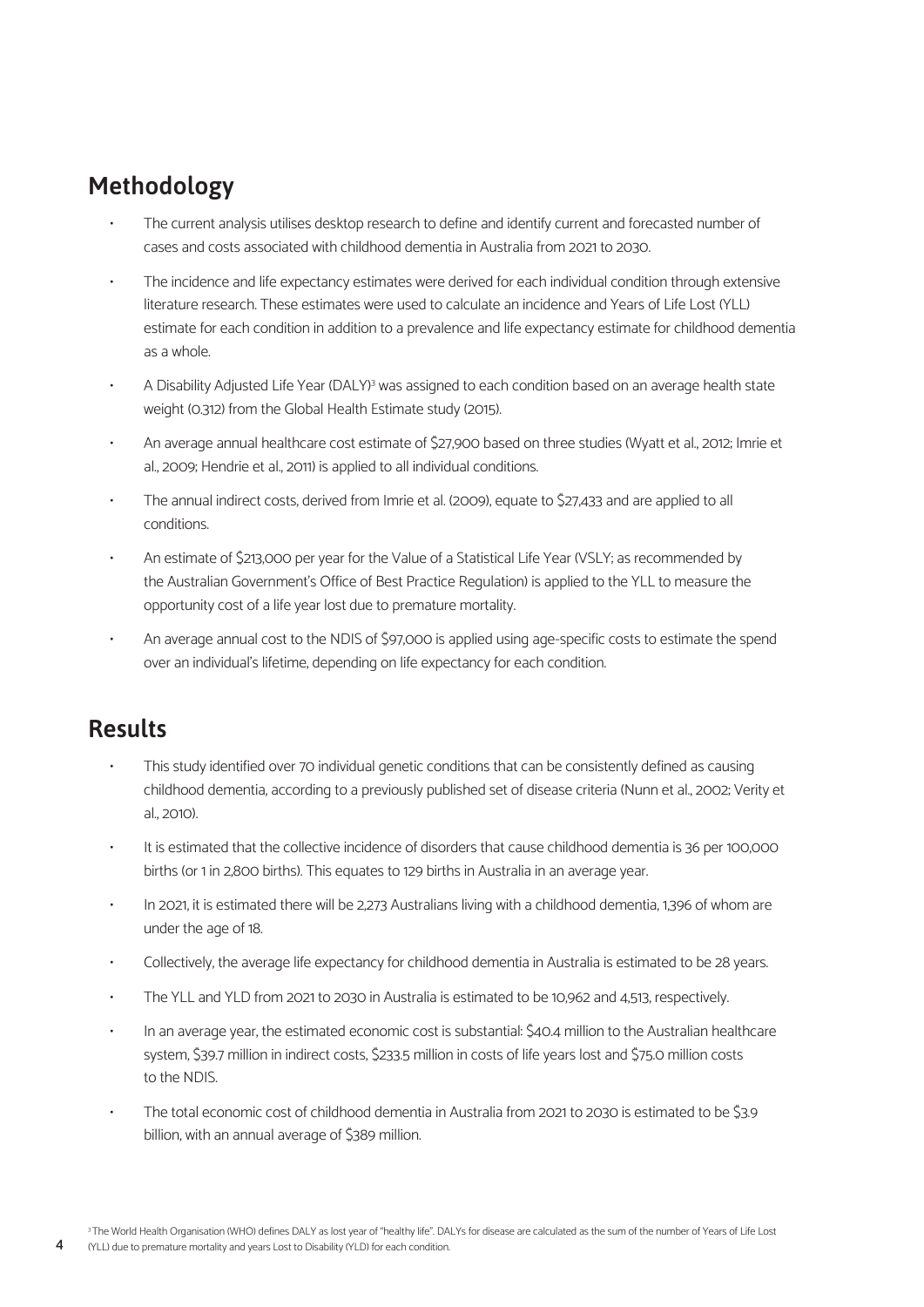# **Discussion**

This is the first paper to quantify the burden of disease in a range of conditions that cause childhood dementia in any healthcare system worldwide. The analysis undertaken in this study defines and identifies the Australian population affected by childhood dementia and estimates the resultant direct and indirect costs incurred to the Australian economy currently and over the next decade.

We identified more than 70 disorders that cause childhood dementia. This list is not exhaustive and is expected to grow over time. In addition, due to the rarity of the conditions, high quality, contemporary evidence measuring the burden of childhood dementia is limited. Of the 70 identified disorders, 32 were excluded from the analysis due to the fact that incidence and life expectancy data were not available. There is limited robust data on the costs attributed to each condition in this list, therefore, the costs attributed to childhood dementia as a whole are expected to be higher than those provided in this analysis.

The economic cost of childhood dementia in Australia is estimated to be \$389 million annually. While this may be considered low in comparison to other childhood conditions, there are two attributing factors that must be considered; childhood dementias confer only a short life expectancy of around 28 years, and given the lack of treatment options across the 70 identified conditions, the burden of care is disproportionately met by the affected families themselves, support services and carers.

This analysis identifies the high level of unmet need for new therapies and importantly, highlights opportunities for research and development of therapies for childhood dementia targeting overlapping disease mechanisms. Importantly, and promisingly, there exist on the horizon for patients with childhood dementia encouraging emergent therapies including gene transfer and editing technologies. These treatments have the potential to significantly improve patient outcomes and reduce the burden of these conditions on patients, their families and carers, society and indeed the Australian economy.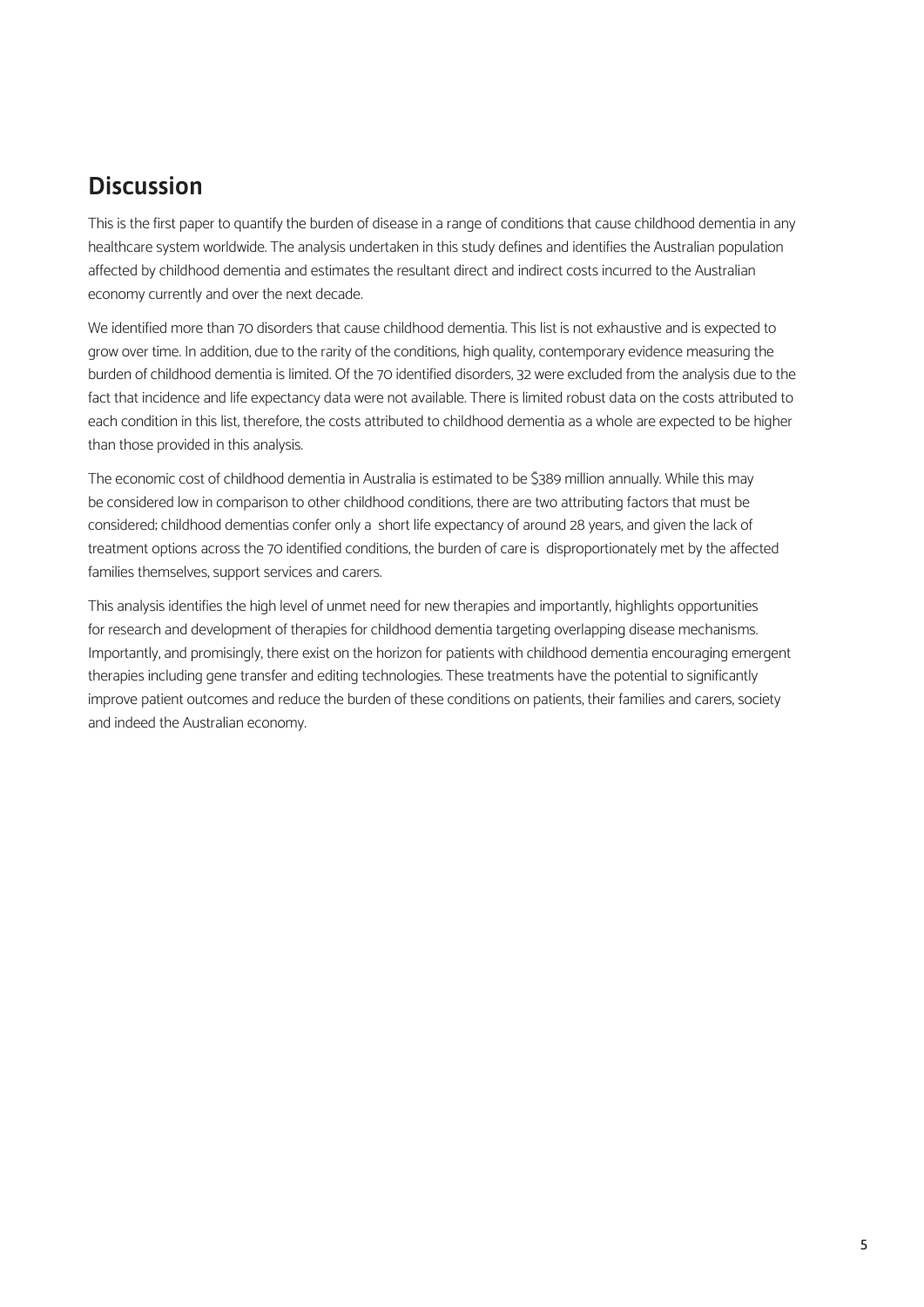# **TABLE OF CONTENTS**

|                | Key points                               | $\overline{2}$ |
|----------------|------------------------------------------|----------------|
|                | <b>EXECUTIVE SUMMARY</b>                 | 3              |
|                | Introduction                             | 3              |
|                | Methodology                              | $\overline{4}$ |
|                | Results                                  | $\overline{4}$ |
|                | Discussion                               | 5              |
|                | Table of contents                        | 6              |
|                | List of tables                           | 8              |
|                | List of figures                          | 9              |
|                | List of acronyms                         | 10             |
| 1              | <b>INTRODUCTION AND OBJECTIVES</b>       | 12             |
|                | 1.1 Background                           | 12             |
|                | 1.1.1 Causes of childhood dementia       | 13             |
|                | 1.1.2 Diagnosis, morbidity and mortality | 14             |
|                | 1.1.3 Burden of childhood dementia       | 15             |
|                | 1.2 Objectives                           | 16             |
| $\overline{2}$ | <b>METHODOLOGY</b>                       | 17             |
|                | 2.1 Analysis structure                   | 17             |
|                | 2.1.1 Defining the population            | 17             |
|                | 2.1.2 Quantifying disease burden         | 18             |
|                | 2.1.3 Perspective                        | 19             |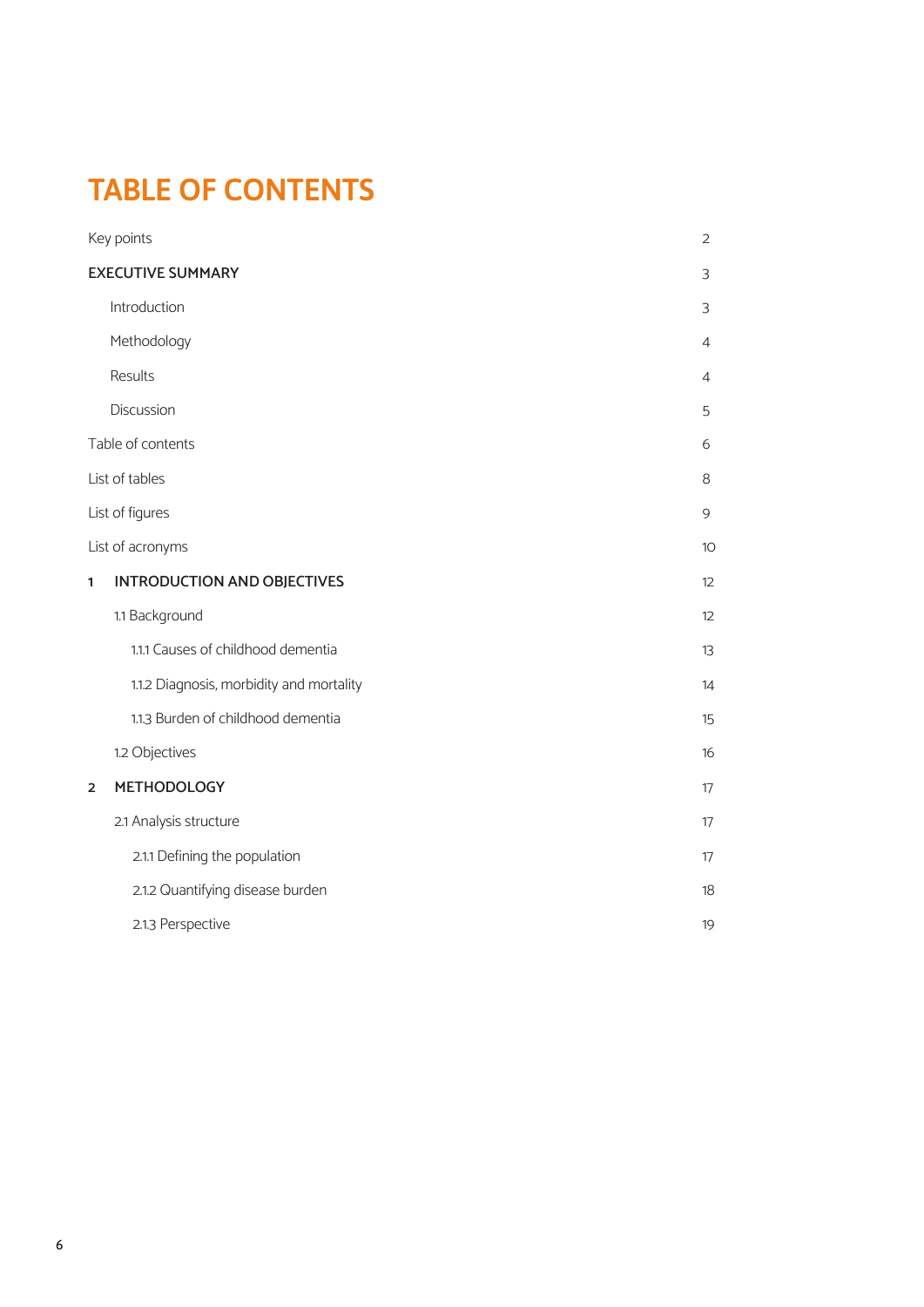|   | 2.2 Inputs and data sources                               | 20 |
|---|-----------------------------------------------------------|----|
|   | 2.2.1 Incidence and life expectancy                       | 20 |
|   | 2.2.2 Prevalence                                          | 23 |
|   | 2.2.3 Years of life lost                                  | 25 |
|   | 2.2.4 Disability adjusted life years                      | 26 |
|   | 2.2.5 Years of life lost to disability                    | 27 |
|   | 2.2.6 Costs                                               | 28 |
|   | 2.2.6.1 Annual healthcare costs                           | 28 |
|   | 2.2.6.2 Annual indirect costs                             | 30 |
|   | 2.2.6.3 Value of a statistical life year                  | 32 |
|   | 2.2.6.4 Costs to the National Disability Insurance Scheme | 32 |
|   | 2.2.7 Data sources and limitations                        | 33 |
| 3 | <b>RESULTS</b>                                            | 34 |
|   | 3.1 Incidence and life expectancy                         | 34 |
|   | 3.2 Characteristics of the population                     | 39 |
|   | 3.3 Costs                                                 | 40 |
|   | 3.4 Summary                                               | 41 |
| 4 | <b>DISCUSSION</b>                                         | 43 |
| 5 | <b>ACKNOWLEDGEMENTS</b>                                   | 47 |
| 6 | <b>REFERENCES</b>                                         | 48 |
|   | <b>APPENDIX 1: INCLUDED CONDITIONS</b>                    | 53 |
|   | <b>APPENDIX 2: EXCLUDED CONDITIONS</b>                    | 59 |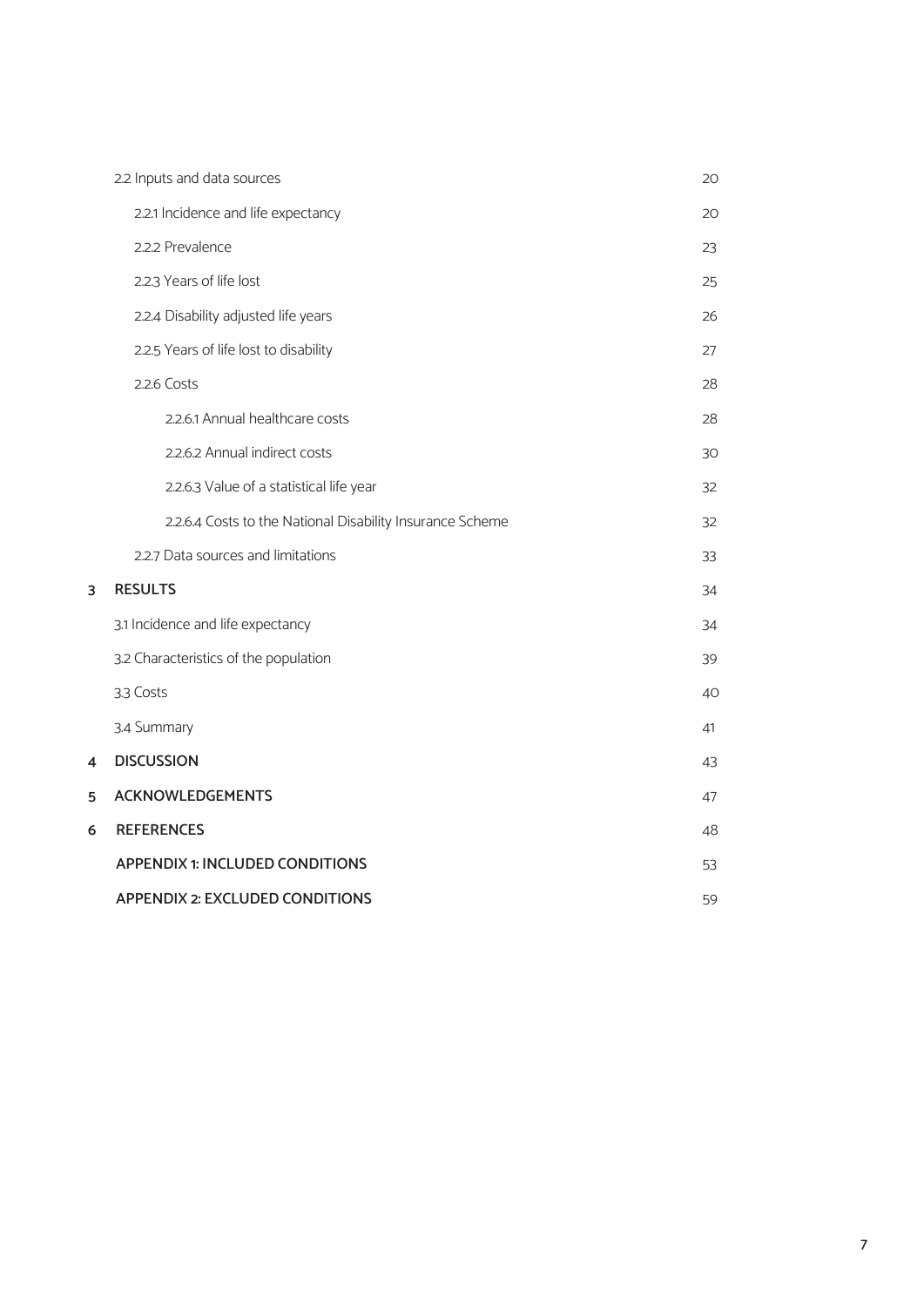# **LIST OF TABLES**

| Table 1  | Calculation of the total number of births with childhood dementia, 2021. Example using<br>Alexander disease type 1 in the year 2021 | 23 |
|----------|-------------------------------------------------------------------------------------------------------------------------------------|----|
| Table 2  | Example calculation of prevalence for Alexander disease type 1 in the year 2021                                                     | 24 |
| Table 3  | YLL estimates: example method of Alexander disease type 1 in the year 2021                                                          | 25 |
| Table 4  | Health state weights used in the WHO Global Health Estimates                                                                        | 27 |
| Table 5  | YLD estimates: example method of Alexander disease type 1 in the year 2021                                                          | 27 |
| Table 6  | Estimated annual care costs of childhood dementia identified in the literature                                                      | 29 |
| Table 7  | Example calculation of lifetime costs of healthcare for Alexander disease<br>type 1 for a child born in 2021                        | 30 |
| Table 8  | Estimated indirect costs of Niemann-Pick disease type C                                                                             | 31 |
| Table 9  | Example calculation of lifetime costs of indirect costs for Alexander disease<br>type 1 in the year 2021                            | 31 |
| Table 10 | Estimated NDIS annual spend on patients with intellectual disabilities as<br>of 31st December 2019                                  | 32 |
| Table 11 | Incidence and life expectancy of all childhood dementia disorders included in the analysis                                          | 35 |
| Table 12 | Childhood dementia functional classifications                                                                                       | 40 |
| Table 13 | Estimated total costs attributable to childhood dementia in Australia between                                                       |    |
|          | 2021 and 2030                                                                                                                       | 41 |
| Table 14 | Total births and costs of all childhood dementia disorders in Australia                                                             | 42 |
| Table 15 | Incidence data input references                                                                                                     | 53 |
| Table 16 | Life expectancy data input references                                                                                               | 56 |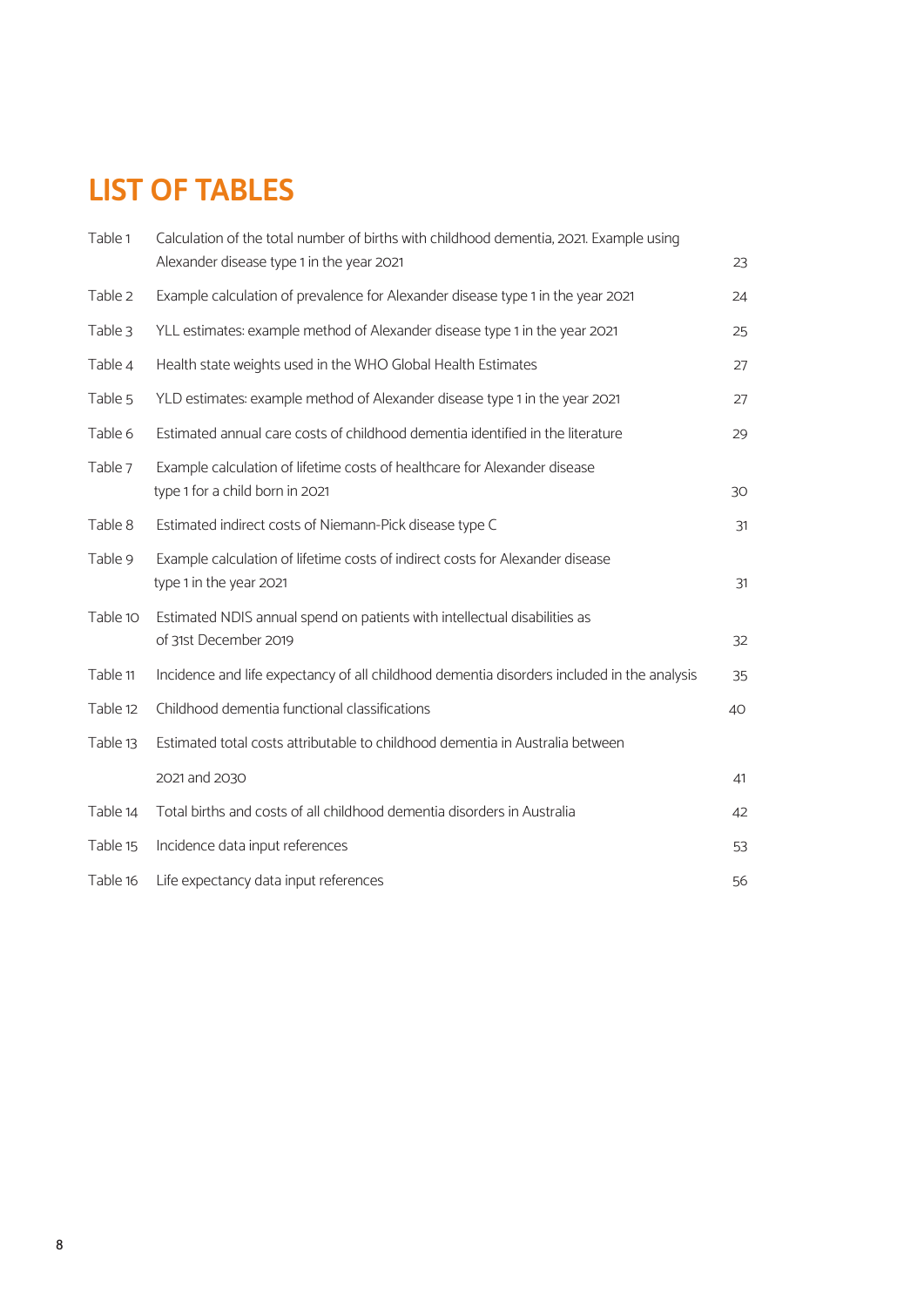# **LIST OF FIGURES**

| Figure 1 Incidence per 100,000 births of each of the childhood dementia disorders included<br>in the analysis      | 21 |
|--------------------------------------------------------------------------------------------------------------------|----|
| Figure 2 Life expectancy at birth (years) for each of the childhood dementia disorders included<br>in the analysis | 22 |
| Figure 3 Years of life lost accrued for those born with a childhood dementia disorder in 2021                      | 37 |
| Figure 4 Years of life lost to disability accrued by those born with a childhood dementia disorder in 2021         | 38 |
| Figure 5 Costs of childhood dementia                                                                               | 42 |
|                                                                                                                    |    |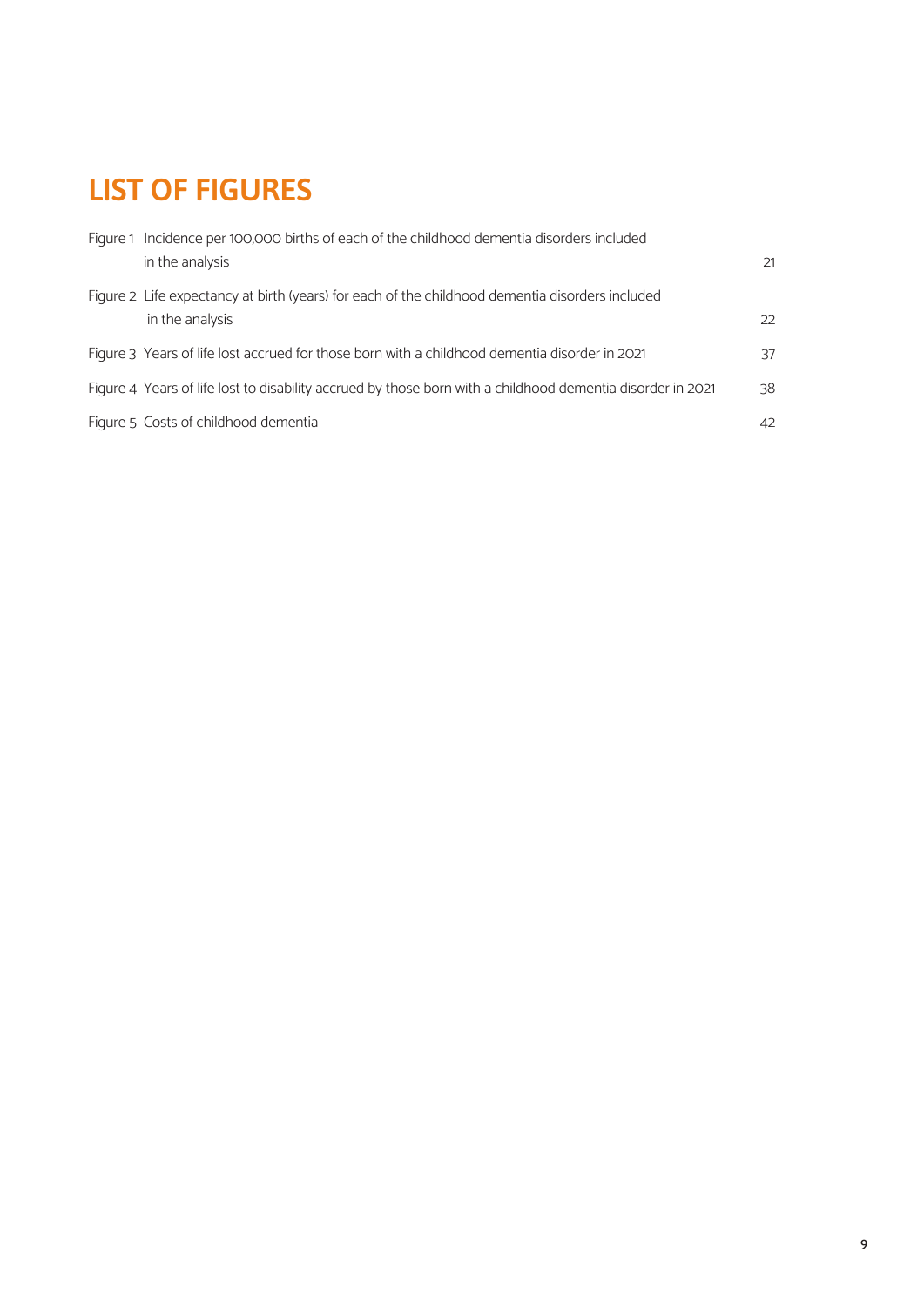# **LIST OF ACRONYMS**

| <b>ACRONYM</b>                                 | <b>DESCRIPTION</b>                                     |  |
|------------------------------------------------|--------------------------------------------------------|--|
| ABS                                            | Australian Bureau of Statistics                        |  |
| <b>ADHD</b>                                    | ADHD Attention Deficit Hyperactivity Disorder          |  |
| AGU                                            | Aspartylglucosaminuria                                 |  |
| <b>ASHE</b>                                    | Annual Survey of Hours and Earnings                    |  |
| <b>AUD</b>                                     | Australian Dollar                                      |  |
| <b>CNS</b>                                     | Central Nervous System                                 |  |
| <b>DALYs</b>                                   | Disability Adjusted Life Years                         |  |
| <b>DSM</b>                                     | Diagnostic and Statistical Manual of Mental Disorders  |  |
| <b>ERT</b>                                     | Enzyme Replacement Therapy                             |  |
| <b>GBD</b>                                     | Global Burden of Disease                               |  |
| <b>GHE</b>                                     | <b>Global Health Estimates</b>                         |  |
| GP                                             | General Practitioner (Primary Care Physician)          |  |
| International Classification of Disease<br>ICD |                                                        |  |
| LE                                             | Life Expectancy                                        |  |
| <b>MPS</b>                                     | Mucopolysaccharidosis                                  |  |
| <b>NCL</b>                                     | Neuronal ceroid lipofuscinoses                         |  |
| <b>NDIS</b>                                    | National Disability Insurance Scheme (Australia)       |  |
| <b>NHS</b>                                     | National Health Service (UK)                           |  |
| <b>NKH</b>                                     | NonKetotic Hyperglycinemia                             |  |
| <b>NPC</b>                                     | Niemann-Pick disease type C                            |  |
| <b>NSRC</b>                                    | National Schedule of Reference Costs (UK)              |  |
| <b>OBPR</b>                                    | Office of Best Practice Regulation (Australia)         |  |
| <b>OMIM</b>                                    | Online Mendelian Inheritance in Man                    |  |
| <b>ONS</b>                                     | Office for National Statistics (UK)                    |  |
| PBAC                                           | Pharmaceutical Benefits Advisory Committee (Australia) |  |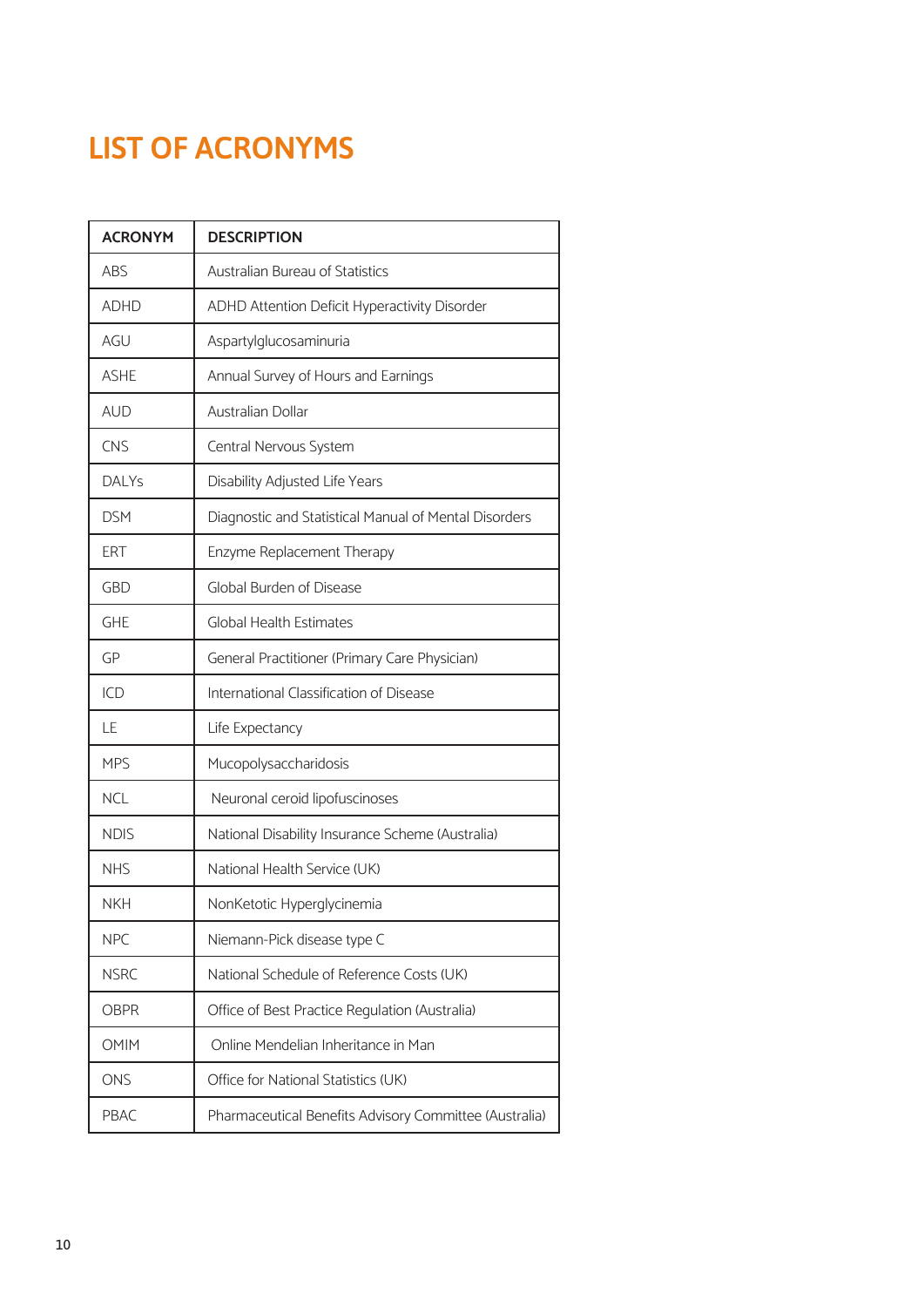# **LIST OF ACRONYMS cont.**

| <b>PIND</b>                                                     | Progressive Intellectual and Neurological Deterioration |  |
|-----------------------------------------------------------------|---------------------------------------------------------|--|
| <b>PKAN</b><br>Pantothenate Kinase-Associated Neurodegeneration |                                                         |  |
| SD<br><b>Standard Deviation</b>                                 |                                                         |  |
| <b>SRT</b><br>Substrate Reduction Therapy                       |                                                         |  |
| <b>TGA</b>                                                      | Therapeutic Goods Administration (Australia)            |  |
| VSI Y<br>Value of a Statistical Life Year                       |                                                         |  |
| <b>WHO</b><br>World Health Organisation                         |                                                         |  |
| YI D<br>Years Lost due to Disability                            |                                                         |  |
| YH.                                                             | Years of Life Lost                                      |  |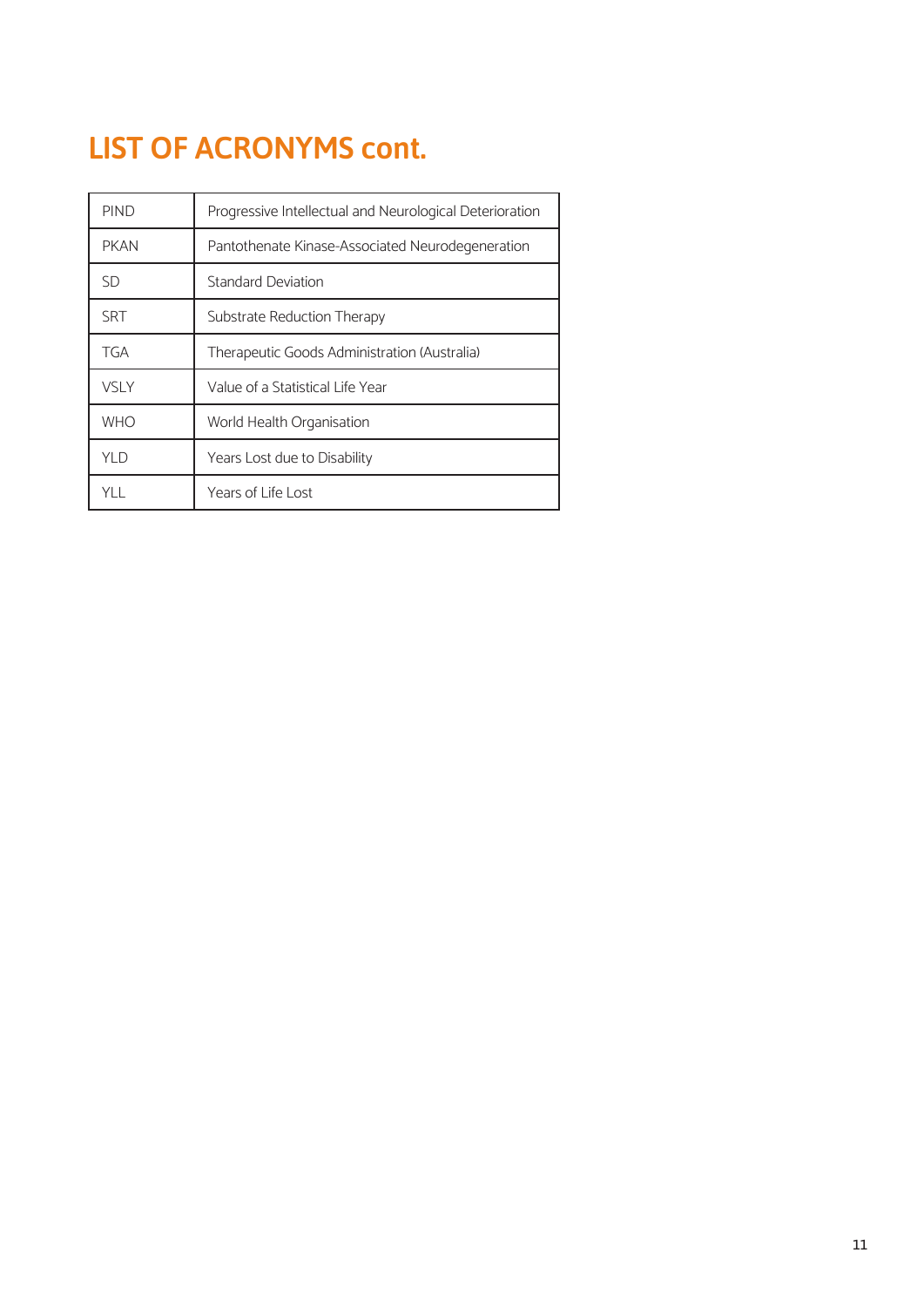# **1 INTRODUCTION AND OBJECTIVES**

# **1.1 Background**

Childhood dementia is defined as global neurocognitive decline with multiple developmental skill loss after a period of normal development (Nunn et al., 2002). One of the hallmark characteristics of childhood dementia is enduring and progressive loss of previously acquired developmental skills, in contrast to static or transient loss, for example in the case of head injury, encephalitis or near drowning (Nunn et al., 2002; Verity et al., 2010). Furthermore, childhood dementia may be distinguished from conditions such as intellectual disability or developmental delay, which are characterised by relative loss of trajectory compared with normal development (Nunn et al., 2002; Haugen et al., 2019).

To date, childhood dementia has received little recognition or attention in the medical and scientific literature, owing largely to the fact that the individual conditions constituting the childhood dementia group are most often considered as discrete conditions rather than as constituents of the broader superordinate disease-state. Indeed, the literature reveals that the childhood dementia group is comprised of a great many individual disorders, with one study identifying 147 known paediatric neurodegenerative conditions with progressive intellectual and neurological deterioration (Verity et al., 2010).

It is of interest to note, that despite this considerable number of conditions described as forms of dementia in childhood, 'childhood dementia' itself remains unrecognized as a class of disease in the World Health Organisation's International Classification of Diseases (ICD), the Diagnostic and Statistical Manual of Mental Disorders (DSM) or any other diagnostic system worldwide.

Although individually each of these conditions is considered rare or ultra-rare, childhood dementia collectively is relatively common. Given the severe, devastating and wide-reaching impact on affected children, their families and carers, childhood dementia therefore undeniably represents an important health issue in Australia.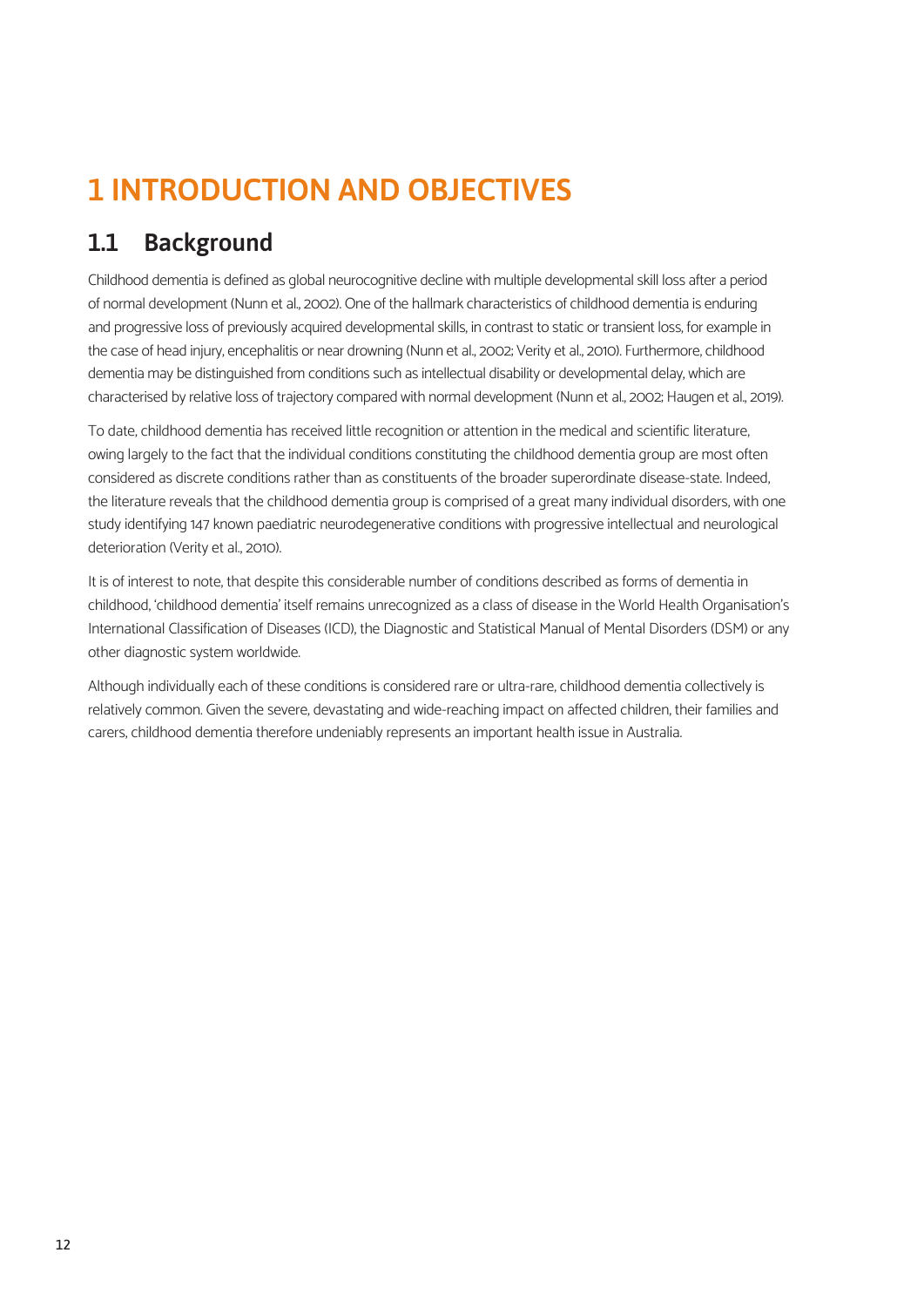### **1.1.1 Causes of childhood dementia**

The aetiology and pathogenesis of childhood dementia is wide-ranging and, in some individual cases, remains undefined. This study focuses upon those identified childhood dementia disorders of genetic origin, a large proportion of which are attributable to inborn errors of metabolism, also known as inherited metabolic disorders. Most inherited metabolic disorders result from an enzyme defect in biochemical and metabolic pathways that affect the essential metabolism of cellular proteins, fats or carbohydrates, or impaired organelle function. Other rare genetic neurodegenerative conditions such Rett syndrome and Juvenile Huntington's disease make up the remainder of the childhood dementia group.

The focus on disorders of genetic origin excludes acquired disorders, such as encephalopathies arising from infectious, viral or toxic aetiologies, those related to nutritional deficiencies and those associated with autoimmune or endocrine disorders. However, the hereditary dementias constitute the substantive burden of childhood dementia in Australia and other developed nations.

The major broad classifications of childhood dementia include:

- Lysosomal diseases; including mucopolysaccharidoses, disorders of lipid metabolism and transport, glycoproteinosis and neuronal ceroid lipofuscinoses
- Other disorders of lipid metabolism and transport
- Disorders of amino acid and other organic acid metabolism
- Vitamin-responsive inborn errors of metabolism
- Disorders of mineral absorption and transport
- Peroxisomal diseases
- Mitochondrial disorders
- Leukodystrophies
- Neurodegeneration with brain iron accumulation
- Other rare neurodegenerative diseases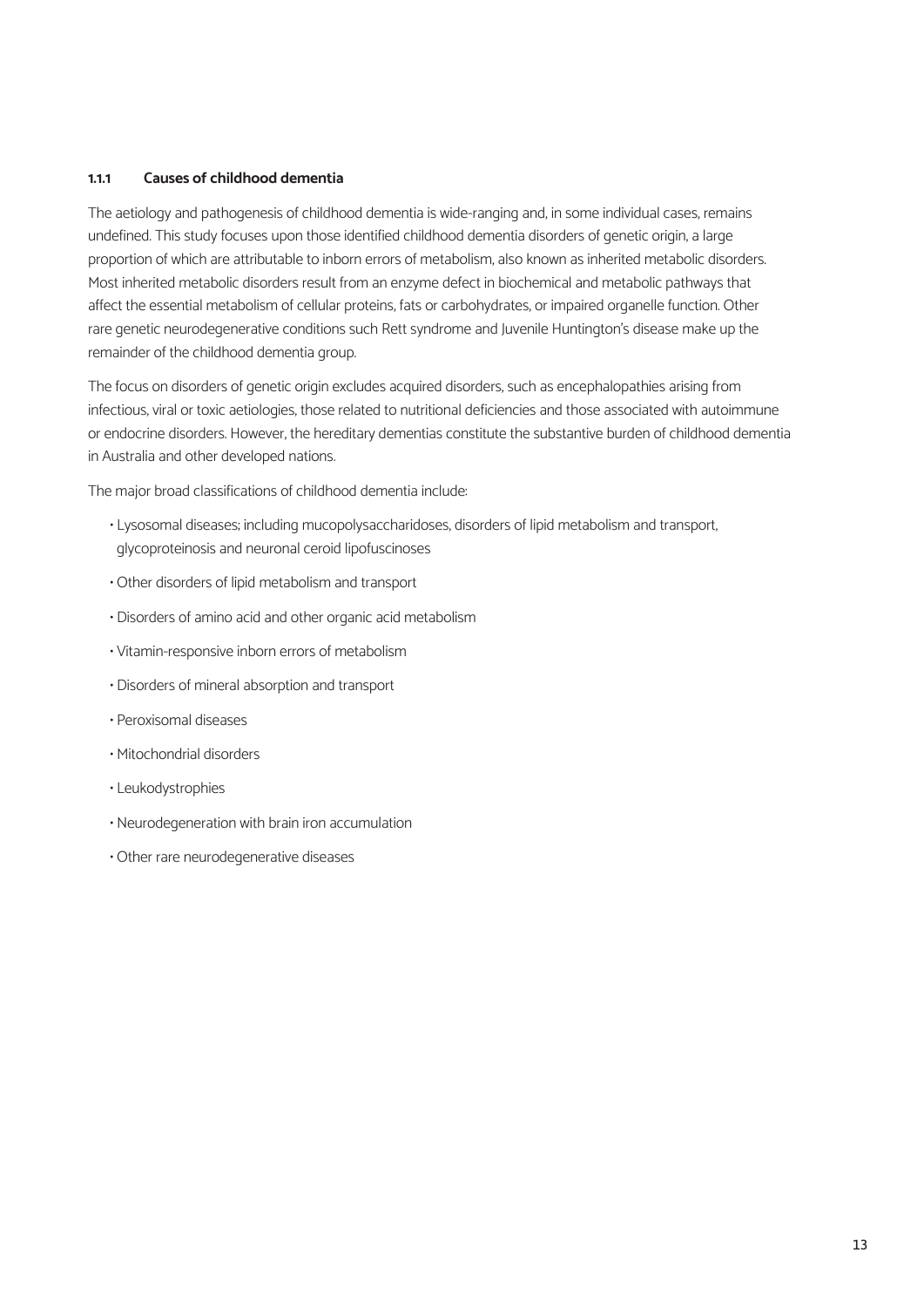### **1.1.2 Diagnosis, morbidity and mortality**

The pathway to diagnosis of these many conditions varies between diseases, and typically involves a combination of early clinical symptom assessment, brain imaging, detection of biochemical markers in urine and blood, and genetic testing. Given the non-specificity of initial presenting symptoms, the rarity of the individual diseases and general lack of awareness in the medical community, the diagnosis of childhood dementia disorders are often delayed, sometimes for years after the first symptoms are noticed. Commonly, children are misdiagnosed with autism, developmental or intellectual delay, attention deficit hyperactivity disorder (ADHD) and others, before reaching a definitive diagnosis.

Newborn screening for these conditions is limited, justified in part by a lack of therapeutic intervention for the vast majority of these disorders (section 3.2)

The symptomatology of childhood dementia disorders is highly variable with considerable clinical and phenotypic heterogeneity. Childhood dementia does however share many similarities with the hallmark features of adult-onset dementias, including:

- Decline in cognitive ability
- Problems with attention and concentration
- Memory loss and learning difficulties
- Problems with thinking and reasoning
- Confusion and disorientation
- Uncooperative and disruptive behaviour
- Wandering and restlessness
- Emotional disturbance (anxiety, fear, panic attacks, etc)
- Personality and behavioural changes (aggression, irritability, hyperactivity, etc)
- Sleep disturbance (often severe)
- Deterioration of social skills, and socially appropriate behaviour
- Psychotic symptoms and hallucinations
- Loss of speech
- Incontinence

In contrast to most adult-onset dementias however, and in addition to these cognitive, neuropsychological and behavioural manifestations, childhood dementia disorders are commonly associated with seizures, sensory decline (vision and hearing), movement disorders including ataxia, spasticity, dyskinesia, dystonia, gait disturbances, muscle weakness and abnormal muscle tone, and progressive neuromotor decline.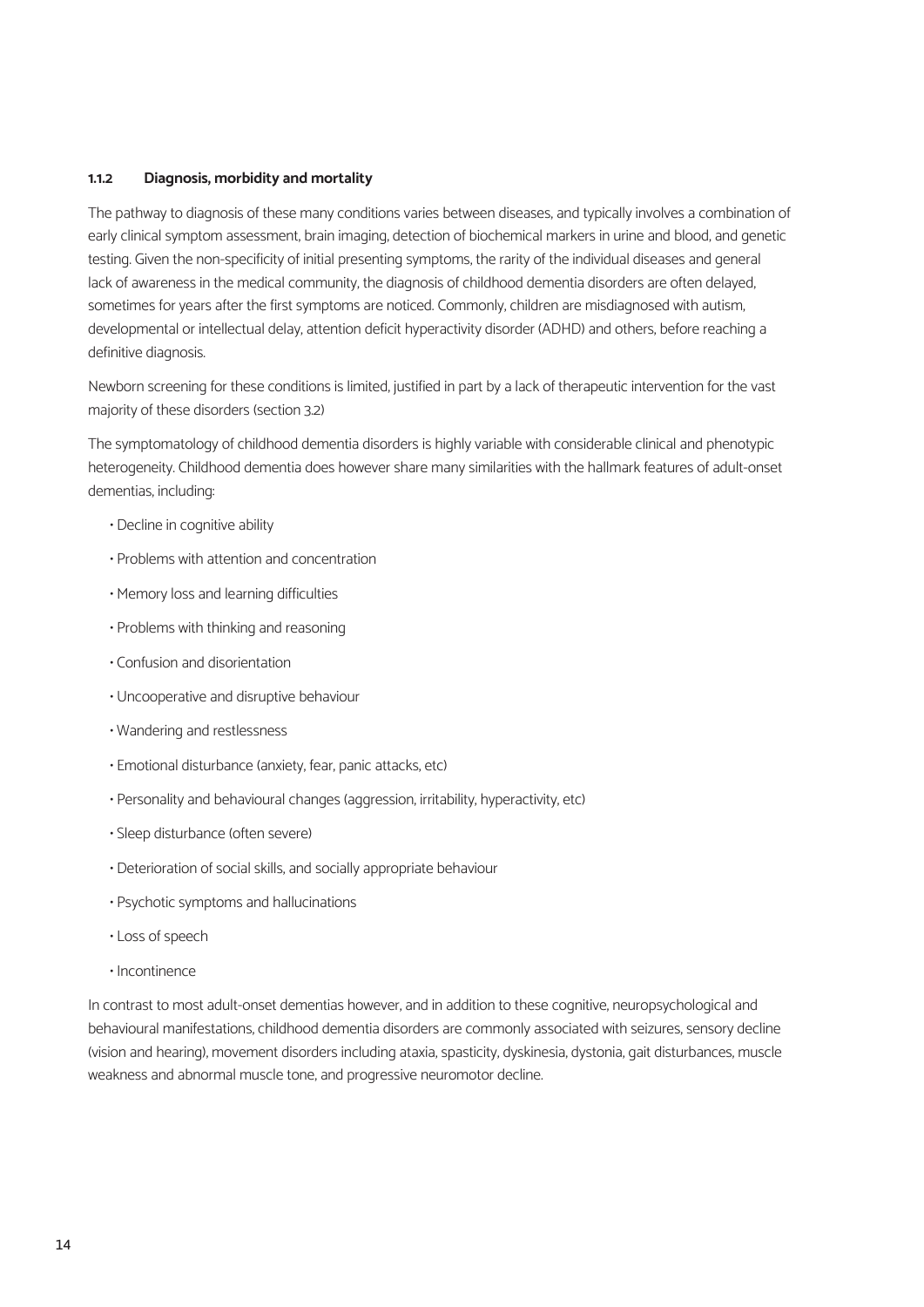Some childhood dementia disorders also involve other organs and physiological systems in addition to the central nervous system, including, peripheral nerve disease, visceromegaly (enlargement of abdominal organs), liver disease, growth retardation, gastrointestinal disease, bone and joint anomalies, and cardiac involvement.

The timeline of disease onset and progression varies among the childhood dementia disorders, with some presenting in infancy, progressing rapidly and leading to death in the first year of life. For other disorders, initial symptoms may not present until later in childhood and progress slowly, with survival typically into the teens or early adulthood. The cause of death in childhood dementia disorders is usually attributed to respiratory complications of end-stage disease (such as pneumonia), neurological complications (for example, intractable epilepsy), or cardiac events.

### **1.1.3 Burden of Childhood Dementia**

As a result of their unique and highly complex health needs, individuals with childhood dementia disorders typically rely heavily on healthcare and support services, in addition to the extensive care provided by family members and other unpaid carers. The severity of symptoms and progressive nature of the disorders mean that for many individuals full time multidisciplinary care is required throughout the lifespan, or at least toward the end stages of the disease. The costs of professional care required for individuals with disabilities have been quantified as considerably higher than that of the general population (Vu et al., 2020; Hendrie et al., 2011). Furthermore, a large proportion of this care is provided unpaid and informally by family members (Access Economics 2015) who are required to leave the paid workforce in order to take on these vital support roles.

Individuals with childhood dementia in Australia will qualify for funding under the NDIS. The NDIS provides financial support to eligible people with intellectual, physical, sensory, cognitive, and psychosocial disability, based on their individual needs. The types of support and services funded by the NDIS may include assistance with daily personal activities, transport, workplace help, therapeutic supports, help with household tasks, home modification, mobility equipment and vehicle modifications. The NDIS is a nationally based scheme with funding and governance shared amongst the Commonwealth and state and territory governments. Within the next five years, the NDIS is expected to provide more than \$22 billion in funding per year to an estimated 500,000 Australians who have permanent and significant disability.

The economic and societal costs associated with childhood dementia disorders collectively have not been assessed in Australia nor, to the best of our knowledge, in any healthcare system worldwide. Although each respective disorder is considered rare, collectively childhood dementia is relatively common and given the severe nature of the disorders, therefore likely to have considerable, wide-ranging impact on the Australian healthcare system and NDIS, as well as to families, carers and society at large.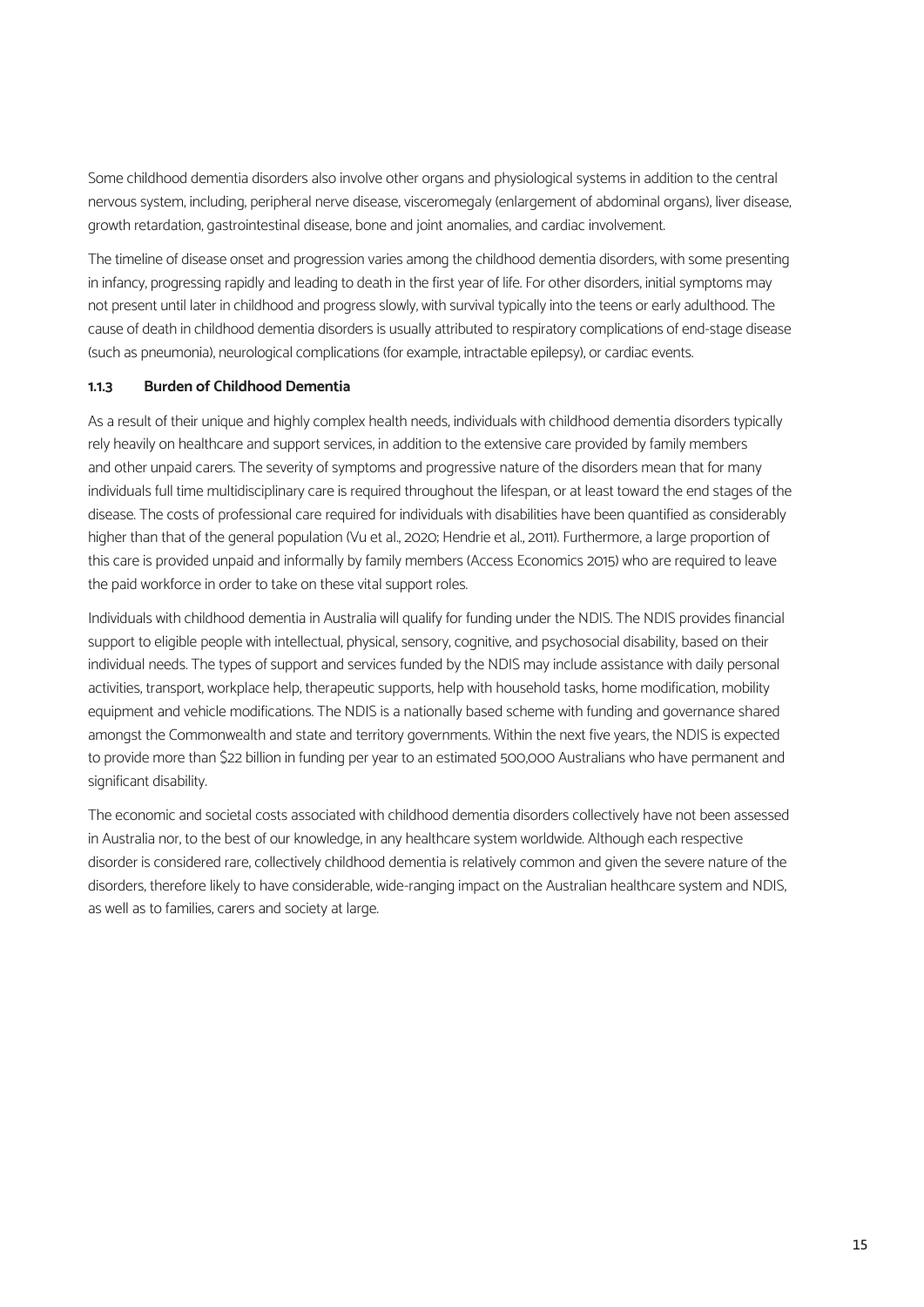# **1.2 Objectives**

The objectives of this study were to:

(1) define the population affected by the genetic childhood dementias according to a previously published defined set of disease criteria (Nunn et al., 2002; Verity et al. 2010);

(2) quantify the current burden of childhood dementia on the Australian economy; and

(3) estimate the projected financial costs of childhood dementia to the Australian healthcare system (considering both direct and non-direct healthcare costs) as well as to individuals, caregivers and to society over the next decade.

In considering the burden of disease of childhood dementia, this analysis examines and quantifies:

- The size of the affected population in Australia
- Direct health care costs of treating and/or management of disease
- Indirect costs of care including productivity loss associated with high caregiver need
- Costs accrued by the NDIS
- The number of years lost to disability (YLD) and premature mortality
- The opportunity costs of these years of life lost to disability (YLD) and premature mortality based on the statistical value of a life year (VSLY)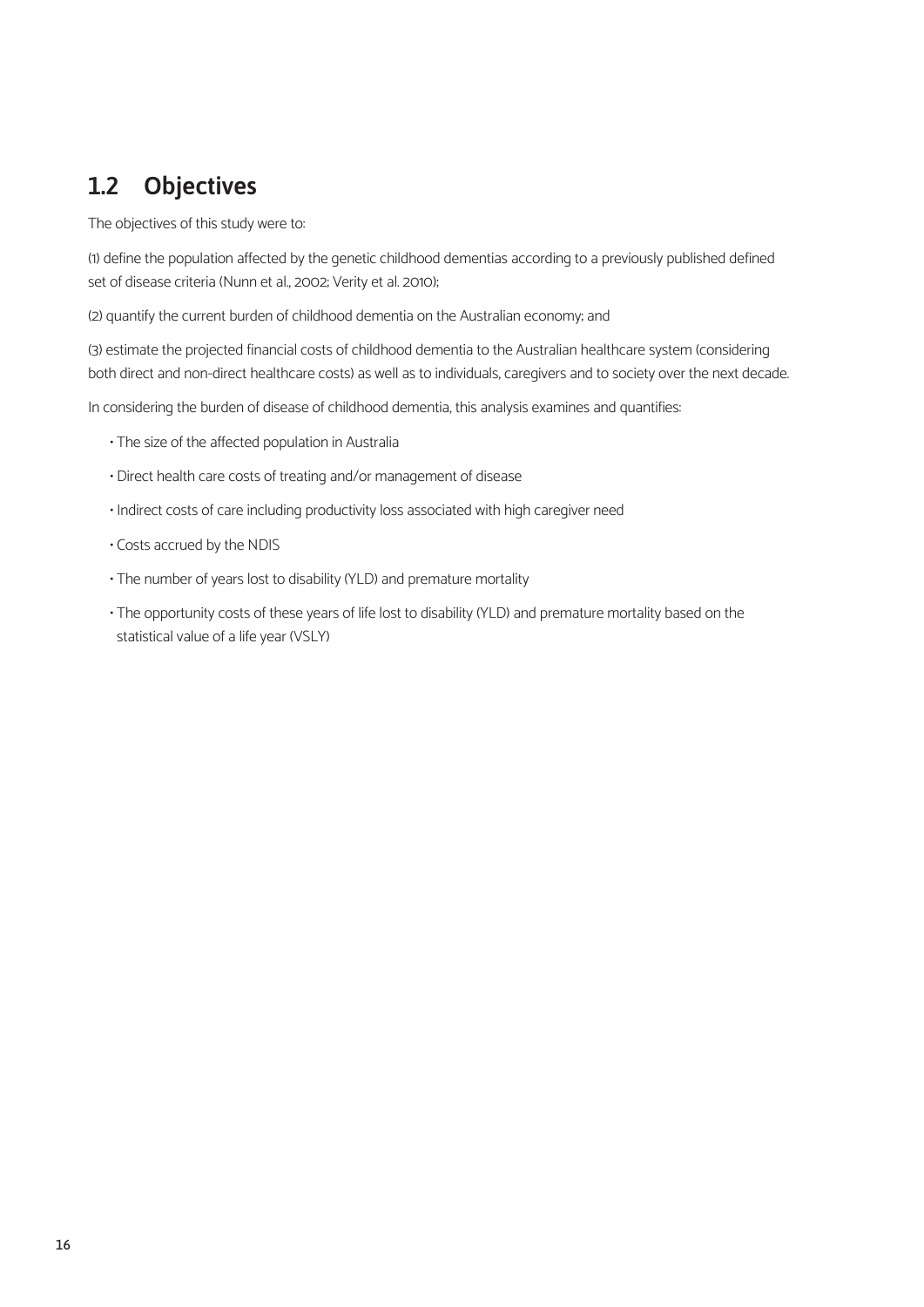# **2 METHODOLOGY**

# **2.1 Analysis structure**

The analysis forecasts the number of new cases and costs incurred by or on behalf of individuals with childhood dementia from 2021 to 2030.

The analysis aggregates the following costs and outcomes associated with childhood dementia:

- Total births
- Prevalence
- Years of life lost (YLL)
- Years of life lost to disability (YLD)
- Costs to the healthcare system, the NDIS, indirect costs due to productivity losses, costs associated with premature mortality
- Costs and outcomes are accumulated by the cohort of individuals with childhood dementia over the period of 2021 to 2030. An annual average of each outcome using the aggregated data is calculated as well as an average life expectancy.

### **2.1.1 Defining the population**

The definition for childhood dementia is based on the disease criteria described by Nunn and colleagues (2002) and adopted (albeit slightly modified) by the British Paediatric Surveillance Unit's study of progressive intellectual and neurological deterioration (PIND) (Verity et al., 2010). To the best of our knowledge, these are the only published disease criteria available for defining childhood dementia.

For the purpose of this study, the definition and criteria have been modified, based on expert advice, to only include childhood dementia disorders of genetic origin, specifically monogenic disorders (that is, disorders that are a result of a single gene defect). Indeed, these disorders constitute the greatest burden of degenerative cognitive disorders in childhood in Australia and comparable developed nations. Additionally, the monogenic disorders have a predictable incidence and are therefore more reliably modelled. Moreover, this afforded us a clearly defined group of conditions with commonalities in diagnosis, clinical course, and outcome.

This therefore excludes acquired disorders, such as encephalopathies arising from infectious, viral or toxic aetiologies, those related to nutritional deficiencies and, similar to Nunn et al. (2002) and Verity et al. (2010), also excludes static intellectual loss, for example as a result of encephalitis, head injury or hypoxia.

Conditions typically associated with episodic cognitive impairment (often in the context of acute metabolic crises, for example phenylketonuria, homocystinuria, and urea cycle disorders) and otherwise without temporally progressive decline have also been excluded. As have those conditions where primary cognitive decline is considered a consequence of uncontrolled epilepsy (the epileptic encephalopathies). It is acknowledged that overlap exists amongst these clinicopathological classification systems, with some of these genetic disorders assigned to more than one designation. For example, some mitochondrial diseases are considered epileptic encephalopathies and childhood dementia disorders and were included in this analysis.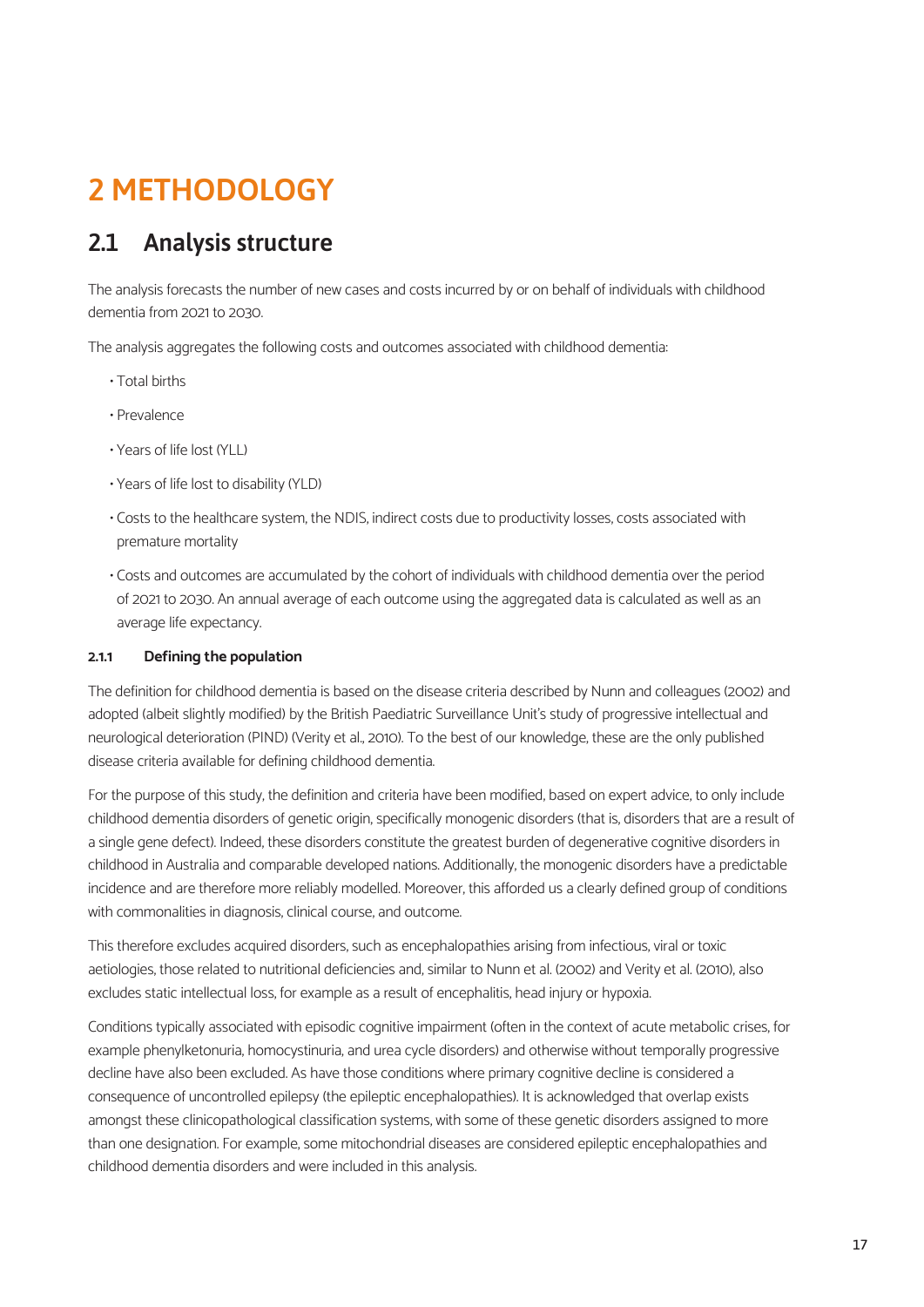The inclusion criteria for childhood dementia thus includes any child (under 18 years of age at onset of symptoms) with any illness that fulfils all the following criteria:

- Multiple losses of already attained development skills
- Duration of illness greater than 3 months
- Skill loss most likely due to central nervous system (CNS) dysfunction
- Evidence of generalised (not merely focal) brain dysfunction
- Has a condition which will in the future, in all probability, lead to progressive deterioration as above.
- Is monogenic in origin

We identified over 70 conditions that meet this definition (Appendix 1 and 2). The number of conditions is higher than the 70 listed in the appendices because, for simplicity, we grouped some conditions together rather than defining every subtype, for example the 11 types of childhood onset neuronal ceroid lipofuscinoses (NCLs) and the many types of mitochondrial disease. There are at least 96 nuclear genes, mutations in which cause the 70 conditions, and a multitude of mitochondrial genetic causes. Similarly, we have not accounted for every ultra-rare or novel genetic childhood dementia, as most of these conditions are newly identified with only a small number of cases identified globally.

Given the large number and rarity of each condition, inclusion and exclusion criteria were applied to collate a representative list of childhood dementia disorders that would have sufficient data in order to reliably quantify the burden of illness analysis. Consequently, any condition with insufficient incidence data or a prevalence rate of less than 200 cases reported was excluded.

Of the 70 conditions that met the childhood dementia definition, 32 were excluded due to insufficient data. A total of 38 conditions were therefore included in this analysis. Included and excluded conditions are listed in Appendix 1 and Appendix 2, respectively.

To understand more about the aetiology and pathogenesis of the included conditions, the functional classification was determined for each condition using classifications in the literature and the Orphanet database<sup>4</sup>.

### **2.1.2 Quantifying disease burden**

The analysis quantifies disease burden by first forecasting the number of individuals to be born with a disorder that will lead to childhood dementia in Australia over the decade 2021 to 2030. This forecast is based on incidence rates determined from the literature and applied to the projected size of the Australian birth cohort over this period. Next, life expectancy for each of the childhood dementia conditions is compared against that of the general population life expectancy at birth to determine the YLL for a given condition. Disability adjustments, health care costs, NDIS costs and lost productivity costs are all applied to the life expectancy of the given condition. These calculations are described by way of an example in Section 2.2 to follow with reference to the input data used.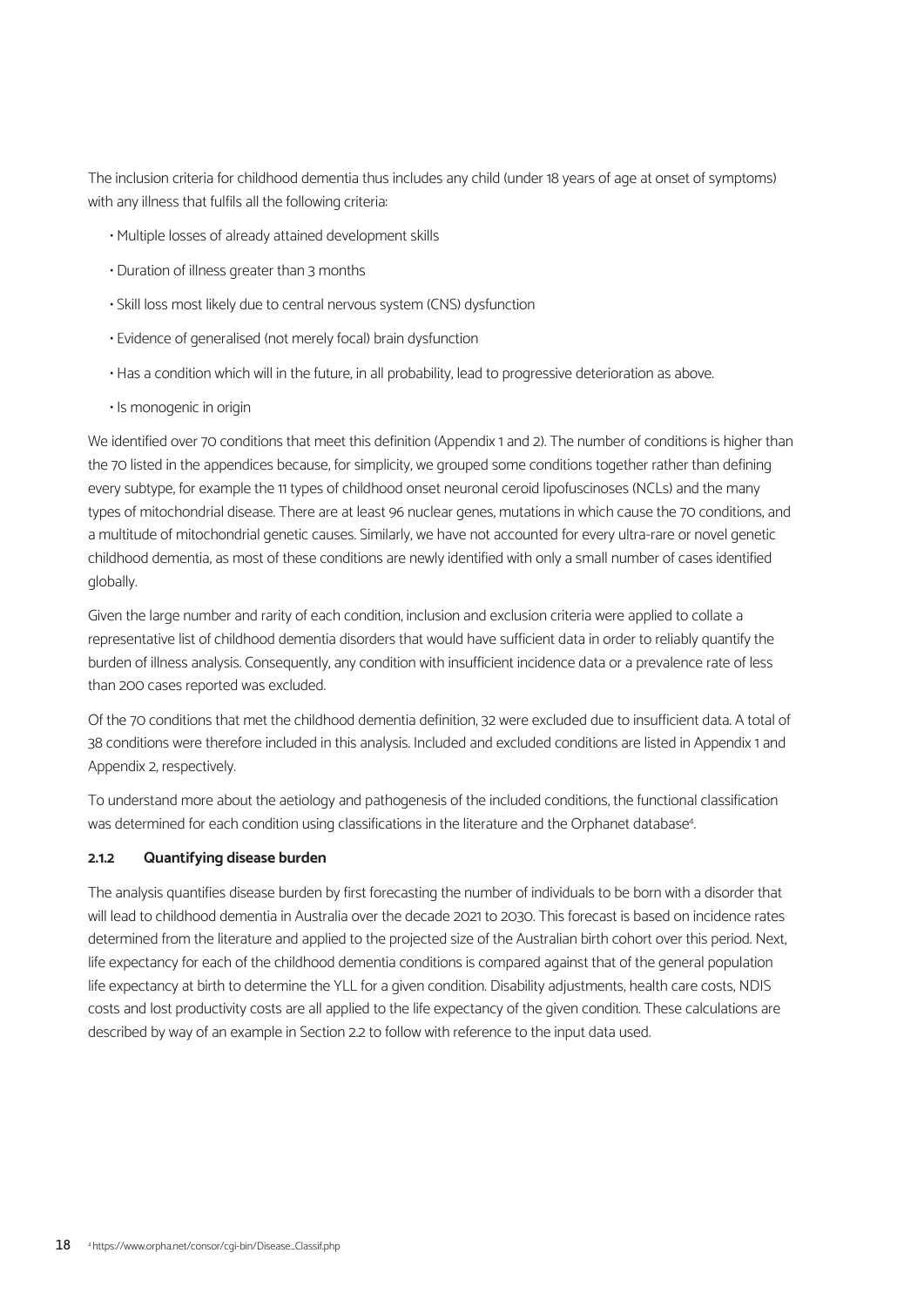It should be noted the costs of any treatments which may be available in Australia for these conditions have not been included. This is because the vast majority of the conditions do not have a reliable, effective and accessible treatment option. For those conditions that do have treatments, most are either only partially effective, not widely accessible in Australia (e.g. chenodeoxycholic acid for cerebrotendinous xanthomatosis) or relatively inexpensive (e.g. penicillamine for Wilson's disease). Four of the conditions have treatments on the Australian Federal Government's Life Savings Drug Program; Gaucher disease, MPS I, MPS II and Late-Infantile Batten disease (CLN2 disease). The costs of these treatments are not publicly available and therefore could not be included in the analysis.

Including the costs of treatments in the analysis would require adjusting the underlying burden of disease estimates to reflect the effectiveness of those treatments. Given the difficulty associated with costing these treatments, the further difficulty associated with measuring the beneficial impact of these treatments on disease burden and the fact only a small minority of patients with childhood dementia are able to access an effective treatment, it was decided to exclude both the costs and potential benefits of any treatments from the analysis, with the exception of adjusting the life expectancy for these few 'treatable' conditions. As such, the disease burden estimated in this study can be understood to reflect the burden of living with and managing the conditions given best available standard of care, rather than the cost of treating them. That is to say, the burden of childhood dementia measured in these analyses broadly reflects the standard of care at the time the data were collected and reported.

### **2.1.3 Perspective**

The analysis takes a societal perspective which means it is designed to capture the burden of childhood dementia across society at large. The analysis includes the following items to quantify the cost and burden of childhood dementia in Australia:

- Healthcare costs
- Indirect costs (i.e. costs of lost productivity of patients and/or their carers)
- Costs to the NDIS
- The impact/burden to the individuals in terms of quality of life
- The impact/burden to the individuals in terms of premature mortality

All costs reported in the analysis are in terms of Australian dollars at 2020 values (AUD2020). Where necessary, future costs were discounted at a rate of 5% per annum consistent with the discount rate typically used in Australian healthcare decision making processes (see Pharmaceutical Benefits Advisory Committee (PBAC) Guidelines for example<sup>5</sup>).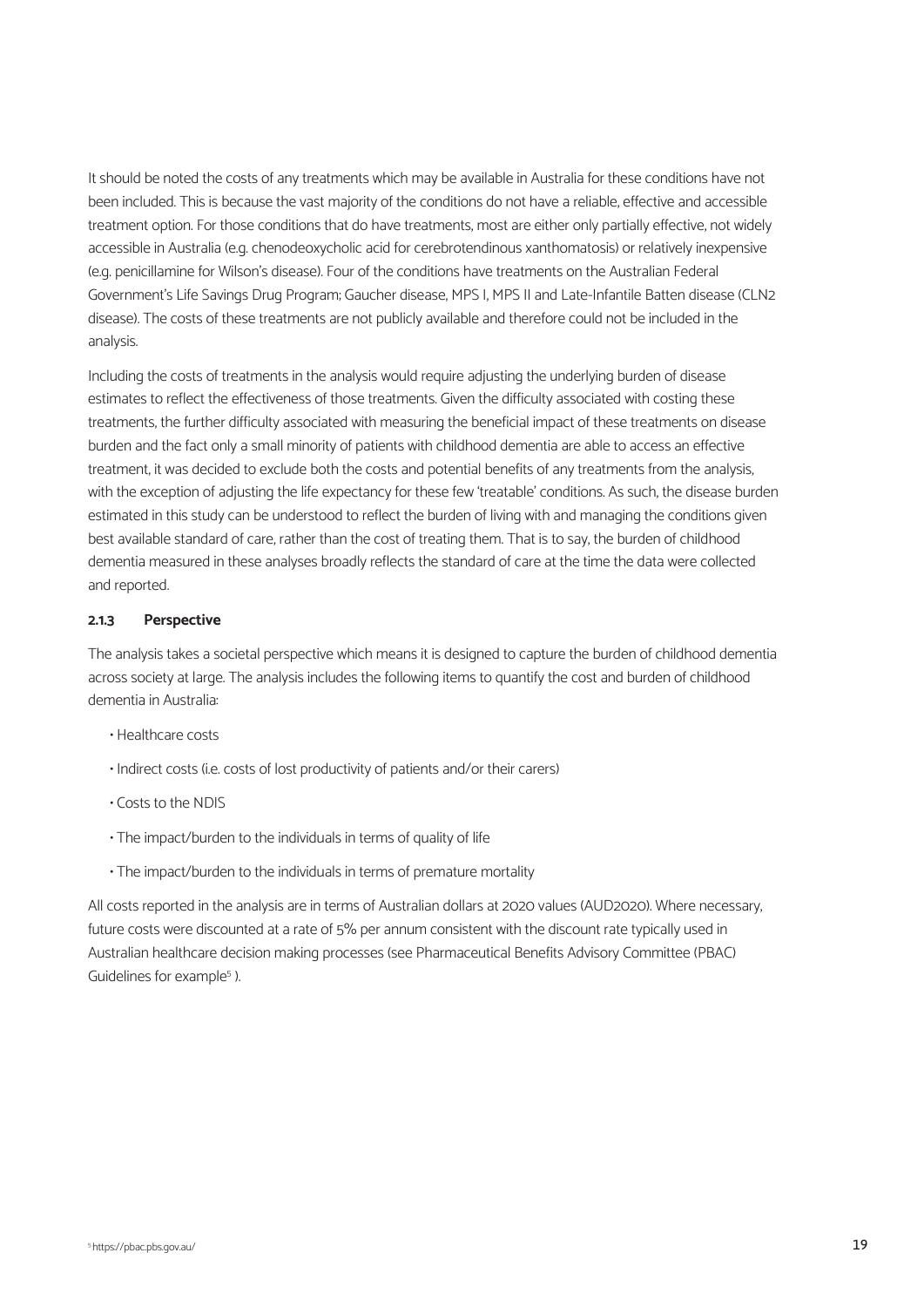## **2.2 Inputs and data sources**

This study is based on desktop research and validated with clinical expert opinion. An extensive review of the literature was undertaken to identify relevant outcomes (incidence, life expectancy and costs) for people with childhood dementia, although to the best of our knowledge, no comprehensive studies of all disorders that cause childhood dementia have been undertaken. Review of the literature has revealed that the incidence, life expectancy and costs for each respective childhood dementia in this list varies. Reliance is placed on 'averages' of these outcomes as it was not feasible to capture these variations within this report.

The data is primarily derived from grey literature. In many instances, the primary source for these data have not been verified and, as such, it is possible that there are variations in estimates. The estimates identified were reviewed by clinicians to ensure estimates applied to the analysis were within a reasonable range and likely to be applicable to Australian clinical experience and practice.

### **2.2.1 Incidence and life expectancy**

A broad review of the literature was performed to ascertain incidence estimates and life expectancy estimates of each individual condition included in the analysis. The search was primarily performed by extensive grey literature<sup>6</sup> search including websites of organisations relevant to childhood dementia and hand searching relevant reports. The following literature databases were also employed; PubMed, Embase and Google Scholar. Search terms included incidence, prevalence, proportion, mortality, life expectancy, survival, and the names of each condition. The search was supplemented with advice from local subject matter experts and clinicians.

Where only a subset of patients with a condition met the eligibility criteria, the proportion of those patients were applied to the identified incidence estimate. For example, in Gaucher disease the incidence of all Gaucher disease is 1.69 per 100,000. Of this, 90% have Type 1 Gaucher disease which is not neurodegenerative. Types 2 and 3 which do cause childhood dementia account for 5% of the Gaucher population each, and this proportion was applied to the overall incidence. Where the available information reported a range for either the incidence or life expectancy a simple average was taken.

Estimating the incidence of mitochondrial diseases presented two main challenges, namely the genetic heterogeneity and pleiotropy. There are well over 300 mitochondrial and nuclear genes implicated in mitochondrial disease, and mutations in many of these genes can cause a range of different conditions, often with different ages of onset. The opinion of a subject matter expert was thus sought in Professor David Thorburn at the Murdoch Children's Research Institute, Melbourne, whose laboratory has acted as the national referral centre for the diagnosis of mitochondrial disease in children for over 20 years and has diagnosed more than 700 children. He was able to give an estimate of the incidence of mitochondrial diseases presenting with childhood dementia based on his research group's published and unpublished data.

For the purpose of estimating the impact of life expectancy on subsequent YLL, DALYs and costs, each life expectancy estimate was discounted at rate of 5% per annum to determine the net present value of the costs associated with death at the time it occurs.

The incidence rate and life expectancy for each of the 38 conditions included in the analysis are summarised in Figure 1 and Figure 2, respectively. Full details of these data and citations are provided in Appendix 1.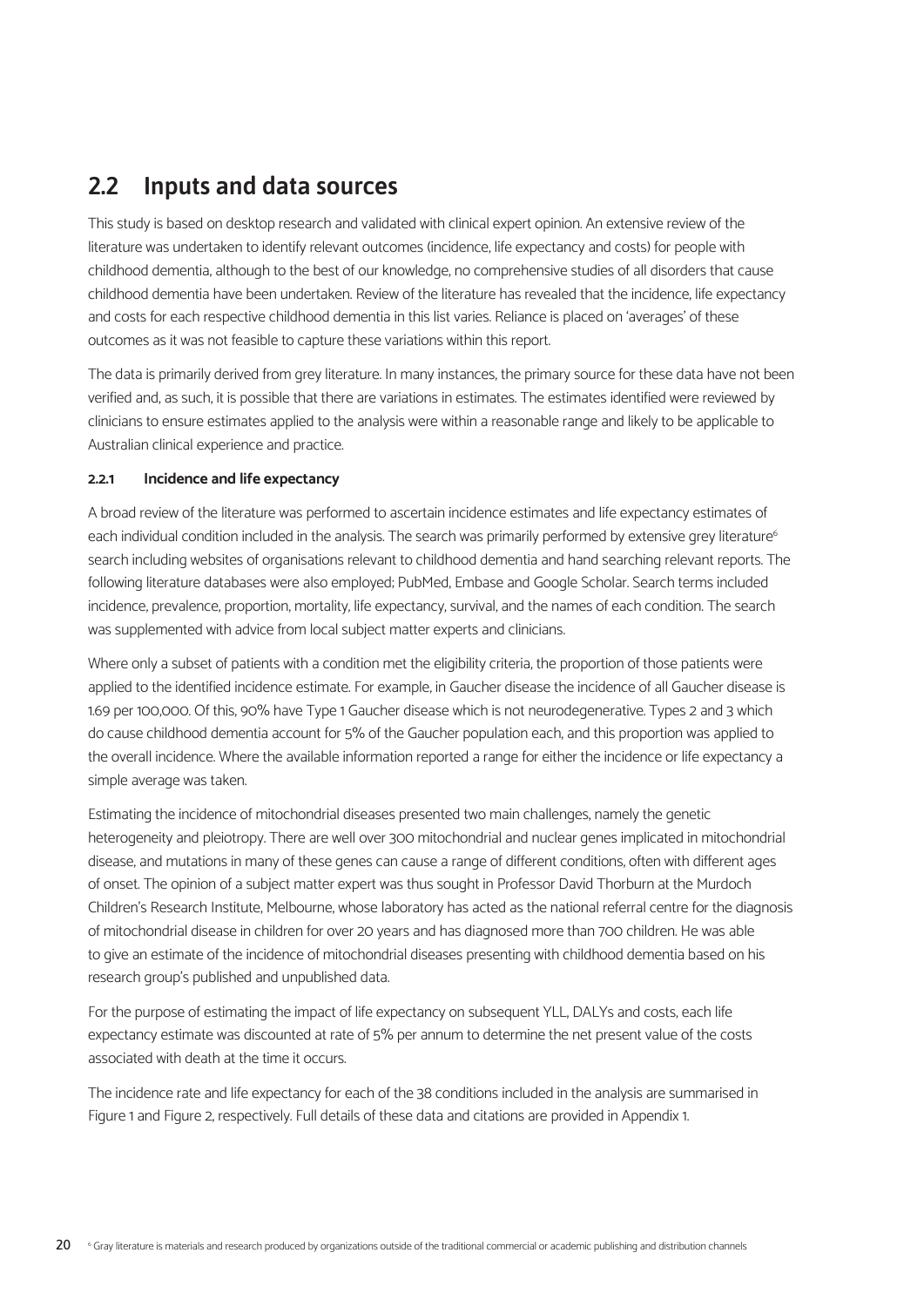

# Figure 1 Incidence per 100,000 births of each of the childhood dementia disorders included in the analysis **Figure 1 Incidence per 100,000 births of each of the childhood dementia disorders included in the analysis**

 $8.0$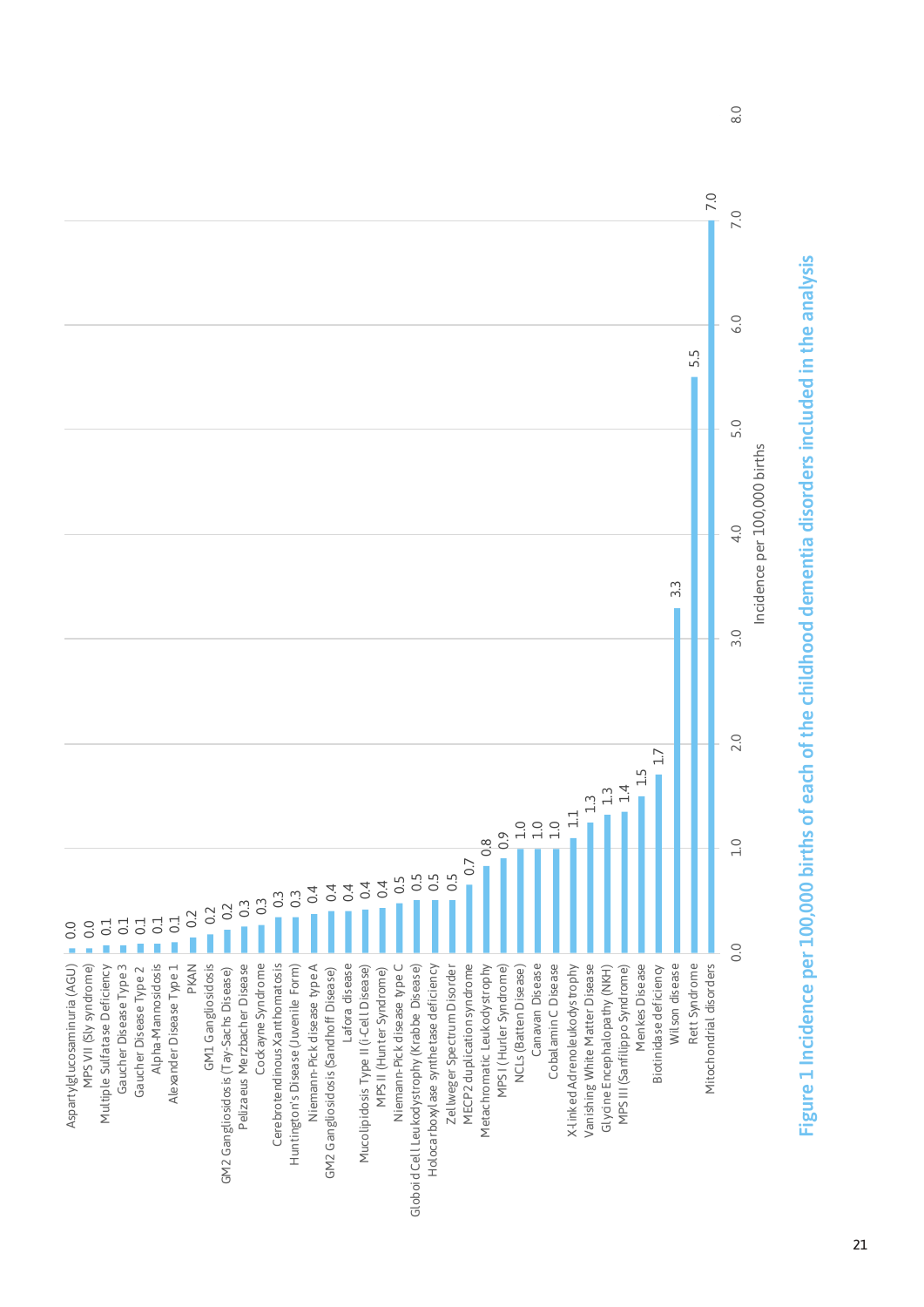

# Figure 2 Life expectancy at birth (years) for each of the childhood dementia disorders included in the analysis **Figure 2 Life expectancy at birth (years) for each of the childhood dementia disorders included in the analysis**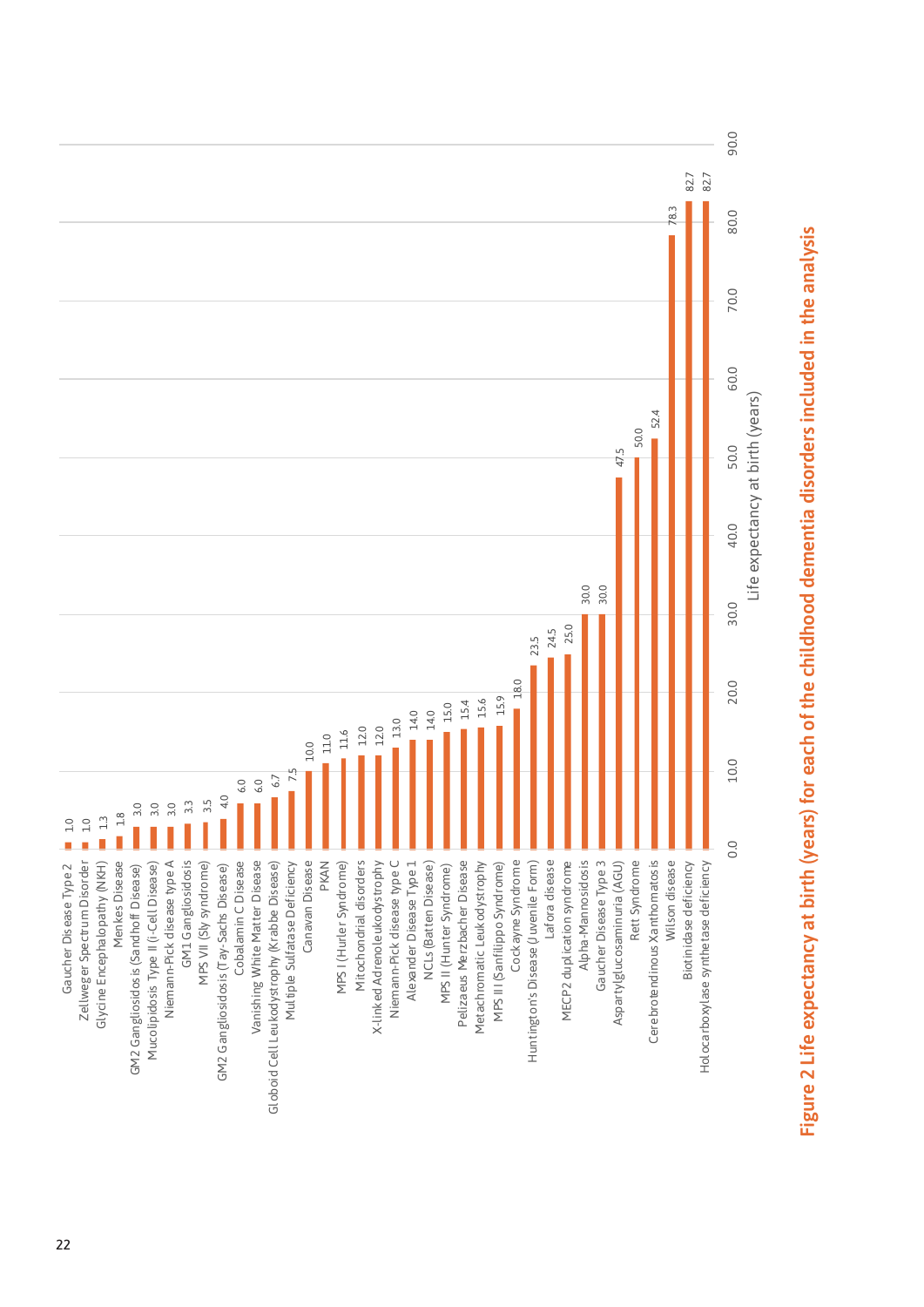The number of births for each respective condition is projected from 2021 to 2030 to calculate the total number of births and incidence per 100,000 of childhood dementia. Population projections of total Australian births were derived from the Australian Bureau of Statistics (ABS) population projections (Series B) 7 This was applied to the incidence per 100,000 estimates to project the incidence for each condition from 2021 to 2030. The incidence projections were summed to calculate the total births of all childhood dementia disorders in each year. An example of this calculation for Alexander disease type 1 in the year 2021 is presented in Table 1. The total births from 2021 to 2030 are calculated by summing the total births in each year.

| <b>Row</b> | <b>Outcome</b>                                             | <b>Incidence</b> | <b>Source</b>                                                |
|------------|------------------------------------------------------------|------------------|--------------------------------------------------------------|
| Α          | Birth cohort                                               | 342,397          | <b>ABS</b>                                                   |
| B          | Incidence per 100,000 (from the literature)                | O.1              | Table 15                                                     |
|            | Expected number of births with Alexander<br>disease type 1 | 0.3              | $A \times B$                                                 |
| D          | Total births, 2021                                         | 122.1            | Sum of C for all 39 conditions<br>included in the analysis a |

### **TABLE 1 Calculation of the total number of births with childhood dementia, 2021. Example using Alexander disease type 1 in the year 2021<sup>a</sup>**

### **2.2.2 Prevalence**

The prevalence of children and persons expected to be living with childhood dementia is estimated for the years 2021 to 2030. As incidence estimates, not prevalence, were collected from the literature for each condition, the prevalence of each childhood dementia is calculated from incidence and life expectancy estimates.

The incidence and life expectancy data from the literature (Appendix 1) were used to derive a prevalence to incidence factor. For example, if the life expectancy of a given condition is 10 years. Then, on average, there will be ten birth cohorts alive at any given point in time and the prevalence to incidence factor would be 10. However, given that birth cohorts are growing over time it is necessary to adjust this factor.

The prevalence factor for each year of life expectancy is calculated as a function of the probability that a person is alive in any given year multiplied by the relative size of the total birth population noting that for each year a person is alive, the total birth population size also increases so that the relative contribution that patient makes to the overall prevalence diminishes with time. Based on historical birth growth rates from 2000-2018 (ABS 20118), the annual birth cohort growth is estimated to be approximately 1.5%. Consequently, for each year a patient is alive, the relative contribution of the prevalence decreases by the same factor. For example, the number of people alive today with a condition which has a life expectancy at birth of three years is equal to the number of people born this year (i.e. incidence), the number of people born last year (1.5% smaller cohort) and the number of people born the year before that (1.5% smaller cohort again).

Table 1 Abbreviations: Australian Bureau of Statistics a. List of all conditions presented in Appendix 1

<sup>7</sup> https://www.abs.gov.au/AUSSTATS/abs@.nsf/DetailsPage/3222.02017%20(base)%20-%202066?OpenDocument

<sup>8</sup> https://www.abs.gov.au/AUSSTATS/abs@.nsf/DetailsPage/3301.02018?OpenDocument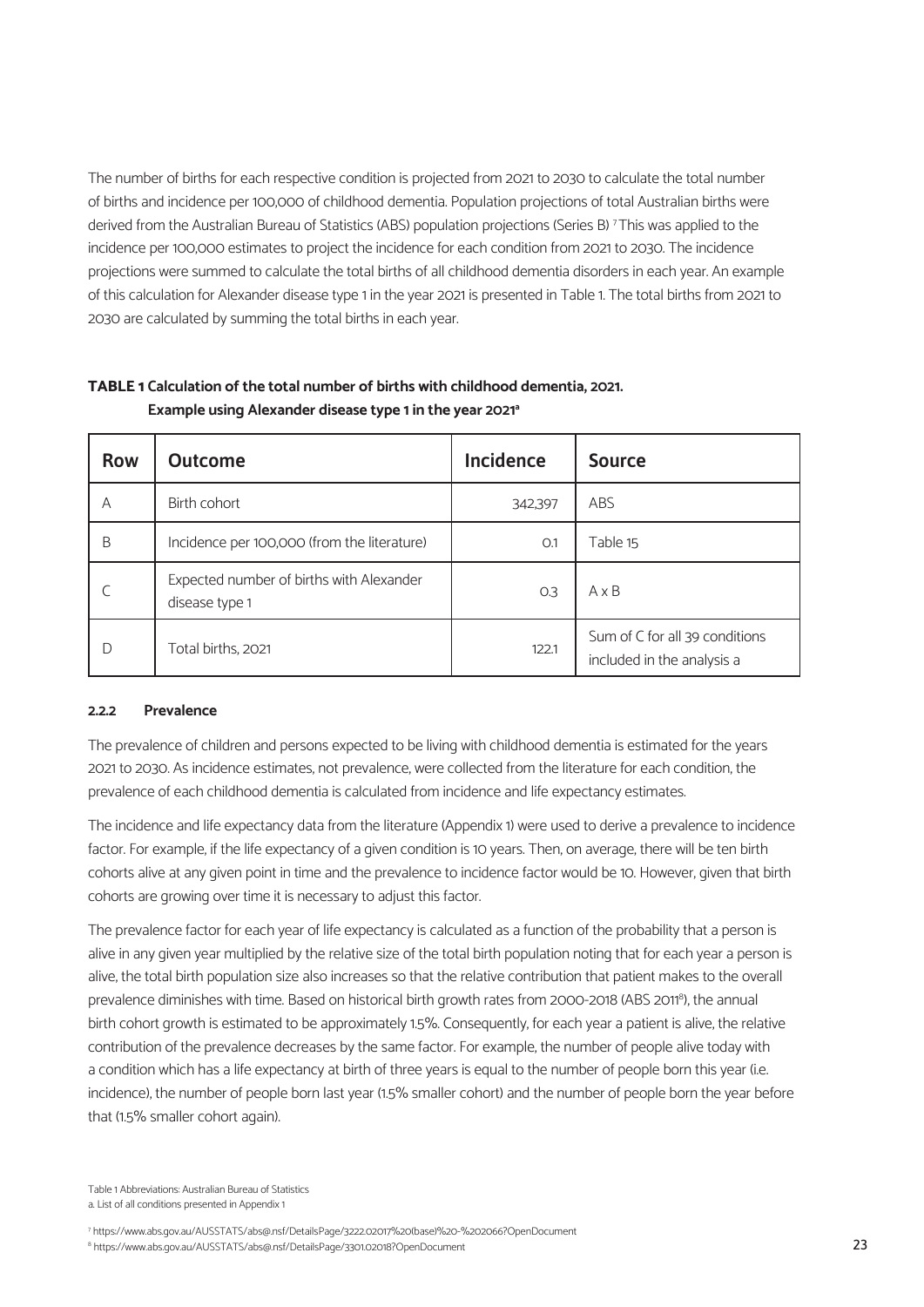The prevalence to incidence factor for a given life expectancy is calculated as the sum of the birth cohort factor for each year a patient is expected to be alive. For each condition, the prevalence factor is determined according to the corresponding life expectancy and multiplied by the expected number of births in any given year (derived from the incidence data as described above).



### **Equation 1 Estimating prevalence from incidence and life expectancy data**

Taking the example of Alexander disease type 1 presented previously, the life expectancy of 14 years equates to a prevalence factor of 12.731. Based on the incidence, the number of children born with Alexander disease type 1 in 2021 is 0.3 meaning the analysis would estimate 4 people living Alexander disease type 1 in Australia in the year 2021 (Table 2).

| <b>Row</b> | <b>Parameter</b>          | Value    | <b>Source</b>                 |
|------------|---------------------------|----------|-------------------------------|
| A          | Life expectancy           | 14 years | Table 16                      |
| B          | Prevalence factor         | 12.731   | Calculated as described above |
|            | Expected number of births | O.3      | Incidence x Birth cohort      |
| D          | Estimated prevalence      | 4        | Row B x Row C                 |

**TABLE 2 Example calculation of prevalence for Alexander disease type 1 in the year 2021**

The prevalence factor is applied to the total births to determine the prevalence of each condition in each respective year. The sum of the prevalence of the total childhood dementia cohort for each year was calculated to derive the total prevalence of childhood dementia from 2021 to 2030.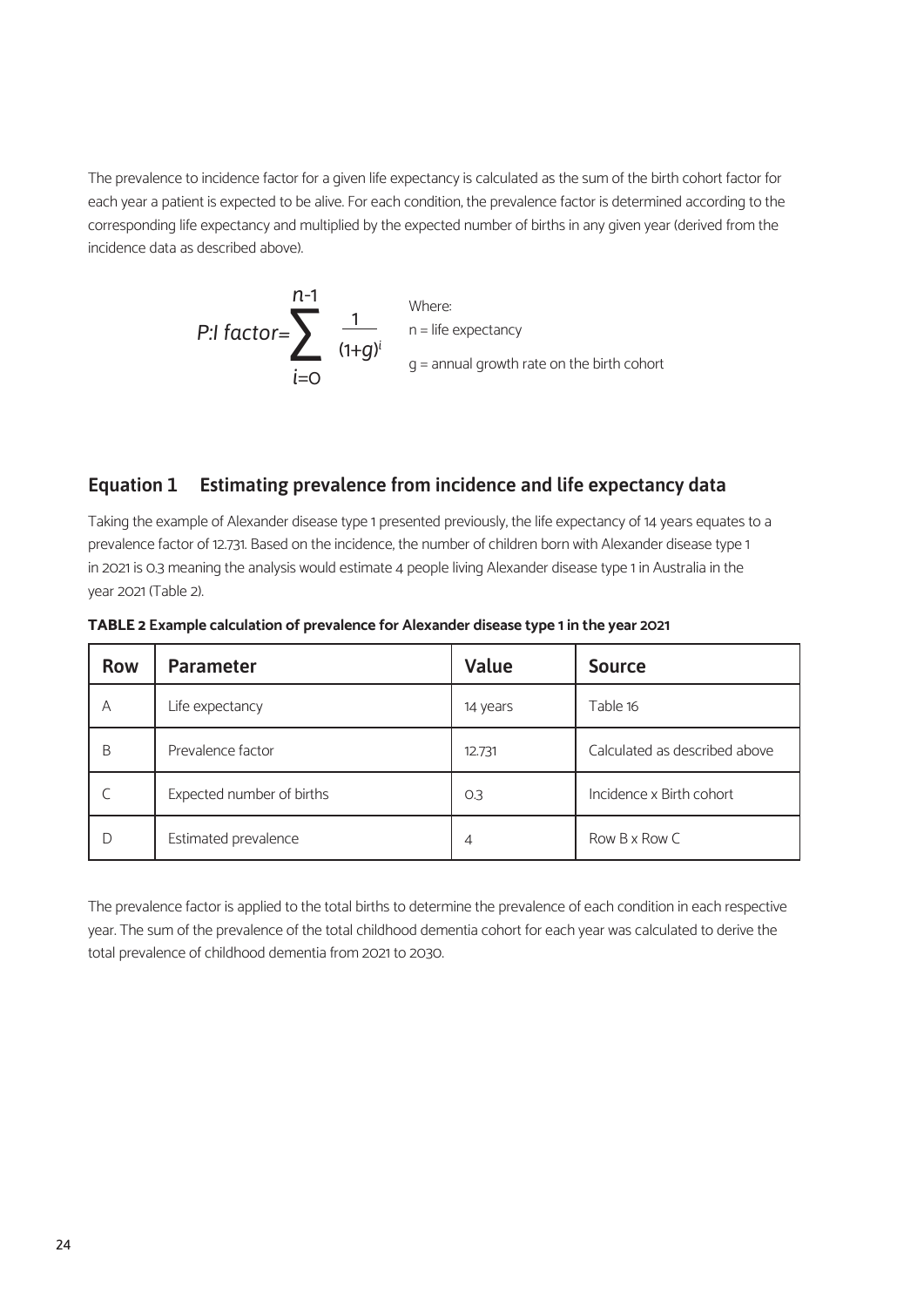### **2.2.3 Years of life lost**

The YLL measures the years of potential life lost due to early death. YLL considers the age at which deaths occur by giving greater weight to deaths at younger age and lower weight to deaths at older age (WHO 2017). Given the reduced life expectancy in childhood dementia, the YLL is calculated.

To determine the YLL, the discounted life expectancy of any given person in the general population is calculated using the same 5% discount rate. Given an average life expectancy in the general population of 82.65 years (based on the average life expectancy at birth estimated in 2016-2018; ABS data<sup>9</sup> ), the discounted life expectancy is estimated to be 19.65.

The discounted life expectancy for each childhood dementia disorder is then subtracted from the discounted life expectancy in the general population to derive the YLL for each individual childhood dementia included in the analysis. The discounted YLL is applied to the projected birth estimates to derive the total YLL estimate for each disorder for each year from 2021 to 2030.

The YLL estimate for each disorder is summed to determine the total YLL across all childhood dementia disorders from 2021 to 2030. An example of these calculations for Alexander disease type 1 in the year 2021 is presented in Table 3.

| <b>Row</b>                  | <b>Outcome</b>                             | <b>Incidence</b> | <b>Source</b>                         |  |
|-----------------------------|--------------------------------------------|------------------|---------------------------------------|--|
| A                           | Life expectancy                            | 14.0             | Table 15                              |  |
| B                           | Discounted life expectancy                 | 9.9              | 14 years discounted at 5%<br>per year |  |
|                             | YLL (discounted)                           | 9.8              | 19.65^-B                              |  |
| D<br>Incidence (projection) |                                            | O.3              | Table 1                               |  |
| E                           | YLL projections                            | 3.3              | $C \times D$                          |  |
| F                           | Total YLL in 2021 (all childhood dementia) | 1,033.8          | Sum of all E <sup>*</sup>             |  |

### **TABLE 3 YLL estimates: example method of Alexander disease type 1 in the year 2021**

^ discounted life expectancy: average life expectancy in the general population of 82.65 years discounted at 5%

<sup>9</sup> https://www.abs.gov.au/AUSSTATS/abs@.nsf/Lookup/3302.0.55.001Main+Features12016-2018?OpenDocument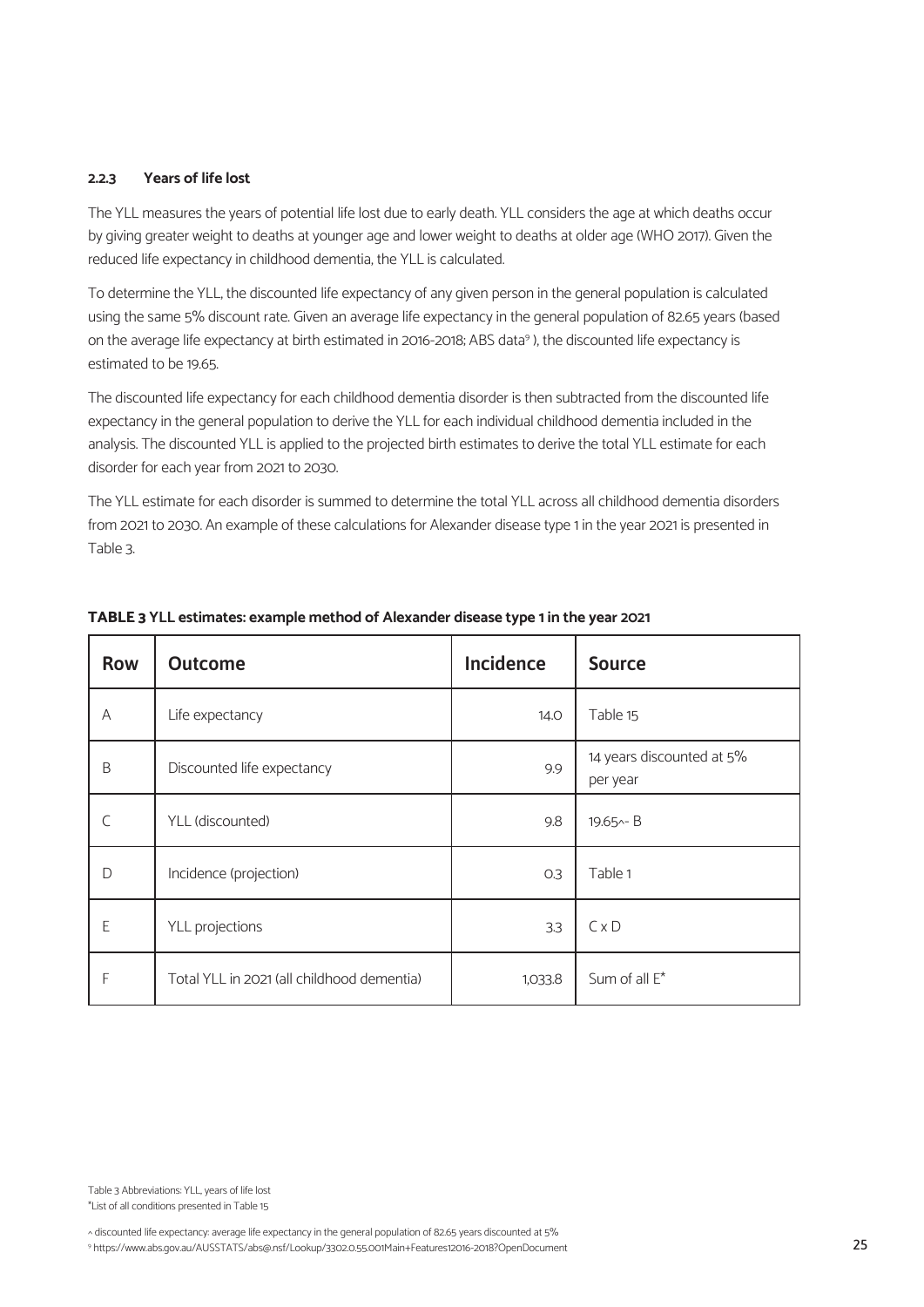### **2.2.4 Disability adjusted life years**

To measure the quality of life associated with childhood dementia a DALY weight is assigned to each condition. A DALY measures time spent in a state that is less than optimal health, referred to as 'disability'. A number of health states have been assigned a DALY weight by the WHO (2017). These DALYs represent the time lost per year because of the 'disability'.

According to WHO<sup>10</sup>, "One DALY represents the loss of the equivalent of one year of full health. DALYs for a disease or health condition are the sum of the years of life lost due to premature mortality (YLLs) and the years lived with a disability (YLDs) due to prevalent cases of the disease or health condition in a population."

The Global Burden of Disease (GBD) study (2010) undertook a comprehensive estimation of disability weights through a large-scale empirical investigation. Respondents from the general population were surveyed on judgements about health loss associated with many causes of disease and injury. Estimates of disability weights for 220 health status were derived from 13,902 individuals in household surveys in five countries. This was supplemented by an open-access web-based survey of 16,328 people. These weights were revised in the Global Health Estimates (GHE) (2015) update of 30,660 respondents in four European countries.

The GHE (2015) update did not include a health state directly applicable to childhood dementia. As such, after reviewal of the list of health states included in the GHE (2015) it was advised by expert clinicians that the definitions of 'intellectual disability' were most applicable to childhood dementia disorders as a whole. There were four health states associated with intellectual disability. The GHE (2015) DALY estimate and definition of these health states is presented in Table 4.

The severity of childhood dementia in the included conditions in Table 11 varies across conditions and over an individual's lifetime. To account for the varying severity levels an average of the four intellectual disability health state DALY estimates was calculated. The average of 0.312 is used to assign a weighting of the severity of disability in childhood dementia.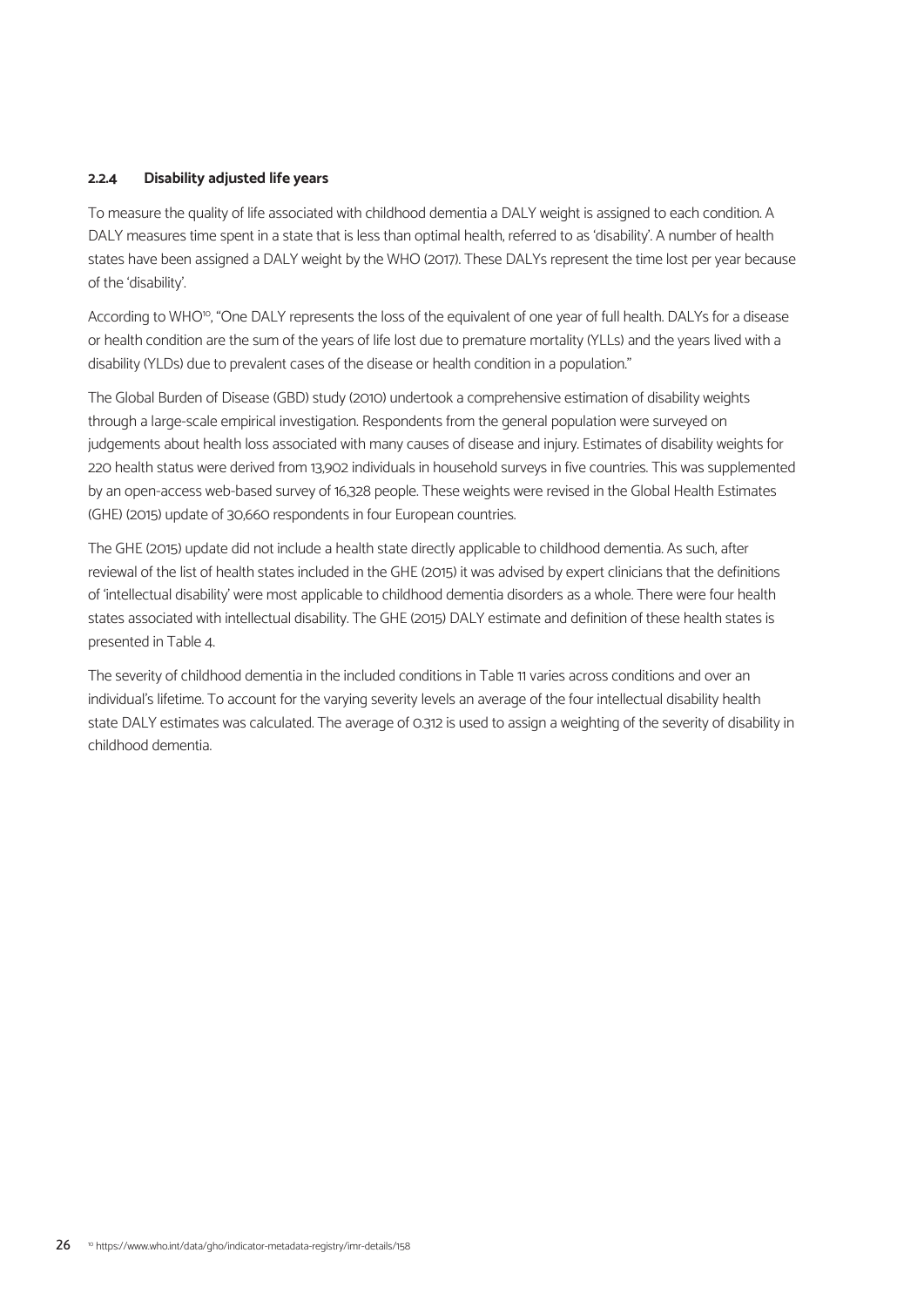### **TABLE 4 Health state weights used in the WHO Global Health Estimates**

| <b>Health state</b>                            | <b>GHE 2015</b> | <b>Definition</b>                                                                                                                                                                                                                                  |
|------------------------------------------------|-----------------|----------------------------------------------------------------------------------------------------------------------------------------------------------------------------------------------------------------------------------------------------|
| Intellectual disability -<br>mild              | 0.127           | Has low intelligence and is slow in learning at school. As an adult,<br>the person can live independently, but often needs help to raise<br>children and can only work at simple supervised jobs.                                                  |
| Intellectual disability -<br>0.293<br>moderate |                 | Has low intelligence, and is slow in learning to speak and to<br>do even simple tasks. As an adult, the person requires a lot of<br>support to live independently and raise children. The person can<br>only work at the simplest supervised jobs. |
| Intellectual disability -<br>severe            | 0.383           | Has very low intelligence and cannot speak more than a few<br>words, needs constant supervision and help with most daily<br>activities, and can do only the simplest tasks.                                                                        |
| Intellectual disability -<br>profound          | 0.444           | Has very low intelligence, has almost no language, and does not<br>under-stand even the most basic requests or instructions. The<br>person re-quires constant supervision and help for all activities.                                             |
| Average                                        | 0.312           |                                                                                                                                                                                                                                                    |

### **2.2.5 Years of life lost to disability**

The YLD extends the concept of YLL to include years of 'healthy' life lost due to being in a state of poor health or disability (WHO 2017).

To estimate the YLD, the discounted life expectancy is applied to the average DALY (see Table 4) to derive the YLD for each condition. This is projected over the next 10 years by applying the YLD to the total births of each condition. The YLD estimate for each condition is summed to determine the total YLD from 2021 to 2030. An example of these calculations for Alexander disease type 1 in the year 2021 is presented in Table 5.

| <b>Row</b> | <b>Outcome</b>             | <b>Incidence</b> | <b>Source</b>                       |
|------------|----------------------------|------------------|-------------------------------------|
| A          | Life expectancy            | 14.O             | Table 16                            |
| B          | Discounted life expectancy | 9.9              | 14 years discounted at 5% per year  |
|            | DALY weight                | 0.31             | Table 4                             |
| D          | YLD (discounted)           | 3.1              | BxC                                 |
|            | Incidence (projection)     | 0.3              | Table 1                             |
|            | YLD projections            | 1.1              | $D \times E$                        |
| G          | Total YLD (in 2021)        | 425.6            | Sum of F values for all conditions* |

**TABLE 5 YLD estimates: example method of Alexander disease type 1 in the year 2021**

Table 4: Abbreviations: GHE, Global Health Estimates; WHO, World Health Organisation Source: WHO 2017 Annex Table D; Annex Table C

Table 5: Abbreviations: DALY, disability adjusted life year; YLD, years of life lost to disability \*List of all conditions presented in Table 15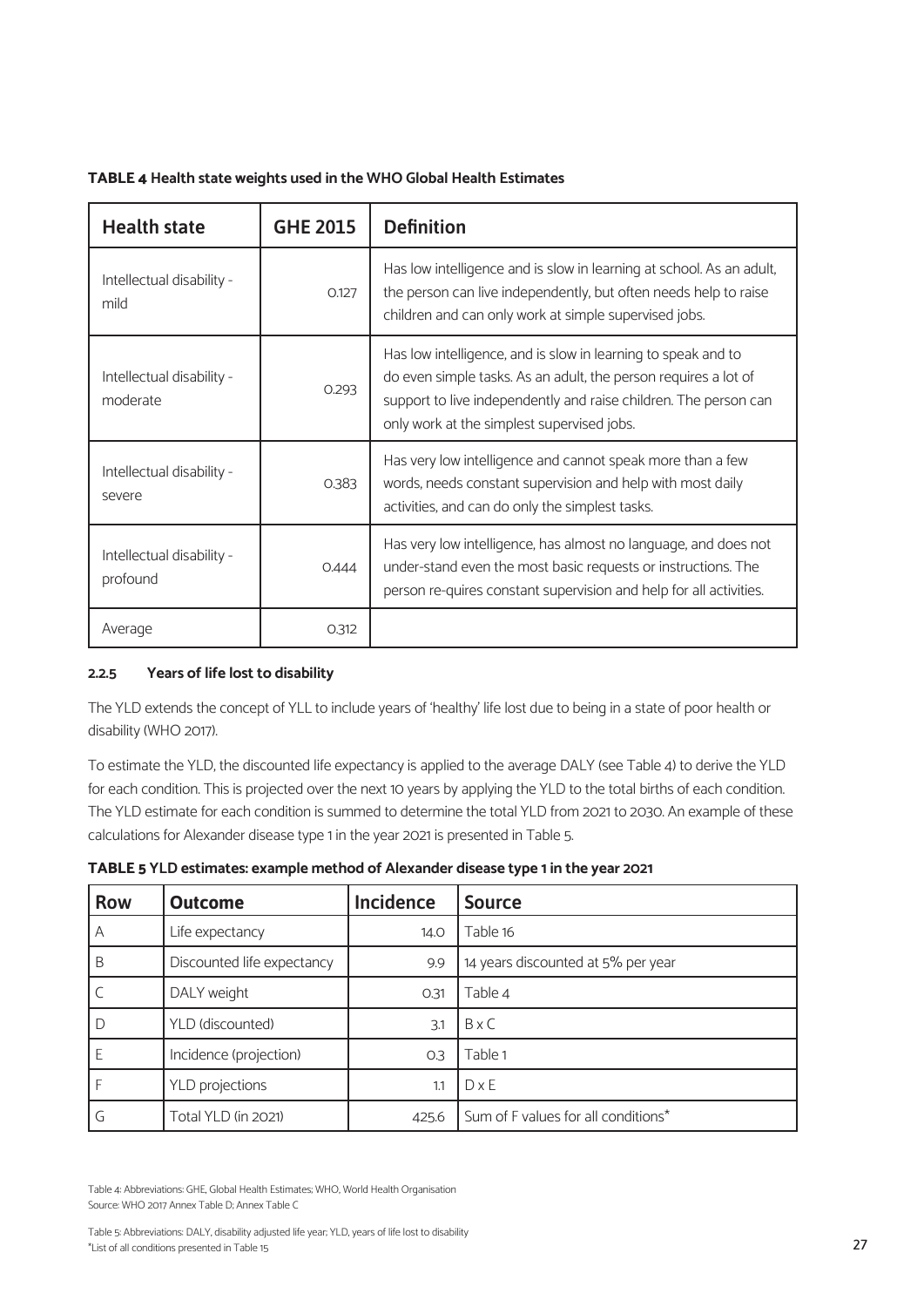### **2.2.6 Costs**

The costs considered in this analysis include both direct costs, comprising costs of medical services and professional care required for the individual patient and management of their disease; and indirect costs defined as those associated with each condition and the subsequent impact on work-related and other productivity.

The estimation of the annual healthcare and indirect costs presented in this section employs a bottom-up approach whereby an average cost per person is derived from the available literature and applied across all relevant childhood dementia disorders considered in this paper.

### 2.2.6.1 Annual healthcare costs

No publicly available data sources have been identified for healthcare expenditures for all childhood dementia disorders in Australia or elsewhere. However, it is reasonable to assume that the healthcare resource utilisation would be greater among those with childhood dementia disorders compared to the general paediatric population.

A pragmatic search of the literature identified three key sources (Wyatt et al., 2012; Imrie et al., 2009 and Hendrie et al., 2011) identifying resource utilisations and costs of childhood dementia patients and/or carers.

Wyatt and colleagues (2012) undertook a longitudinal cohort study of people with lysosomal storage disorders measuring the effectiveness and cost of then-available enzyme replacement therapies (ERT) and substrate reduction therapies (SRT) for six individual conditions, three of which are considered to cause childhood dementia and are relevant to this paper: mucopolysaccharidosis (MPS) type I and II, and Niemann-Pick disease type C (NPC). Gaucher disease was not considered relevant to this assessment on the basis that 97% (145/150) of the Gaucher disease patients in the Wyatt study (Wyatt et al., 2012) had type 1 which is not considered a childhood dementia.

The proportion of MPS II patients who are considered to have childhood dementia is 60% - 80% (Guffon et al., 2015; Orphanet 2019<sup>11</sup> ). The costs of all MPS II patients in the Wyatt study (Wyatt et al., 2012) are included as these costs were not separated out by the mild and severe form. This will underestimate the overall healthcare costs in MPS II, given that 20% - 40% of MPS II patients have a mild form that does not meet the childhood dementia criteria.

In addition to the assessment of the cost of ERT and SRT, the direct costs of care derived from self-reported or parent-reported retrospective data on health service and social care use were collated over the preceding 1 2 months.

For hospital resource use, data included the number of days in hospital and reasons for inpatient stays and the number of and reasons for outpatient attendances, day hospital admissions and accident and emergency attendances.

For services and care professionals used outside of hospital, data for 20 different types of service providers (e.g. GPs, district nurses, occupational therapists, and social workers, etc) were recorded including the number of contacts, duration of contact, whether or not the visit/care was provided at home; and, if the service was paid for privately, the amount paid per attendance/use.

The total costs were calculated by multiplying the number of episodes of each type of service use by the appropriate reference cost, for each episode of care (NHS reference costs: NSRC 2009–2010) or by the mean number of contact hours reported per episode and the hourly cost to the public sector for the different types of health and social care professional (Unit Costs of Health and Social Care 2010).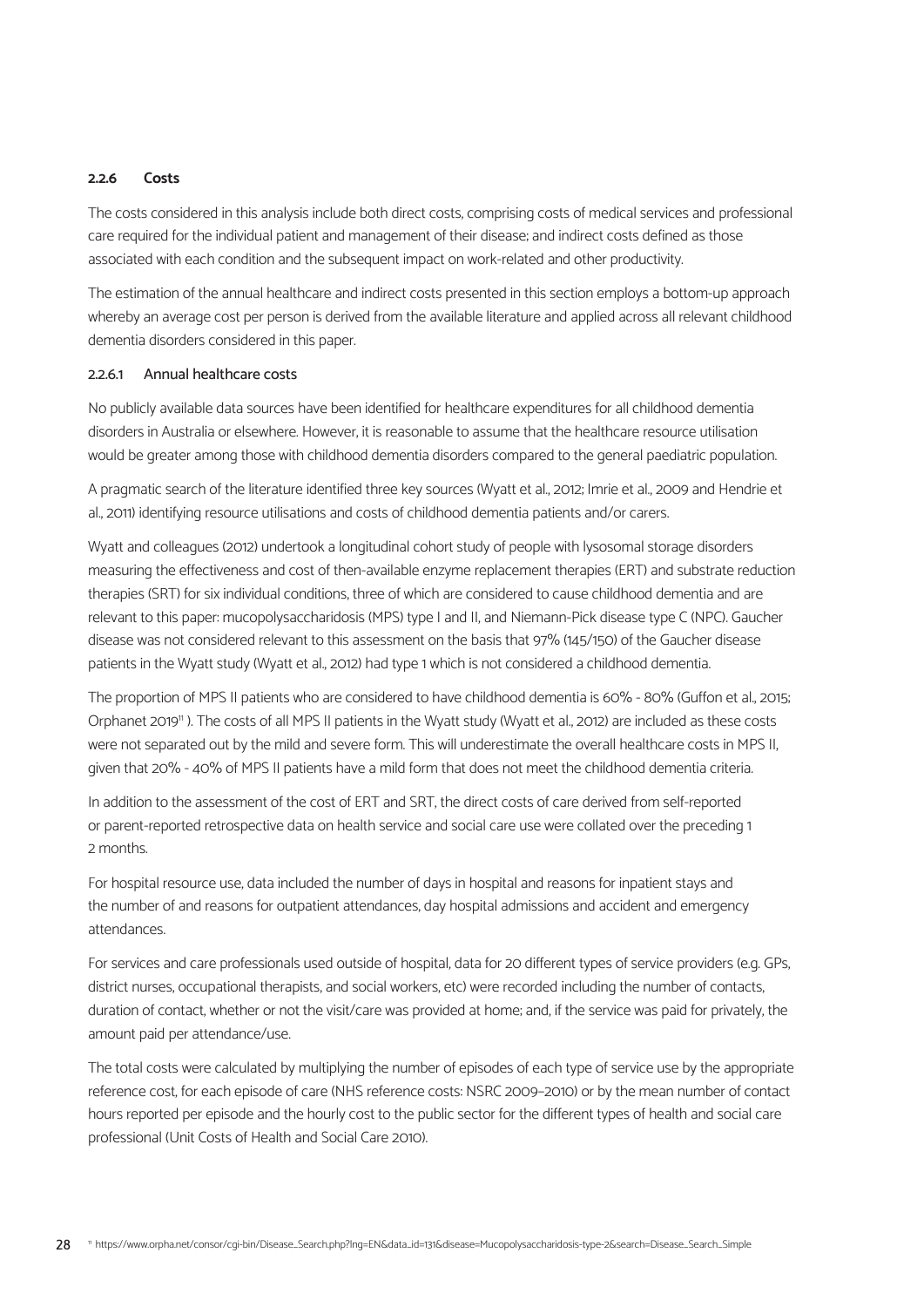A retrospective, cross-sectional cohort study based on responses from patients and/or their carers (n=18) enrolled through a UK NPC database which aimed at assessing the direct medical costs, the direct non-medical costs, and the indirect costs in terms of inability to work was also identified (Imrie et al., 2009). Resource use and direct medical, direct non-medical costs were evaluated using data collected via postal survey in October 2007. A Medical Resource Use questionnaire, designed to assess healthcare use associated with NPC collected information related to tests, medications, home visits, consultations, hospitalisations and other services provided by health professionals, residential care and out-of-pocket non-medical resources.

Unit costs for resources that were paid by the NHS or otherwise publicly funded were taken where possible. If no published unit costs were available, costs were estimated based on Manchester Children's Hospital, expert opinion or professional associated websites. All unit costs were in 2007 British pounds.

An Australian study conducted by Hendrie and colleagues (Hendrie et al., 2011), was the third included study, measuring the use and cost of health sector and related services in Rett syndrome. Families (n=170) were asked to report on the use and cost of the following services over a typical year: medical practitioner visits, therapy services out of school and paid home and community services, medical tests, hospital admissions, prescription and nonprescription medication, therapeutic devices and short and long term residential care.

Where the costs reflected market prices (e.g. dental services), no adjustment was made to these costs. For resources that were publicly provided, or the cost did not reflect market prices (e.g. prescription medication), unit costs were obtained from official sources such as the Pharmaceutical Benefits Scheme and the National Hospital Cost Database collection. The cost of therapeutic devices and special equipment were converted to an equivalent annual cost using a 5% discount rate and estimates of their usual life span. All costs were expressed in 2004/05 Australian dollars.

The estimated annual costs of care for children for each disease presented in the three studies (Wyatt et al., 2012; Imrie et al., 2009 and Hendrie et al., 2011) are summarised in Table 6 below. The total mean annual costs of care were inflated to 2020 Australian dollars on the 21st July 2020 via Inflation tool<sup>12</sup> and xe.com<sup>13</sup>

| <b>Disease</b><br>subtype | <b>Mean cost</b> | Year    | <b>Source</b>     | Inflated to<br>2020 <sup>a</sup> | <b>Total mean</b><br>cost (AUD) <sup>b</sup> |
|---------------------------|------------------|---------|-------------------|----------------------------------|----------------------------------------------|
| MPS I                     | £18,600          | 2009/10 | <b>Wyatt 2012</b> | £22,718                          | \$40,728                                     |
| MPS II                    | £7,600           | 2009/10 | <b>Wyatt 2012</b> | £9,283                           | \$16,642                                     |
| <b>NPC</b>                | £4,240           | 2009/10 | <b>Wyatt 2012</b> | £5,179                           | \$9,285                                      |
| <b>NPC</b>                | £18,088          | 2007    | Imrie 2009        | £23,784                          | \$42,645                                     |
| Rett syndrome             | \$21,158         | 2004/05 | Hendrie 2011      | \$30,199                         | \$30,199                                     |
| Overall mean cost         |                  |         |                   |                                  | \$27,900                                     |

### **TABLE 6 Estimated annual care costs of childhood dementia identified in the literature**

Table 6 Abbreviations: AUD, Australian dollar; MPS, mucopolysaccharidosis; NPC, Niemann-Pick disease type C

a. Inflation to 2020 dollars on the 21st July 2020 (inflation tool.com)

b. Conversion to AUD on the 21st July 2020 (xe.com)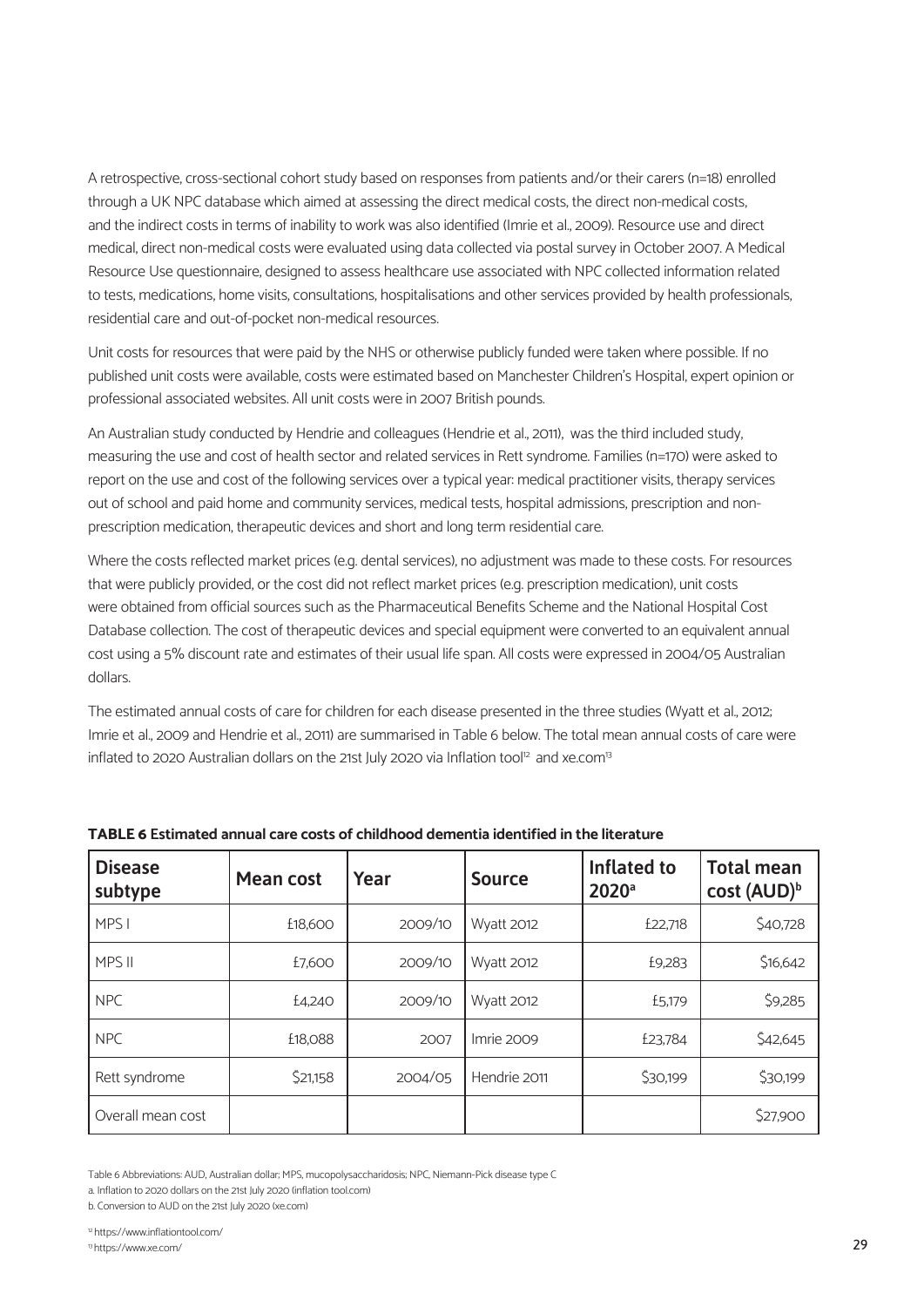The mean annual cost of care across all five estimates as presented in Table 6 was estimated to be \$27,900 and is applied to all remaining childhood dementia disorders.

The lifetime costs of treatment for each disease were subsequently calculated to be the annual costs of care multiplied by the discounted life expectancy for each condition. Applying these costs to the expected number of births for each year provides an estimate of the total costs of care for each disease for each year in the model. An example of such calculation is provided for Alexander disease type 1 for the year 2021 below (Table 7).

The health care cost attributable to childhood dementia overall was then calculated as the sum across all conditions for each year.

|              | TABLE 7 Example calculation of lifetime costs of healthcare for Alexander disease type 1 for a child |  |
|--------------|------------------------------------------------------------------------------------------------------|--|
| born in 2021 |                                                                                                      |  |

| <b>Parameter</b>                  | Cost     | <b>Source</b>                                  |  |  |
|-----------------------------------|----------|------------------------------------------------|--|--|
| Annual cost of care               | \$27,900 | Table 6                                        |  |  |
| Discounted life expectancy        | 9.9      | 14 years discounted at 5% per year             |  |  |
| Expected number of births in 2021 | 0.3      | Based on an incidence of 0.1 per 100,000       |  |  |
| Total cost                        | \$94,560 | Annual cost x discounted LE x Number of births |  |  |

Abbreviations: LE, life expectancy

### 2.2.6.2 Annual indirect costs

The indirect costs aimed to quantify the costs incurred due to lost productivity arising from reduced participation in the workforce by the individual and the carer. The estimated indirect costs were derived from Imrie et al., 2009, described above. As indirect costs occur because of patients and/or carers not being able to work, the data were collected for adult respondents only.

Of the 11 adult patient respondents, seven (64%) reported being unemployed due to their disease; two (18%) were employed, including one part time and one full time worker. Of the 13 carers who responded to the questionnaire, seven (54%) were not currently in paid work due to their caring responsibilities; three carers (23%) had reduced their working hours to part time, and two other employed carers (15%) had taken an average of 2 days' leave in the last 3 months.

These results were converted to an estimated loss of earnings using the Annual Survey of Hours and Earnings (ASHE) from 2007 and the Office for National Statistics (ONS).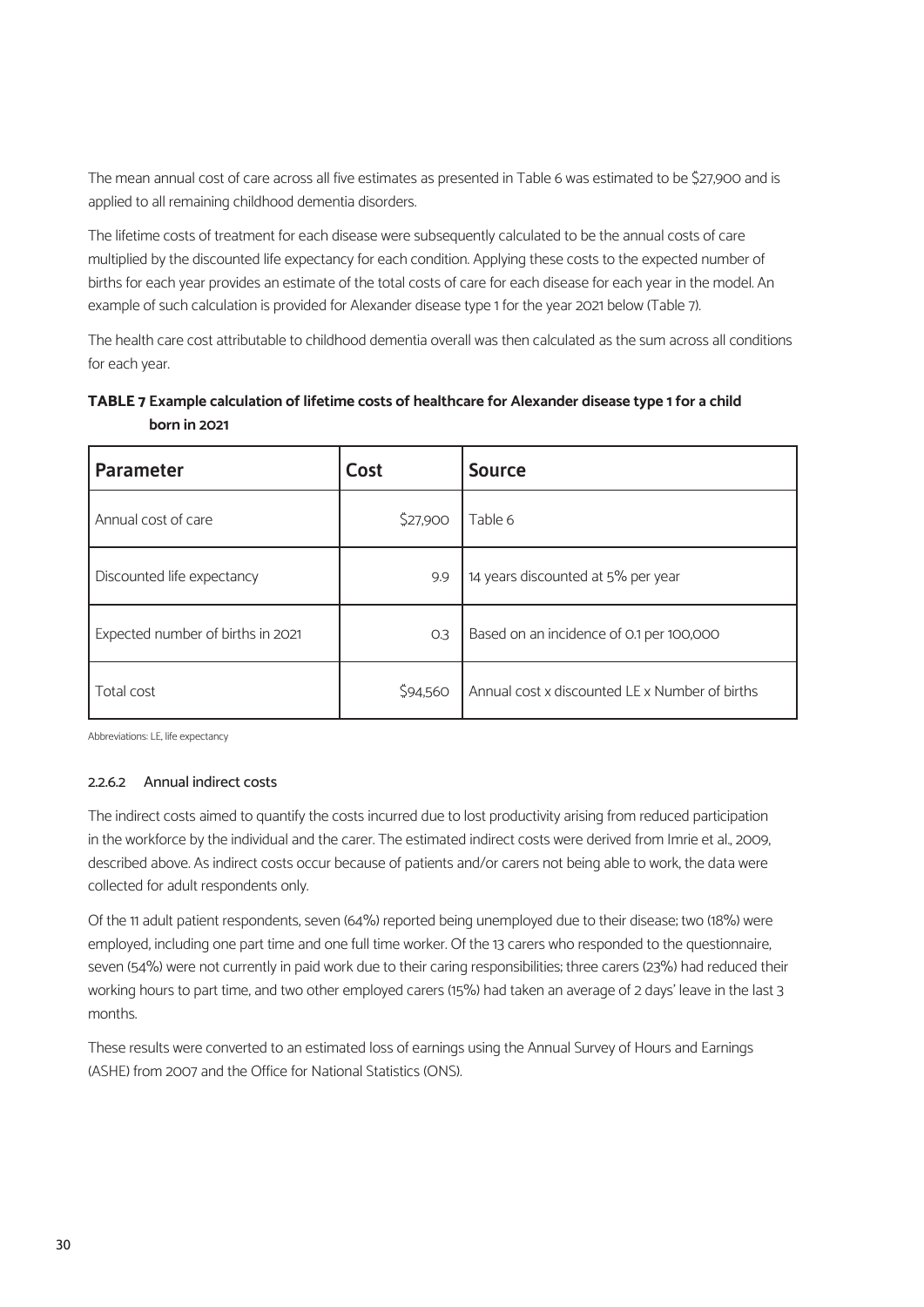The indirect costs of NPC from productivity losses due to reduced working hours, absenteeism and unemployment, were high for both patients and carers. The mean (SD) indirect cost per patient across the entire cohort was £10,008 (£11,736) and £1,632 (£4,356) for carers per year with a total annual indirect cost of £11,640 equating to \$27,433 Australian 2020 dollars per year (Table 8). Productivity losses associated with carer unemployment were not calculated because it was not known whether the respondents had needed to give up employment due to their caring responsibilities. This likely explains the lower indirect costs to the caregiver, relative to the patient. The indirect costs incurred by carers of individuals with childhood dementia are therefore likely underestimated.

| <b>Indirect costs</b>            | Monthly, £ | Annual, £ | Inflated to<br>2020 <sup>a</sup> | <b>Annual costs</b><br>(AUD <sup>b</sup> ) |
|----------------------------------|------------|-----------|----------------------------------|--------------------------------------------|
| Productivity losses<br>- patient | £834       | £10,008   | £13,156                          | \$23,587                                   |
| Productivity losses - carer      | £136       | £1,632    | £2,145                           | \$3,846                                    |
| Total                            |            |           |                                  | \$27,433                                   |

**TABLE 8 Estimated indirect costs of Niemann-Pick disease type C**

The lifetime costs of care for each disease were subsequently calculated to be the annual costs of care multiplied by the discounted life expectancy for each condition. Applying these costs to the expected number of births for each year provides an estimate of the total costs of care for each disease for each year in the model. An example of such a calculation is provided for Alexander disease type 1 for the year 2021 in Table 9.

| TABLE 9 Example calculation of lifetime costs of indirect costs for Alexander disease type 1 in the year 2021 |  |  |  |  |  |
|---------------------------------------------------------------------------------------------------------------|--|--|--|--|--|
|---------------------------------------------------------------------------------------------------------------|--|--|--|--|--|

| <b>Parameter</b>                  | Cost     | <b>Source</b>                                  |
|-----------------------------------|----------|------------------------------------------------|
| Annual cost of care               | \$27,433 | Table 8                                        |
| Discounted life expectancy        | 9.9      | 14 years discounted at 5% per year             |
| Expected number of births in 2021 | 0.3      | Based on an incidence of 0.1/100,000           |
| Total cost                        | \$92,976 | Annual cost x discounted LE x Number of births |

Table 8 Abbreviations: AUD, Australian dollar

a. Inflation to 2020 dollars on the 21st July 2020 (inflation tool.com)

b. Conversion to AUD on the 21st July 2020 (xe.com)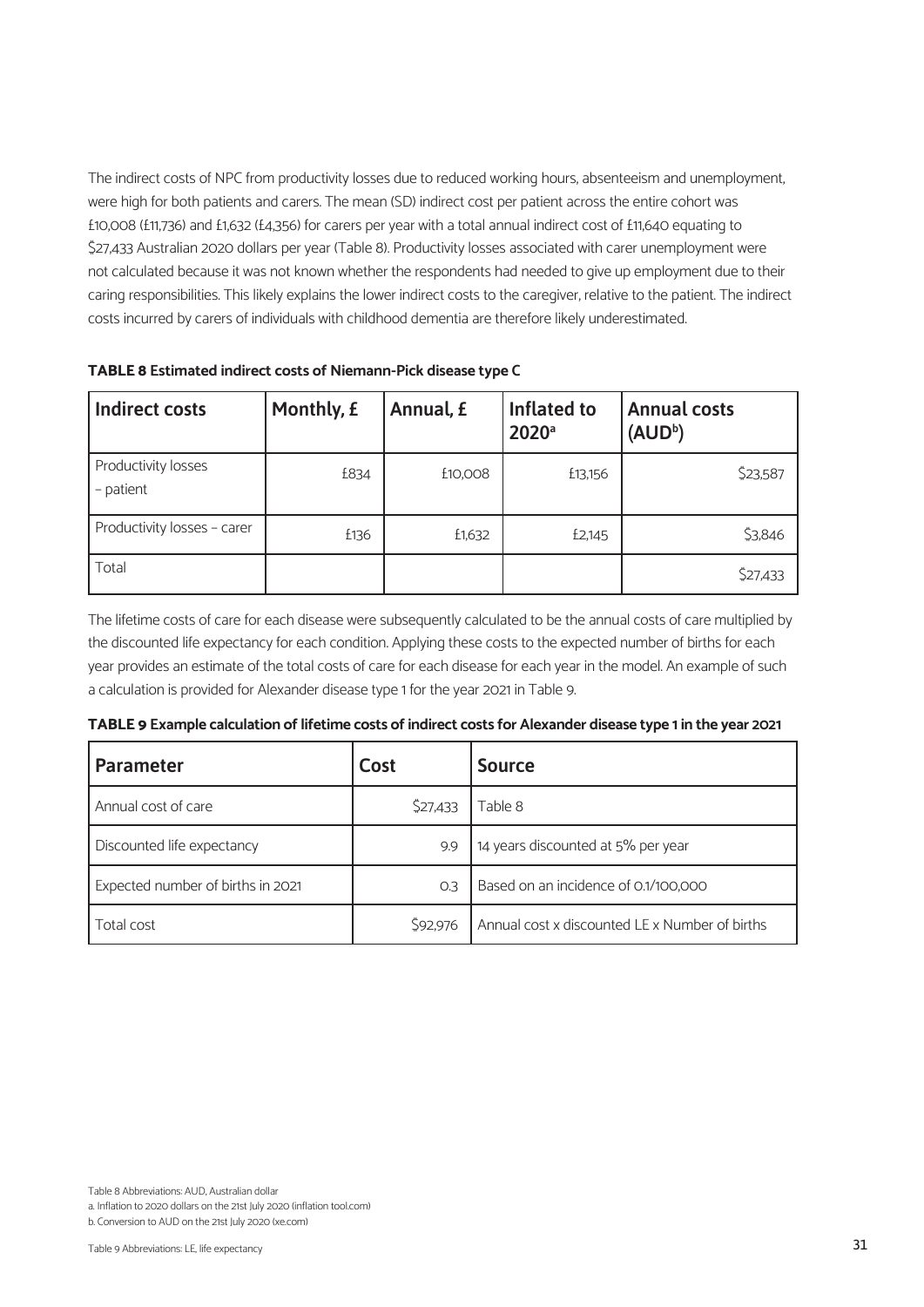As per the estimate of the lifetime health care costs, the lifetime caregiver costs for each syndrome was calculated as the annual indirect cost multiplied by the discounted life expectancy and expected number of births for each syndrome. The sum of the indirect costs for all conditions was calculated to derive the total indirect costs of childhood dementia overall for each year.

### 2.2.6.3 Value of a statistical life year

The indirect costs applied above measure the lifetime income-loss for an individual and their carer due to disease morbidity. They are a measure of productivity losses and although useful, human life is viewed as more than earnings. They do not capture the value of unpaid work and the opportunity cost of excess mortality in childhood dementia. To capture this, a "value of a statistical life year" (VSLY) is used. A VSLY is an estimate of the value of a year of healthy human life. It estimates how much society is willing to pay to reduce the risk of death.

In Australia, the Office of Best Practice Regulation (OBPR) recommends that departments and agencies use the estimate of \$151,000 for the VSLY (Abelson, 2007). The OBPR uses ABS Wage Price Index data to express these estimates in 2019 dollars, giving a VSLY of \$213,000 (Department of the Prime Minister and Cabinet, 2019). This is applied to the total YLL across all conditions to determine the total opportunity cost of premature mortality associated with childhood dementia. Unlike the indirect costs associated with productivity loss presented above which are applied to the years an individual with childhood dementia is alive, these costs are applied to the YLL which represent the years an individual would be alive if they did not have the condition.

### 2.2.6.4 Costs to the National Disability Insurance Scheme

The NDIS in Australia is a funding stream designed to support eligible people with permanent and significant intellectual, physical, sensory, cognitive or psychosocial disability, according to their needs, so that their skills and independence improves over time.

The quarterly NDIS data release from December 2019 was used to determine the NDIS spend on patients with intellectual disabilities as a proxy for those with childhood dementia on the basis that the disability support required would be the same and that children with childhood dementia would likely fall into this NDIS category.

The number of patients receiving funding as of the 31st December and the estimated annual spend are summarised in Table 10.

| <b>Patient group</b> | N      | Average annual spend | <b>Total spend</b> |
|----------------------|--------|----------------------|--------------------|
| $O-6$                | 3,246  | \$27,000             | \$87,642,000       |
| $7 - 14$             | 13,401 | \$29,000             | \$388,629,000      |
| $15 - 18$            | 7,758  | \$55,000             | \$426,690,000      |
| Adult patients       | 54,587 | \$123,826            | \$6,759,263,000    |
| All ages             | 78,992 | \$97,000             | \$7,662,224,000    |

### **TABLE 10 Estimated NDIS annual spend on patients with intellectual disabilities as of 31st December 2019**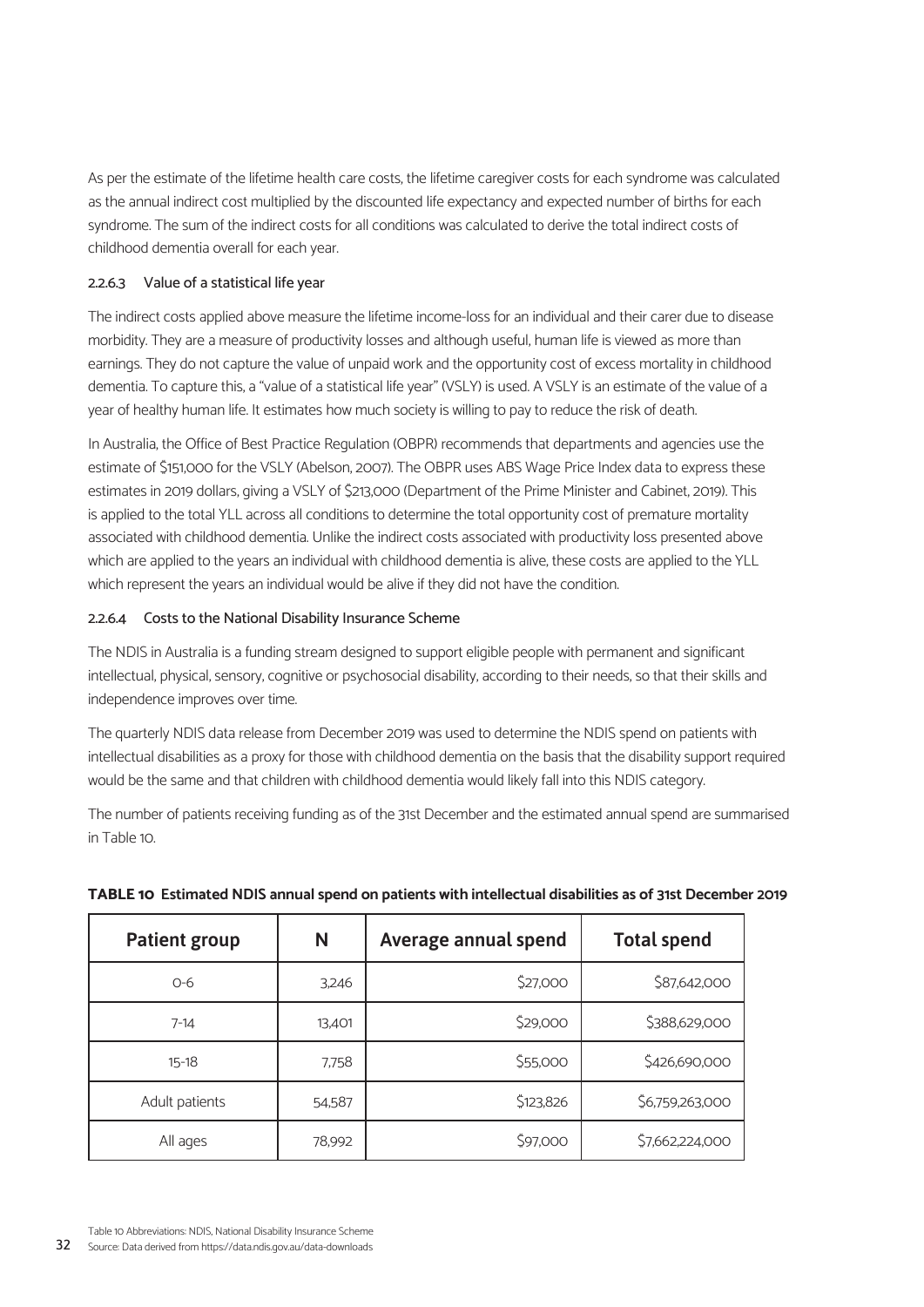Using the age specific costs, the cumulative NDIS spend over a patient's lifetime was estimated with cumulative costs applied to each childhood dementia syndrome depending on life expectancy. For example, a patient with Alexander disease with a life expectancy of 14 years, would be expected to receive \$392,000 (7x\$27,000+7x\$29,000) of NDIS funding over their lifetime (\$289,262 after discounting).

The lifetime cost is applied to the corresponding expected number of births for each syndrome to derive the NDIS cost for each syndrome for each year of the analysis. The total cost of childhood dementia to the NDIS equal to the sum of costs across all syndromes each year.

### 2.2.7 Data sources and limitations

The paucity of health care resource utilisation and cost data in the literature means that little is known regarding the true costs of care for the majority of childhood dementia disorders. The costs presented in this section in relation to the direct health care costs are reliant on three sources limited to only a small handful of disorders which may not be an accurate representation of all childhood dementia disorders which vary greatly in their aetiology, clinical presentation and lived experience.

While it is acknowledged that the costs of health care reported in all three studies reflect the total expenditure incurred by a patient in any given year rather than the incremental cost of treatment due to the condition itself, the healthcare costs in otherwise healthy children is expected to be so low that it is unlikely to grossly alter the results. It is also likely that these studies do not capture all expenditure on healthcare services relevant to each disease and that different syndromes may require other healthcare services such as allied health, not captured in this study. This may have resulted in an underestimation of direct costs employed in the analysis presented in this paper.

The indirect costs of care were based on a single study describing the costs attributable to the loss of productivity with NPC from both patients and carers. The costs of care from a caregiver perspective is directly linked to the life expectancy of the patient thus the cost is likely to vary considerably between the different disorders. As the life expectancy of untreated patients with NPC is limited to 12 years of age, this is considered to be a reasonable representation of the life expectancy of childhood dementia disorders overall among those disorders where no disease modifying treatments are available<sup>14</sup>. The indirect costs estimated in Imrie (2009) were primarily made up of loss productivity from the individual as it was not known whether the respondents had needed to give up employment due to their caring responsibilities. This underestimates the total indirect costs due to productivity loss from carers.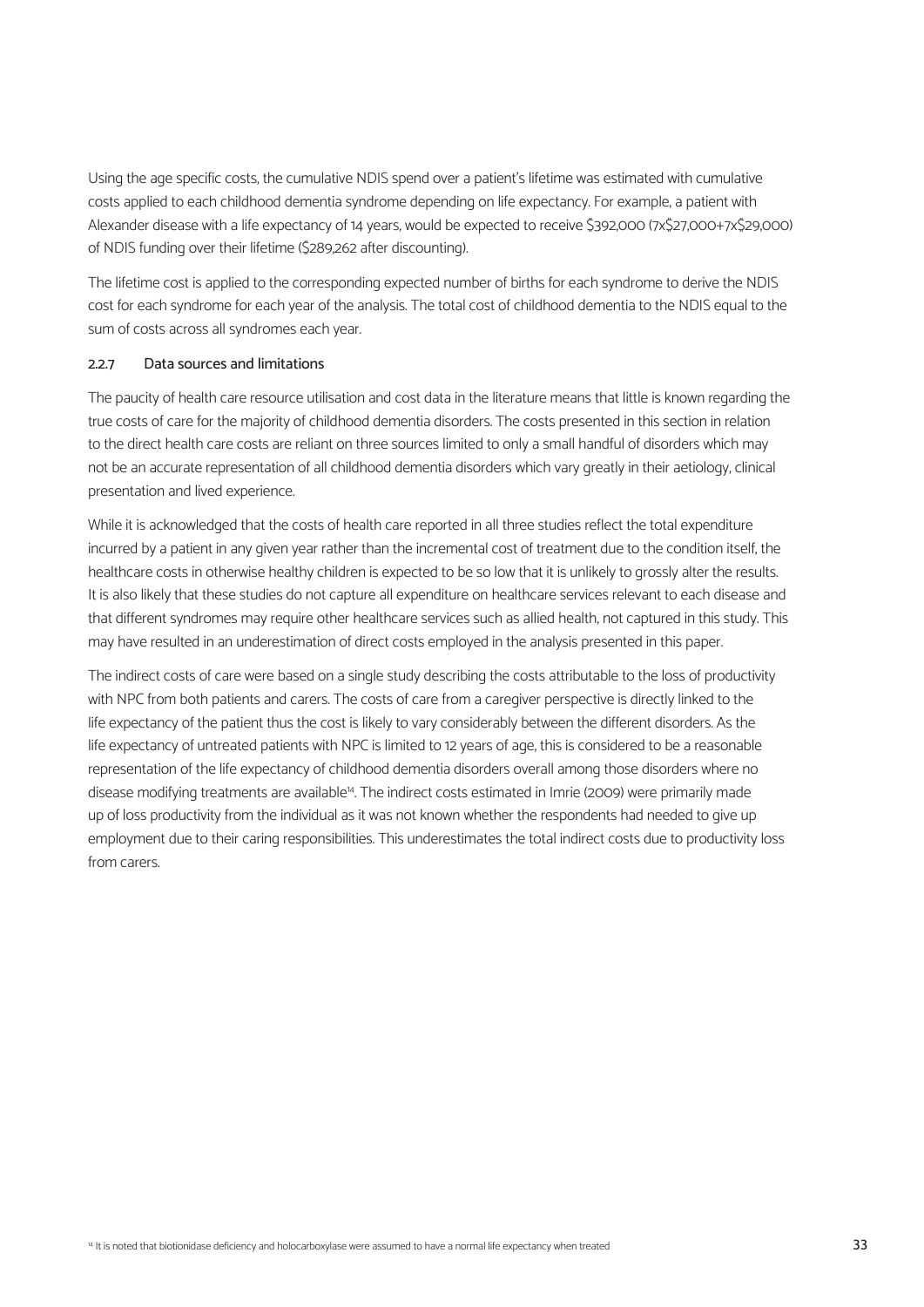# **3 RESULTS**

# **3.1 Incidence and life expectancy**

A total of 70 conditions were reviewed and fit the defined set of disease criteria for childhood dementia (Nunn et al., 2002; Verity et al., 2010).

Of those, 32 were excluded due to insufficient data (See Appendix 2). A total of 38 conditions were therefore included in this analysis.

The incidence and life expectancy estimates, as derived from the literature, for all conditions included in the analysis are presented in Table 11. The references for each input are presented in Appendix 1. The calculated YLL and YLD for each condition are also presented in Table 11.

The incidence of all childhood dementia disorders ranges from 0.05 (Aspartylglucosaminuria) to 7.00 (mitochondrial disorders) per 100,000.

The life expectancy ranges from 1 (Gaucher disease type 2 and Zellweger Spectrum Disorder) to a normal life expectancy of 83 years (Biotinidase deficiency and Holocarboxylase synthetase deficiency). It is noted that the life expectancy of Biotinidase deficiency and Holocarboxylase synthetase deficiency is in the treated population where life expectancy is assumed to be normal.

The incidence and life expectancy of all childhood dementia disorders is estimated to be 35.67 per 100,000 and 27.81 years, respectively. The prevalence of all children living with childhood dementia from 2021 to 2030 is estimated to be 1,396 to 1,545 and the prevalence of all persons (children and adults) living with childhood dementia from 2021 to 2030 is estimated to be 2,273 to 2,516.

In an average year (between 2021 to 2030) the YLL due to childhood dementia premature mortality is 1,096 year. The YLD due to disability associated with childhood dementia disorders is 451 years. The estimated YLL and YLD in the year 2021 are presented in Figure 3 and Figure 4, respectively. Aspartylglucosaminuria (AGU) and Gaucher disease type 2 have the lowest YLL and YLD estimated in 2021 respectively. The highest YLL and YLD in 2021 is in mitochondrial disorders and Rett syndrome, respectively.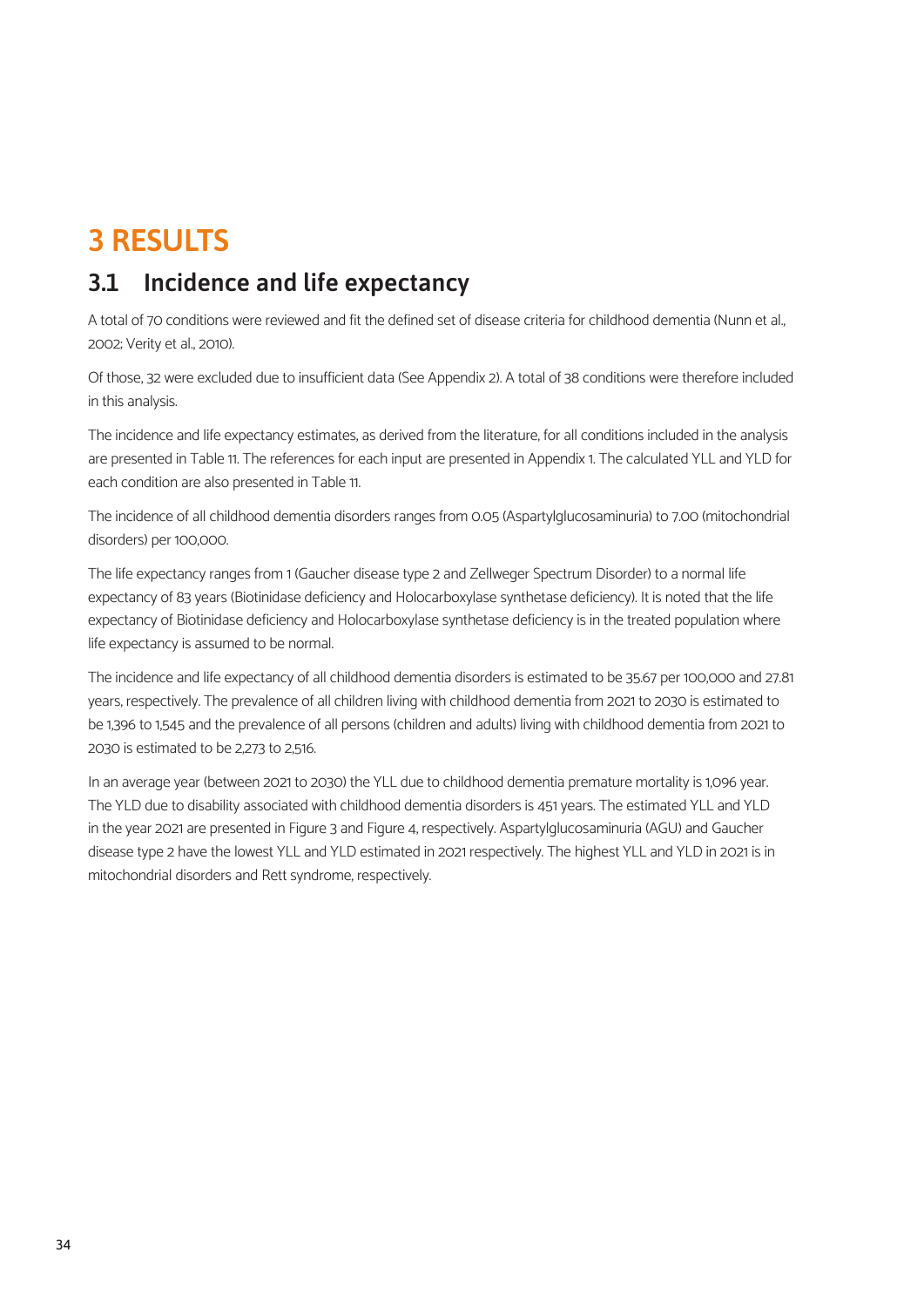| Condition                                                                                                                     | Incidence per<br>100,000 | Life<br>expectancy | <b>YLL</b> | <b>YLD</b> |  |  |  |  |
|-------------------------------------------------------------------------------------------------------------------------------|--------------------------|--------------------|------------|------------|--|--|--|--|
| Lysosomal disorders of lipid metabolism and transport*                                                                        |                          |                    |            |            |  |  |  |  |
| Gaucher disease type 2                                                                                                        | 0.08                     | 1.00               | 18.69      | 0.30       |  |  |  |  |
| Gaucher disease type 3                                                                                                        | 0.08                     | 30.00              | 4.27       | 4.79       |  |  |  |  |
| Globoid cell leukodystrophy (Krabbe disease)                                                                                  | 0.50                     | 6.72               | 14.05      | 1.74       |  |  |  |  |
| GM1 Gangliosidosis                                                                                                            | O.18                     | 3.30               | 16.67      | 0.93       |  |  |  |  |
| GM2 Gangliosidosis (Tay-Sachs disease)                                                                                        | 0.22                     | 4.00               | 16.10      | 1.11       |  |  |  |  |
| GM2 Gangliosidosis (Sandhoff disease)                                                                                         | 0.40                     | 3.00               | 16.92      | 0.85       |  |  |  |  |
| Metachromatic leukodystrophy                                                                                                  | 0.83                     | 15.60              | 8.99       | 3.32       |  |  |  |  |
| Multiple sulfatase deficiency                                                                                                 | 0.07                     | 7.5                | 13.52      | 1.91       |  |  |  |  |
| Niemann-Pick disease type A                                                                                                   | 0.38                     | 3.00               | 16.92      | 0.85       |  |  |  |  |
| Niemann-Pick disease type C                                                                                                   | 0.47                     | 13.00              | 10.25      | 2.93       |  |  |  |  |
| Glycoproteinosis*                                                                                                             |                          |                    |            |            |  |  |  |  |
| Alpha-mannosidosis                                                                                                            | 0.09                     | 30.00              | 4.27       | 4.79       |  |  |  |  |
| Aspartylglucosaminuria (AGU)                                                                                                  | 0.05                     | 47.50              | 1.62       | 5.62       |  |  |  |  |
| Mucolipidosis type II (i-cell disease)                                                                                        | 0.42                     | 3.00               | 16.92      | 0.85       |  |  |  |  |
| Mucopolysaccharidoses*                                                                                                        |                          |                    |            |            |  |  |  |  |
| MPS I (Hurler syndrome)                                                                                                       | 0.90                     | 11.60              | 11.00      | 2.69       |  |  |  |  |
| MPS II (Hunter syndrome)                                                                                                      | 0.43                     | 15.00              | 9.27       | 3.24       |  |  |  |  |
| MPS III (Sanfilippo syndrome)                                                                                                 | 1.35                     | 15.90              | 8.85       | 3.36       |  |  |  |  |
| MPS VII (Sly syndrome)                                                                                                        | 0.05                     | 3.5                | 16.51      | 0.98       |  |  |  |  |
| Other lysosomal diseases*                                                                                                     |                          |                    |            |            |  |  |  |  |
| Neuronal Ceroid Lipofuscinoses (CLNs, or Batten<br>disease); 14 subtypes (except those that are adult<br>onset CLN 4, 11, 13) | 1.00                     | 14.00              | 9.75       | 3.09       |  |  |  |  |
| Other disorders of lipid metabolism and transport                                                                             |                          |                    |            |            |  |  |  |  |
| Cerebrotendinous xanthomatosis                                                                                                | 0.34                     | 52.40              | 1.20       | 5.75       |  |  |  |  |
| Disorders of amino acid and other organic acid metabolism                                                                     |                          |                    |            |            |  |  |  |  |
| Canavan disease                                                                                                               | 1.00                     | 10.00              | 11.92      | 2.41       |  |  |  |  |
| Glycine encephalopathy / Nonketotic<br>hyperglycinemia (NKH)                                                                  | 1.32                     | 1.34               | 18.38      | 0.39       |  |  |  |  |
| Holocarboxylase synthetase deficiency                                                                                         | 0.50                     | 82.65^             | 0.01       | 6.12       |  |  |  |  |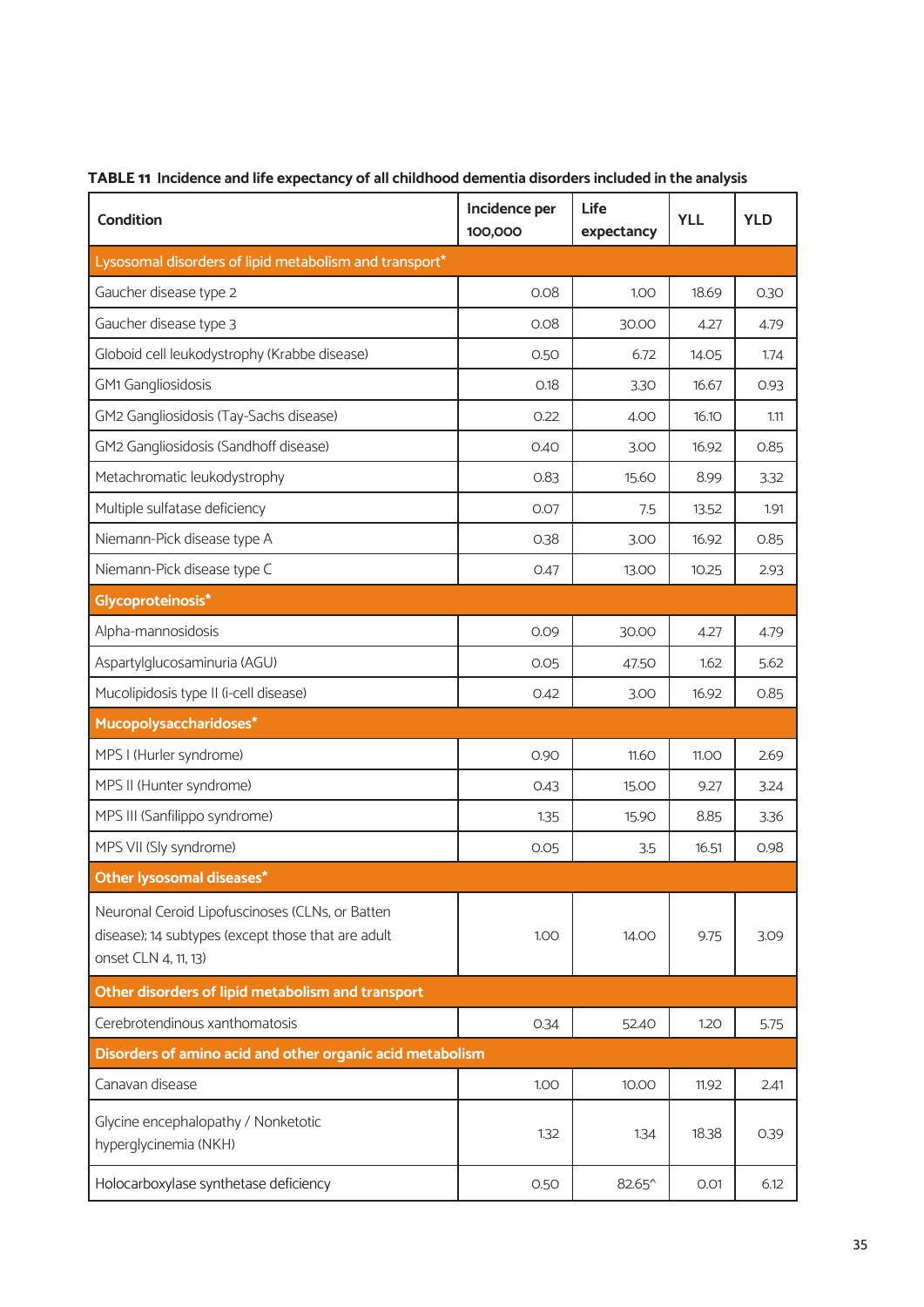| <b>Condition</b>                                                  | Incidence per<br>100,000 | Life<br>expectancy | <b>YLL</b>     | <b>YLD</b> |  |  |  |
|-------------------------------------------------------------------|--------------------------|--------------------|----------------|------------|--|--|--|
| Vitamin-responsive inborn errors of metabolism                    |                          |                    |                |            |  |  |  |
| Biotinidase deficiency                                            | 1.70                     | 82.65^             | 0.01           | 6.12       |  |  |  |
| Cobalamin C deficiency (Cbl-C)                                    | 1.00                     | 6.00               | 14.57          | 1.58       |  |  |  |
| Disorders of mineral absorption and transport                     |                          |                    |                |            |  |  |  |
| Menkes disease                                                    | 1.50                     | 1.75               | <b>18.01</b>   | 0.51       |  |  |  |
| Wilson disease                                                    | 3.30                     | 78.30              | 0.08           | 6.10       |  |  |  |
| <b>Peroxisomal disease</b>                                        |                          |                    |                |            |  |  |  |
| X-linked adrenoleukodystrophy (subset with childhood<br>dementia) | 1.1O                     | 12.00              | 10.78          | 2.76       |  |  |  |
| Zellweger spectrum disorder                                       | 0.50                     | 1.00               | 18.69          | 0.30       |  |  |  |
| Other Inborn errors of metabolism                                 |                          |                    |                |            |  |  |  |
| Mitochondrial disorders (subset with childhood dementia)          | 7.00                     | 12.00              | 10.78          | 2.76       |  |  |  |
| Lafora disease                                                    | 0.40                     | 24.50              | 5.70           | 4.35       |  |  |  |
| Leukodystrophies not otherwise categorised                        |                          |                    |                |            |  |  |  |
| Alexander disease type 1                                          | 0.10                     | 14.00              | 9.75           | 3.09       |  |  |  |
| Pelizaeus Merzbacher disease                                      | 0.25                     | 15.4               | 9.08           | 3.29       |  |  |  |
| Vanishing white matter disease                                    | 1.25                     | 6.00               | 14.57          | 1.58       |  |  |  |
| Neurodegeneration with brain iron accumulation                    |                          |                    |                |            |  |  |  |
| Pantothenate kinase-associated neurodegeneration<br>(PKAN)        | 0.15                     | <b>11.00</b>       | 11.34          | 2.59       |  |  |  |
| Neurodegenerative diseases not otherwise categorised              |                          |                    |                |            |  |  |  |
| Cockayne syndrome                                                 | 0.27                     | 18.00              | 7.96           | 3.64       |  |  |  |
| Huntington's disease (juvenile form)                              | 0.34                     | 23.50              | 6.00           | 4.25       |  |  |  |
| MECP2 duplication syndrome                                        | 0.65                     | 25.00              | 5.55           | 4.39       |  |  |  |
| Rett syndrome                                                     | 5.50                     | 50.00              | 1.39           | 5.69       |  |  |  |
| <b>ALL CHILDHOOD DEMENTIA</b>                                     | $35.67*$                 | 27.81              | $1,096*$       | $451*$     |  |  |  |
|                                                                   |                          |                    |                |            |  |  |  |
| Prevalence of all childhood dementia 2021-2030                    |                          |                    |                |            |  |  |  |
| All children                                                      | 1,396 to 1,545           |                    |                |            |  |  |  |
| All persons                                                       |                          |                    | 2,273 to 2,516 |            |  |  |  |

Abbreviations: MPS, Mucopolysaccharidosis; NCL, Neuronal Ceroid Lipofuscinoses; NKH, Non-Ketotic Hyperglycinemia PKAN, Pantothenate kinase-associated neurodegeneration

\*Annual average, see Table 14 for results from 2021 to 2030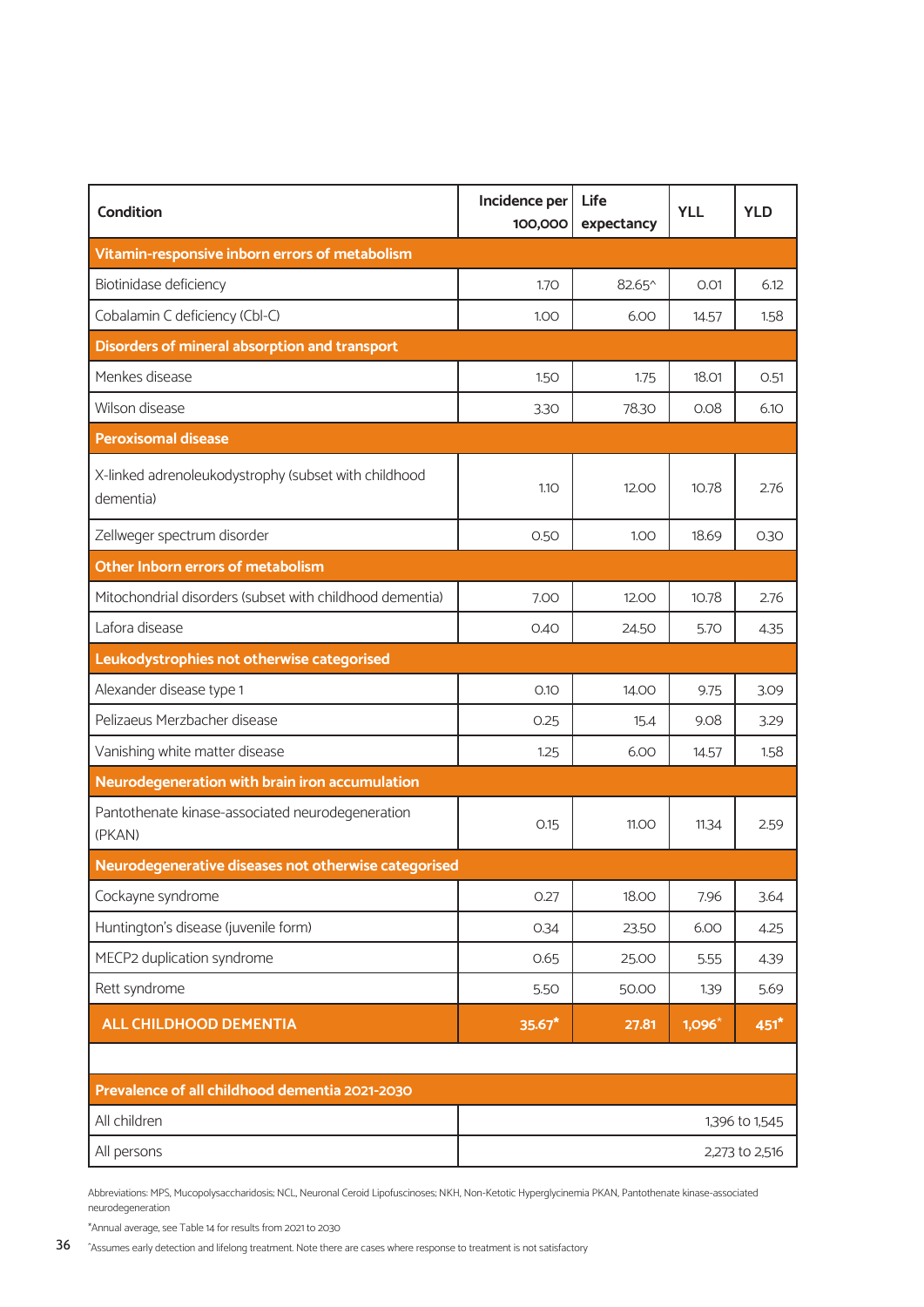

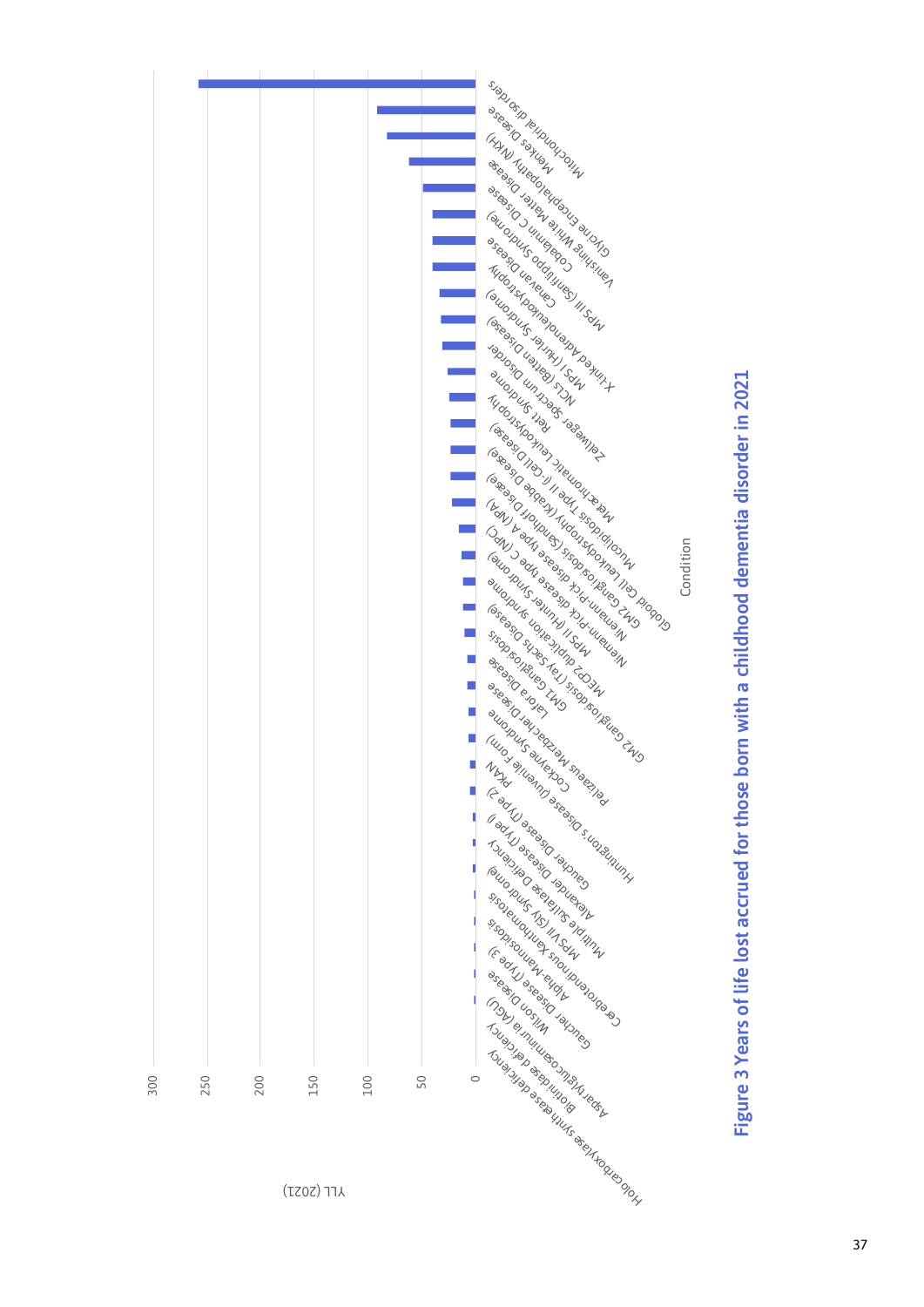

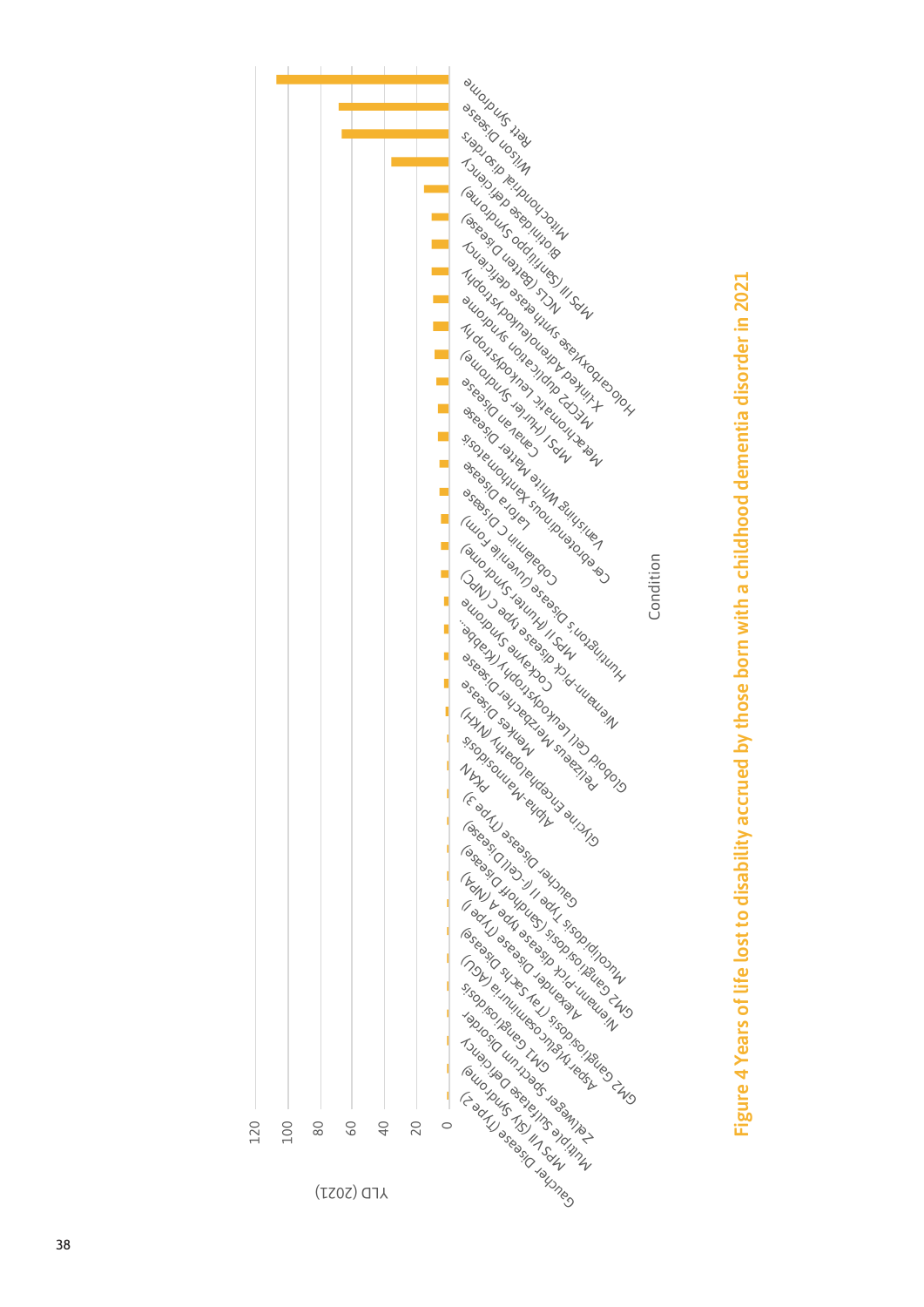# **3.2 Characteristics of the population**

Accepted aetio-pathological classifications of disease were employed in this work to group the conditions (Table 11 and Table 12). However, it is acknowledged that there are often differing and overlapping historical classifications. Additionally, some disorders can be allocated to more than one group, in these cases, preference was given for inclusion within the appropriate aetiological category. For example, metachromatic leukodystrophy was classified as a 'lysosomal disorder of lipid metabolism and transport' rather than a leukodystrophy which is a more general descriptor for conditions that affect the white matter of the brain.

The largest proportion of births belong to the lysosomal disease category (21.0%) followed by mitochondrial disorders (19.6%). Third most frequent is the group of "other neurodegenerative conditions" which includes disparate conditions such as Rett syndrome and Juvenile Huntington's disease (19.0%) (Table 12).

To date, most of the disorders identified in this report lack any effective treatment, beyond symptom management and palliative interventions (such as medications to manage seizures and behaviour, physiotherapy, occupational therapy, speech therapy and gastrostomy for feeding difficulty).

Some of the disorders have treatments that aim to ameliorate the underlying defect; mostly dietary restrictions, simple supplementation with certain vitamins, minerals or amino acids to ameliorate the aberrant biochemical pathway. For the majority, success of these treatments is variable and, at best, may only slow disease progression.

Treatment strategies for the lysosomal diseases include pharmaceutical chaperones, substrate reduction therapies (e.g. Miglustat) and enzyme replacement therapies (ERT) to replace the dysfunctional protein. While five ERT products are currently approved for clinical use, four are delivered via intravenous route and are not effective for the central nervous system aspects of these diseases. The fifth product which targets a variant of Batten disease (CLN2), Brineura® (TGA approved in 2018), is delivered via direct intraventricular infusion and has been shown to slow progression of motor and language deficits (Schultz et al., 2018). Its long-term effectiveness however remains unknown.

Additionally, bone marrow transplant (haematopoietic stem cell transplant) is employed at a limited number of paediatric centres for some disorders including metachromatic leukodystrophy, Krabbe disease, Hurler and Hunter syndromes and X-linked adrenoleukodystrophy but benefit is variable and needs to be weighed against the significant risks that can lead to death (Boelens et al., 2014).

There are multiple gene therapy technologies in clinical trial that show promise for some childhood dementia disorders but none have been granted regulatory approval as yet.

With timely diagnosis, less than five percent of the conditions causing childhood dementia could be considered to have currently available treatments with a close to normal life expectancy upon treatment, including Wilson disease, biotinidase deficiency and holocarboxylase synthetase deficiency. These patients however are not completely symptom free with variable treatment responses recognised in these disorders.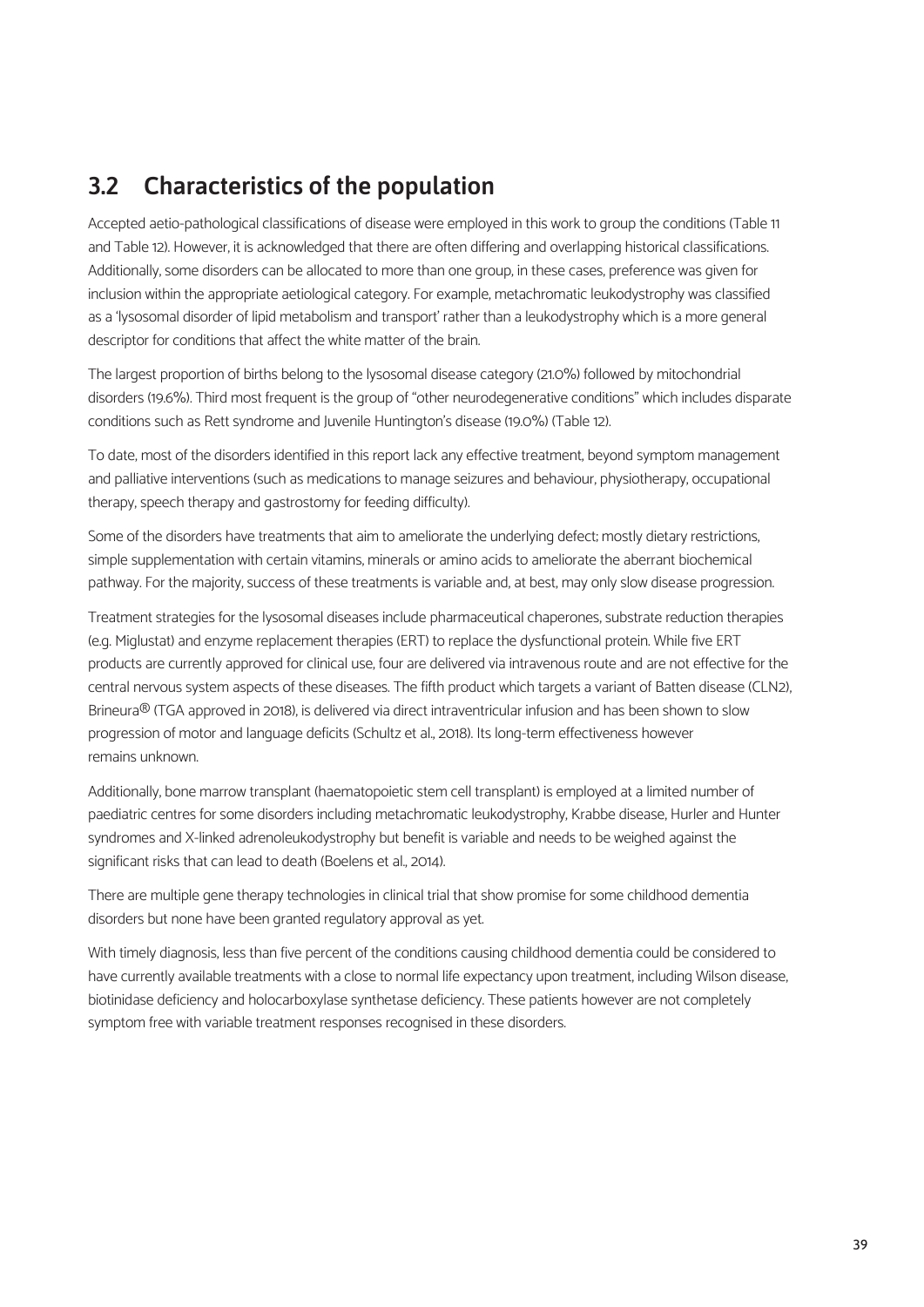### **TABLE 12 Childhood dementia functional classifications**

| Aetiopathological classification                                                                                                     | % of births |
|--------------------------------------------------------------------------------------------------------------------------------------|-------------|
| Lysosomal diseases (including disorders of lipid metabolism and transport,<br>mucopolysaccharidoses and glycoproteinosis and others) | 21.0%       |
| Mitochondrial disorders                                                                                                              | 19.6%       |
| Neurodegenerative diseases not otherwise categorised                                                                                 | $19.0\%$    |
| Disorders of mineral absorption and transport                                                                                        | 13.5%       |
| Disorders of amino acid and other organic acid metabolism                                                                            | 7.9%        |
| Vitamin-responsive inborn errors of metabolism                                                                                       | 7.6%        |
| Peroxisomal disease                                                                                                                  | 4.5%        |
| Leukodystrophies not otherwise categorised                                                                                           | 4.5%        |
| Other inborn errors of metabolism                                                                                                    | $1.1\%$     |
| Other disorders of lipid metabolism and transport                                                                                    | $1.0\%$     |
| Neurodegeneration with brain iron accumulation                                                                                       | 0.4%        |

The 38 included childhood dementia disorders were grouped by aetiopathological classifications and incidence data used to calculate the number of births in each category.

# **3.3 Costs**

The total cost of childhood dementia in Australia was estimated for the healthcare and indirect costs, opportunity costs as well as the cost of the NDIS as presented in Table 13.

The total cost of childhood dementia to the Australian economy is estimated to be approximately \$3.9 billion over the period 2021 to 2030.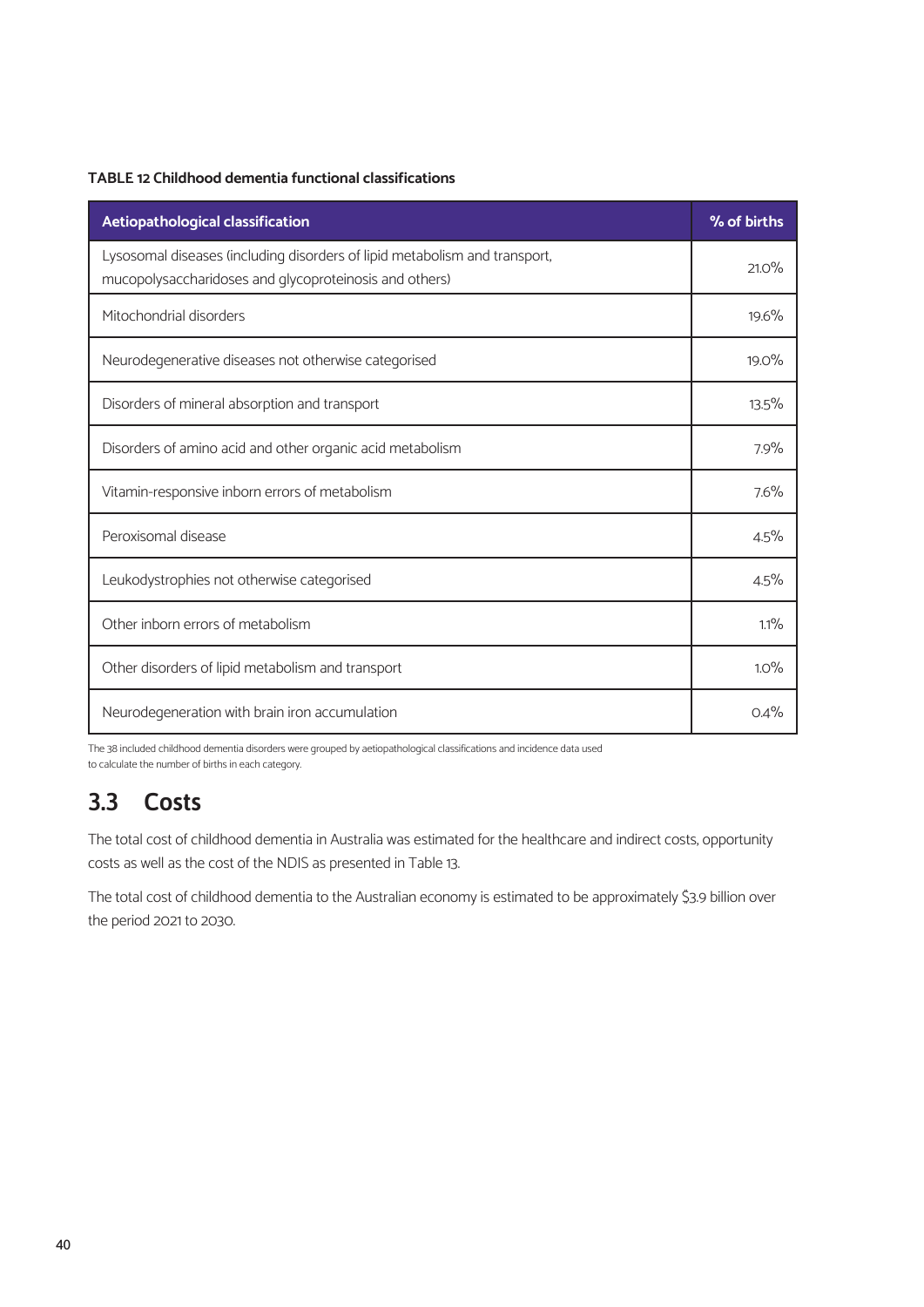| Year                   | <b>Healthcare</b><br>costs | <b>Indirect costs</b> | Cost of life year<br>lost (VSLY) | <b>NDIS</b><br>expendi-ture | <b>Total cost</b><br>of childhood<br>dementia |
|------------------------|----------------------------|-----------------------|----------------------------------|-----------------------------|-----------------------------------------------|
| 2021                   | \$38,091,430               | \$37,453,553          | \$220,183,176                    | \$70,750,462                | \$366,478,621                                 |
| 2022                   | \$38,732,449               | \$38,083,837          | \$223,888,511                    | \$71,941,080                | \$372,645,877                                 |
| 2023                   | \$39,322,404               | \$38,663,913          | \$227,298,679                    | \$73,036,854                | \$378,321,850                                 |
| 2024                   | \$39,861,073               | \$39,193,561          | \$230,412,395                    | \$74,037,370                | \$383,504,399                                 |
| 2025                   | \$40,350,792               | \$39,675,080          | \$233,243,162                    | \$74,946,968                | \$388,216,003                                 |
| 2026                   | \$40,793,676               | \$40,110,547          | \$235,803,200                    | \$75,769,573                | \$392,476,996                                 |
| 2027                   | \$41,190,280               | \$40,500,509          | \$238,095,723                    | \$76,506,219                | \$396,292,731                                 |
| 2028                   | S41,544,164                | \$40,848,467          | \$240,141,310                    | \$77,163,518                | \$399,697,459                                 |
| 2029                   | \$41,865,118               | \$41,164,047          | \$241,996,549                    | \$77,759,654                | \$402,785,368                                 |
| 2030                   | \$42,165,491               | \$41,459,390          | \$243,732,822                    | \$78,317,563                | \$405,675,266                                 |
| <b>Total costs</b>     | \$403,916,877              | \$397,152,904         | \$2,334,795,527                  | \$750,229,262               | \$3,886,094,570                               |
| Average<br>annual cost | \$40,391,688               | \$39,715,290          | \$233,479,553                    | \$75,022,926                | \$388,609,457                                 |

**TABLE 13 Estimated total costs attributable to childhood dementia in Australia between 2021 and 2030**

### **3.4 Summary**

The overall results are presented in Table 14. It is estimated that from 2021 to 2030 there will be a total of 1,294 childhood dementia births in Australia, with an average 129 births a year. The prevalence of all children living with childhood dementia from 2021 to 2030 is estimated to be 1,396 to 1,545 and the prevalence of all persons (children and adults) living with childhood dementia from 2021 to 2030 is estimated to be 2,273 to 2,516.

The YLL and YLD from 2021 to 2030 are estimated to be 10,961 and 4,513, respectively.

From 2021 to 2030, the total health care cost of childhood dementia was estimated to be \$404 million with an average annual cost of \$40 million. Over the ten-year period from 2021 to 2030 considered in the analysis, indirect costs are expected to account for \$397 million with an annual average cost of \$40 million. The costs to the NDIS are estimated to be \$750 million incurred from 2021 to 2030. When applying the VSLY (2019) of \$213,000 per YLL the opportunity cost of life years lost over the next ten years is estimated to be \$2.3 billion with an annual average of \$234 million.

The split of healthcare, indirect and NDIS costs incurred by childhood dementia is illustrated in Figure 5. Majority of costs associated with childhood dementia are in the NDIS, with a relatively equal split between healthcare and indirect costs.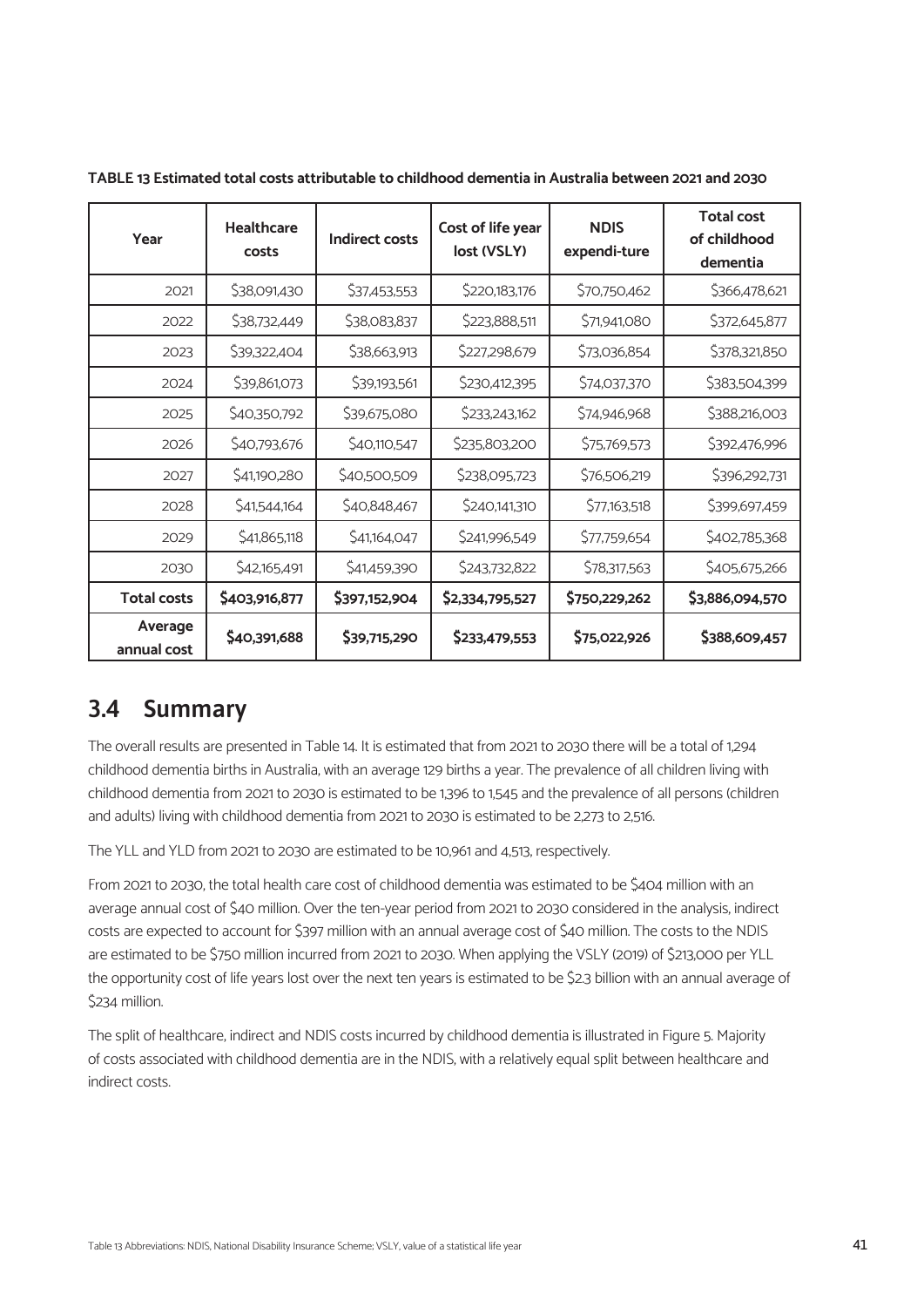| Outcome                                               | 2021 to 2030    | Annual average |
|-------------------------------------------------------|-----------------|----------------|
| Australian birth cohort                               | 3,630,736       | 363,074        |
| Total childhood dementia births                       | 1,295           | 129            |
| Incidence per 100,000                                 | 35.67           | 35.67          |
| Prevalence                                            |                 |                |
| Children living with childhood dementia: 2021 to 2030 |                 | 1,396 to 1,545 |
| Persons living with childhood dementia: 2021 to 2030  |                 | 2,273 to 2,516 |
| Years of life lost                                    | 10,961          | 1,096          |
| Life expectancy                                       | 27.81           | 27.81          |
| Years of life lost due to disability                  | 4,513           | 451            |
| Costs to the healthcare system                        | \$403,916,877   | \$40,391,688   |
| Indirect costs                                        | \$397,152,904   | \$39,715,290   |
| Costs of life year lost                               | \$2,334,795,527 | \$233,479,553  |
| Cost to National Disability Insurance Scheme          | \$750,229,262   | \$75,022,926   |
| Total cost of childhood dementia                      | \$3,886,094,570 | \$388,609,457  |



**Figure 5 Costs of childhood dementia**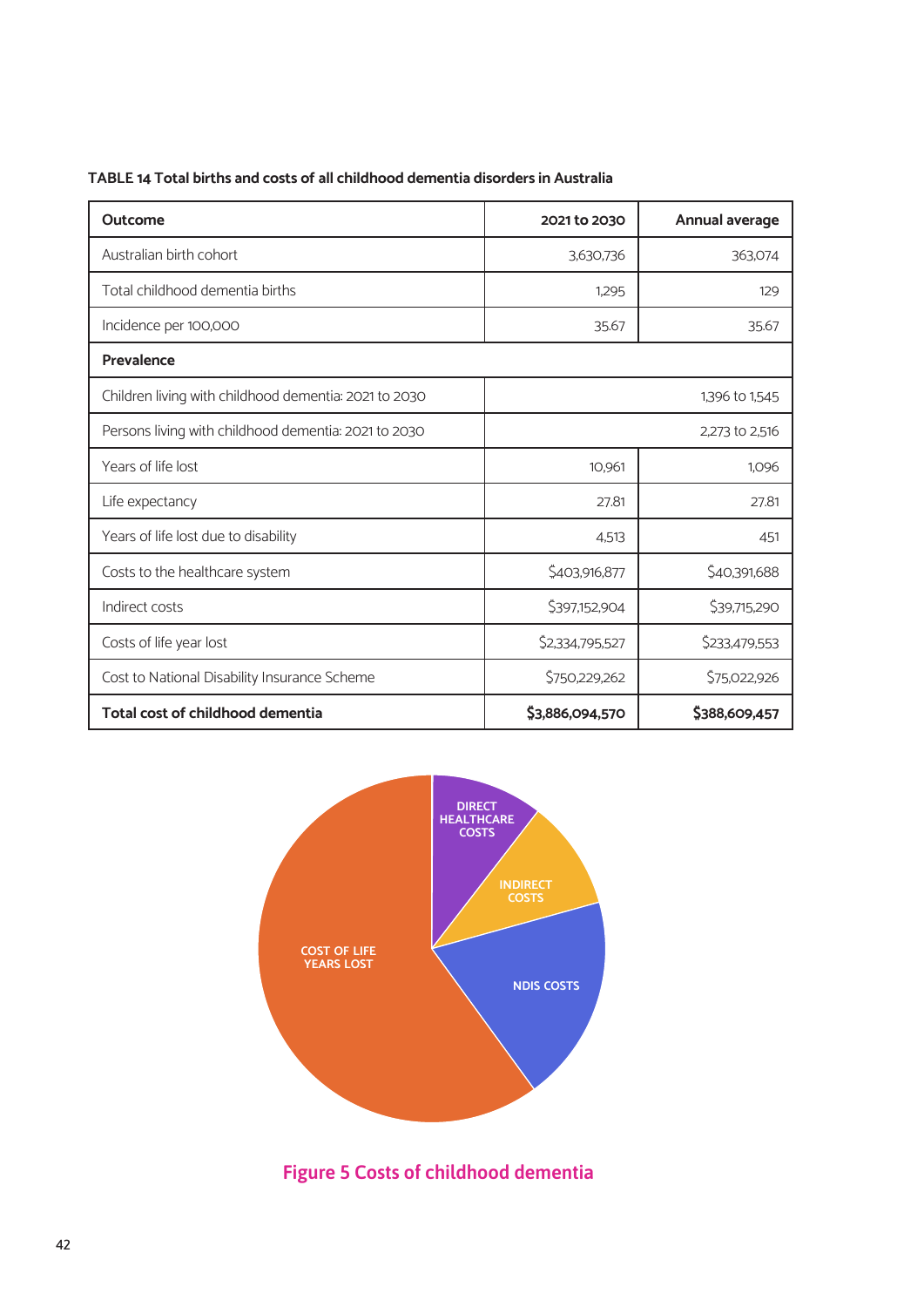# **4 DISCUSSION**

Childhood dementia represents an important challenge to our healthcare system and society at large. Dementia is typically assumed to be a disease of adulthood and old age, however, tragically, children are affected too. Suffering progressive cognitive decline, multiple loss of already attained developmental skills, and a severely shortened life, children often die before adulthood, some in early childhood and infancy. The average life expectancy determined in this study was 28 years.

Dementia in childhood has long been recognised by the medical community but as a collective group of disorders, childhood dementia has received little attention to date. The analysis undertaken in this report defines and identifies the Australian population affected by childhood dementia and estimates the resultant direct and indirect costs incurred to the Australian economy currently and over the next decade.

We identified more than 70 disorders that cause childhood dementia. This list is not exhaustive and there are likely children without a definitive diagnosis (syndromes without a name) and other ultrarare conditions with insufficient published literature available to determine if they fit the criteria. Furthermore, with advances in genomic technology, new childhood dementia disorders are being identified among the pool of undiagnosed cases, contributing to this ever-expanding group of conditions. This current list is therefore dynamic and must be curated over time to ensure the incidence and prevalence of childhood dementia is accurately captured.

Analysis of the functional classification of the disorders showed that lysosomal and mitochondrial diseases were the largest groups, accounting for 21% and 19.6% of childhood dementia respectively. The range of aetiologies and pathologies demonstrates the vulnerability of the brain and neuropsychological processes, and highlights the remarkable complexity in cause, diagnosis and treatment of childhood dementia. Importantly however, and central to the purpose of this report, this analysis identifies numerous overlapping disease mechanisms within and between the subgroups of childhood dementia disorders highlighting potential common therapeutic targets and exciting opportunities for research and development.

Indeed, the vast majority of childhood dementia disorders lack effective therapeutic intervention beyond symptom management. Where treatments are available, efficacy is variable and at best, generally only slow the rate of disease progression, highlighting the dire unmet clinical need for childhood dementia patients and their families.

Although each individual condition is considered rare or ultra-rare, with low incidence and therefore low costs to society and the healthcare system, as a collective the cumulative incidence of childhood dementia disorders in Australia is estimated to be 36 per 100,000. In 2021 it is estimated that there will be 2,273 persons living with childhood dementia in Australia. The total costs, including healthcare costs, indirect costs (from productivity loss and opportunity costs) and costs to the NDIS in an average year are estimated to be \$389 million.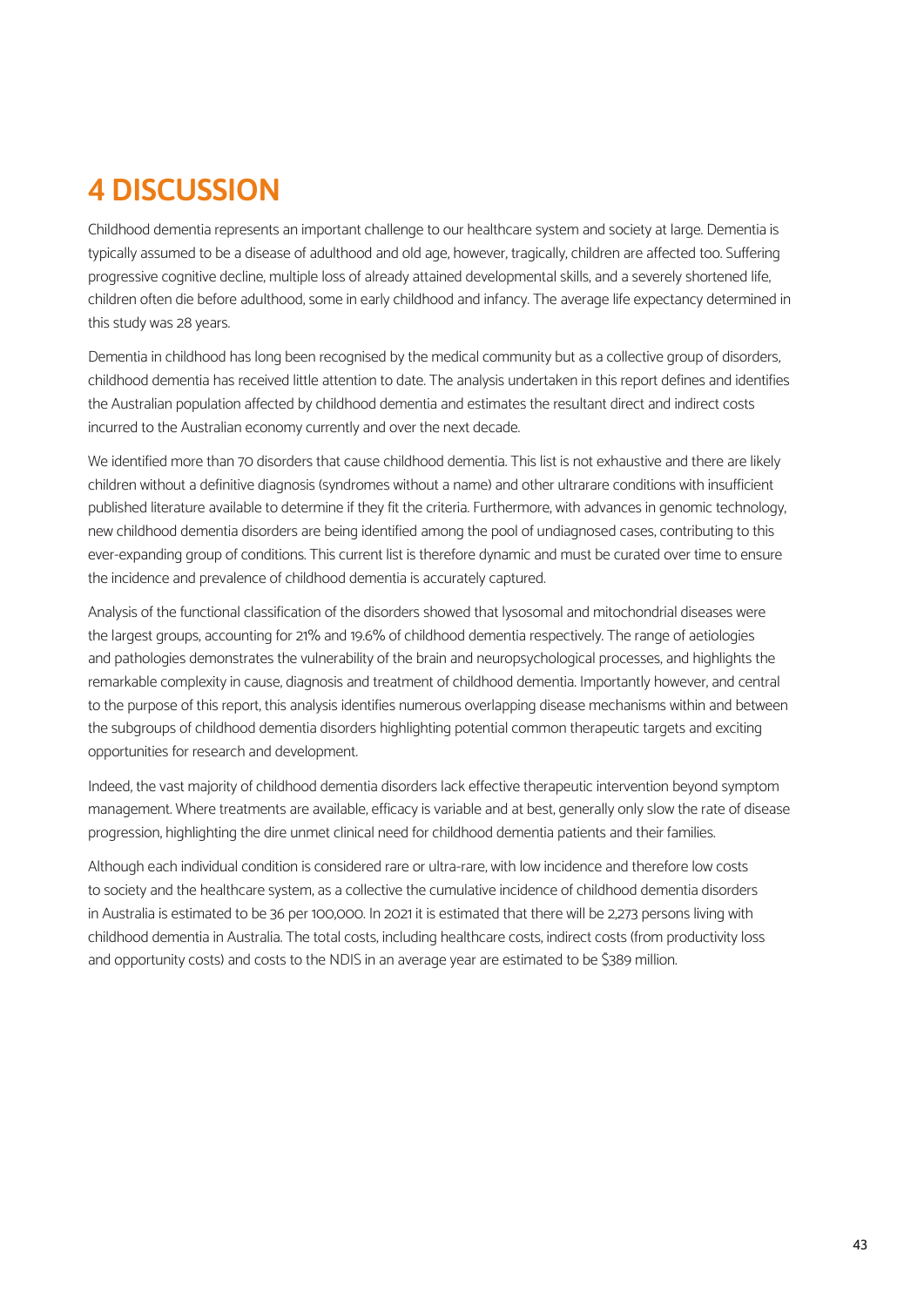The YLL is an estimate of the average years a person would have lived if he or she had not died prematurely. Individuals with childhood dementia have, on average, a life expectancy of 28 years, compared to the Australian general population life expectancy of 83 years (ABS 2020<sup>15</sup>). This analysis found that the burden of premature mortality associated with childhood dementia over the next 10 years is 10,961 lost life years, with an annual average of 1,096 life years.

As used by some Australian Government Departments an approach based on the VSLY, which is understood as the marginal dollar value of a year of healthy human life, is used to measure the opportunity cost of the premature mortality in childhood dementia. The VSLY attempts to incorporate these dimensions by estimating how much society is willing to pay to reduce the risk of death. Using the estimate of \$213,000 recommended by the OBPR for VSLY (measured in AUD2019), the total cost of life years lost in childhood dementia is estimated to be \$2.3 billion over the next ten years with an annual average of \$234 million.

The severity of symptoms in childhood dementia means full time care is often required and employment for the individual as well as carers is not plausible. This analysis indicates that these indirect costs, due to productivity loss, to the carers and the individual over the next ten years equate to a total of \$397 million, with an annual average of \$40 million.

The NDIS provides funding to an estimated 500,000 Australians who have permanent and significant disability. The type of supports that the NDIS may fund include: daily personal activities, transport to enable participation in daily life activities, workplace help, therapeutic supports, help with household tasks, help in equipment assessment, set up and training, home modifications, mobility equipment and vehicle modifications (NDIS<sup>16</sup>). In an average year, it is estimated that the NDIS costs, attributed to childhood dementia, is \$75 million, accumulating to \$750 million over ten years.

This is the first paper to attempt to quantify the burden of illness in a range of conditions that cause childhood dementia. Although the overall incidence and costs of some conditions have been measured, a combined analysis of all childhood dementia disorders was not feasible with the data available. This analysis does not include an exhaustive list of all of the conditions that cause childhood dementia, thereby underestimating the total incidence and costs. There were 32 conditions initially included in this analysis that were excluded (see Appendix B) due to insufficient data. More conditions, that were not identified, are expected to meet the inclusion criteria. The costs attributed to childhood dementia are therefore expected to be higher than the estimates provided in this analysis.

Another potential limitation of this analysis is the static approach. It does not capture the burden of disease over a lifetime. The progressive nature of childhood dementia means that the severity, and therefore the associated costs of care, are likely to change throughout an individual's lifetime. Reliance is placed on 'averages' of these outcomes as it was not feasible to capture the variations within this report.

The rarity and severity of these conditions means that there is limited high quality, up to date evidence measuring the burden of childhood dementia. The incidence and life expectancy estimates were derived from differing studies and online databases. The inconsistency may affect the comparability of data. Given that the included conditions are rare, quantifying the incidence and life expectancy in small patient groups may not always be accurate.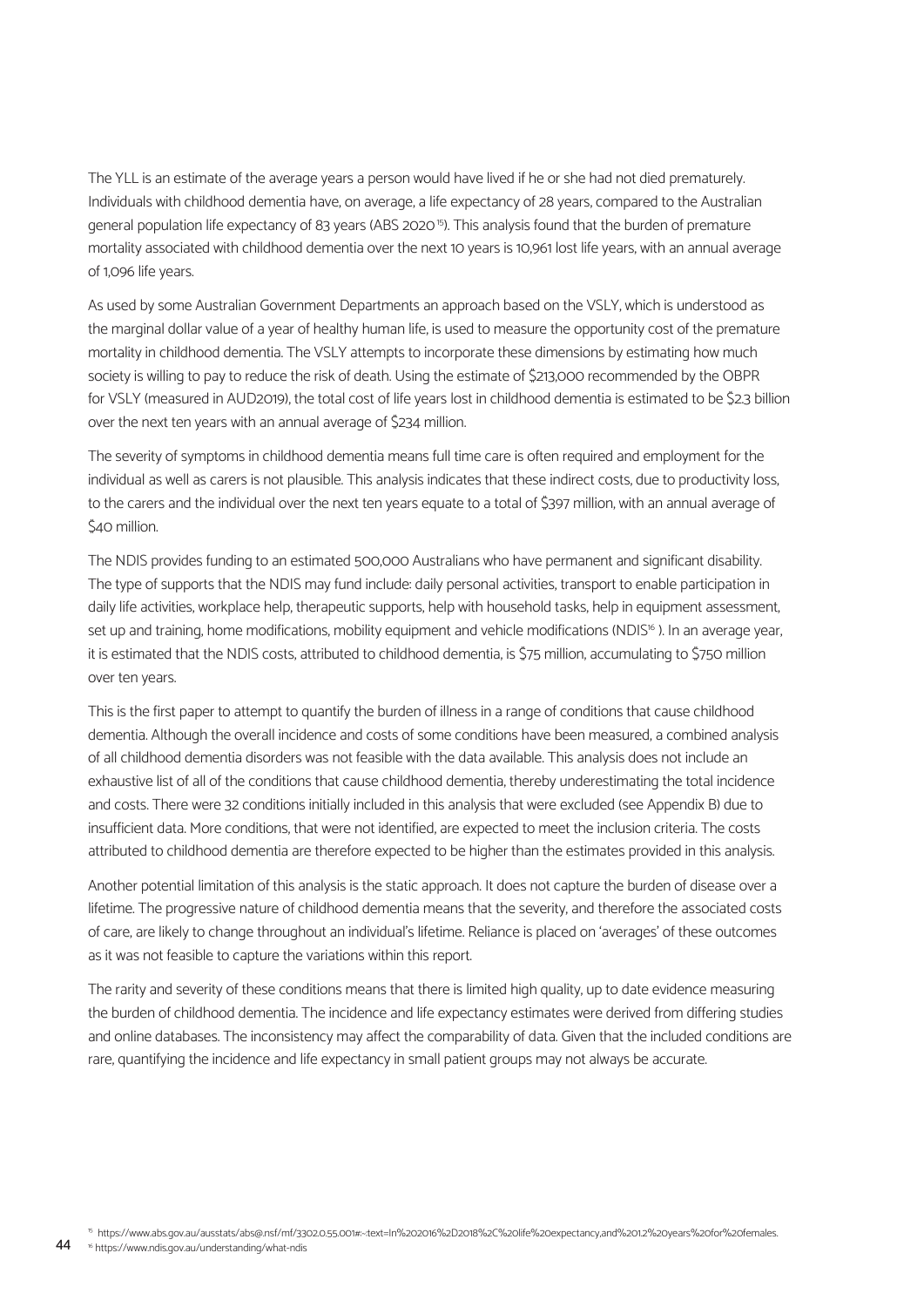To account for the lack of robust data, assumptions were made throughout this analysis, particularly relating to cost inputs. Three studies, encompassing four conditions, quantified resource use and healthcare costs and only one study measuring productivity losses in one condition were identified and applied to all conditions in this analysis. This analysis applied averages despite the variance in disease severity across conditions and within an individual's lifetime. Furthermore, it is likely that individuals in Australia incur out-of-pocket costs to access treatments and other health care resources to manage childhood dementia. This could include travelling overseas for treatment or importing treatments themselves. These costs are not measured and therefore could not be captured in this analysis. Not including these out-of-pocket costs underestimates the total burden of childhood dementia.

The indirect costs incurred by carers were derived from one study measuring costs in adults with NPC (Imrie et al., 2009). The costs were primarily made up of loss productivity from the individual, and only a small proportion were made up from the carer as it was not known whether the respondents had needed to give up employment due to their caring responsibilities. This underestimates the total indirect costs due to productivity loss from carers. There is currently insufficient reliable data to estimate what the incremental cost of caring for an individual with childhood dementia is. More robust research on the indirect costs experienced by carers is required to quantify the full burden of childhood dementia.

Opportunities for future research also extend to include the list of excluded conditions. Continual monitoring and updating of data on all childhood dementia could result in a more robust estimate of the rates and costs associated. High quality, up to date studies collecting data on the incidence, life expectancy and costs of each individual condition are required to provide a more comprehensive analysis.

The direct costs included in this analysis were limited to the Australian healthcare system where possible or included costs derived from other sources with similar healthcare systems in place. Consequently, it may not necessarily be appropriate to extrapolate the results of this analysis to other settings where universal healthcare is not established. This could be a worthwhile avenue for future research and investigation. Nevertheless, it would be reasonable to predict the global impact of childhood dementia on healthcare systems and economies around the world would be substantial.

The total cost of childhood dementia, estimated at \$389 million annually, may be considered low in comparison to other conditions affecting children. A number of other conditions that have been analysed in Australia are estimated to cost up to \$28 billion annually, such as autism at \$9.7 billion (Synergies 2011), ADHD at \$20.4 billion (Deloitte Access Economics 2019), cerebral palsy at \$1.47 billion (Access Economics 2007) and epilepsy at \$12.3 billion (Deloitte Access Economics 2019). The low incidence and life expectancy of childhood dementia accounts for the overall low costs in comparison to other conditions The relatively low cost of childhood dementia to the healthcare system is a consequence of the short life expectancy of the population and the lack of treatment options the healthcare system is able to provide. The burden of childhood dementia is therefore disproportionately met by the patients themselves, support services and carers. The largest cost item for childhood dementia – outweighing all other costs in our study combined – is the opportunity cost associated with premature mortality.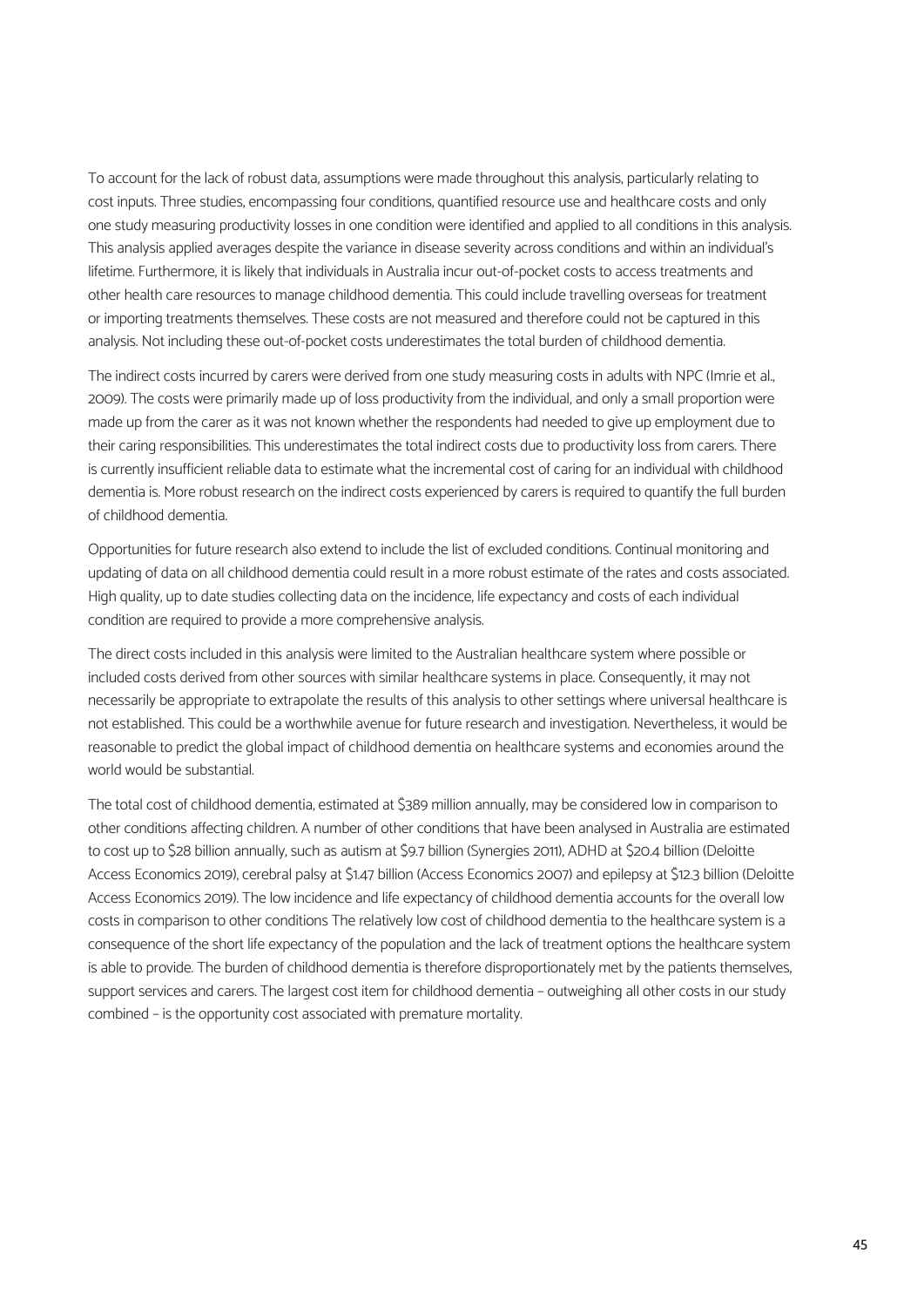Importantly, and promisingly, there exist on the horizon for patients with childhood dementia encouraging emergent therapies including gene transfer and editing technologies. These treatments have the potential to significantly improve patient outcomes and reduce the burden of these conditions on patients and their carers. The relatively low cost of childhood dementia to the healthcare system and to governments identified in our study suggests there is opportunity for investment in these treatments as they emerge and importantly, in the infrastructure and processes, including newborn screening, to ensure these treatments reach patients when they are most effective.

Our study has identified relatively low financial costs to the healthcare system and to the NDIS, but relatively high opportunity costs associated with childhood dementia. Given the relatively small incidence of these conditions, there is substantial opportunity for investment in these conditions – either in research or in effective treatments themselves – to greatly improve outcomes for patients, their carers and families – with minimal financial impost to government budgets.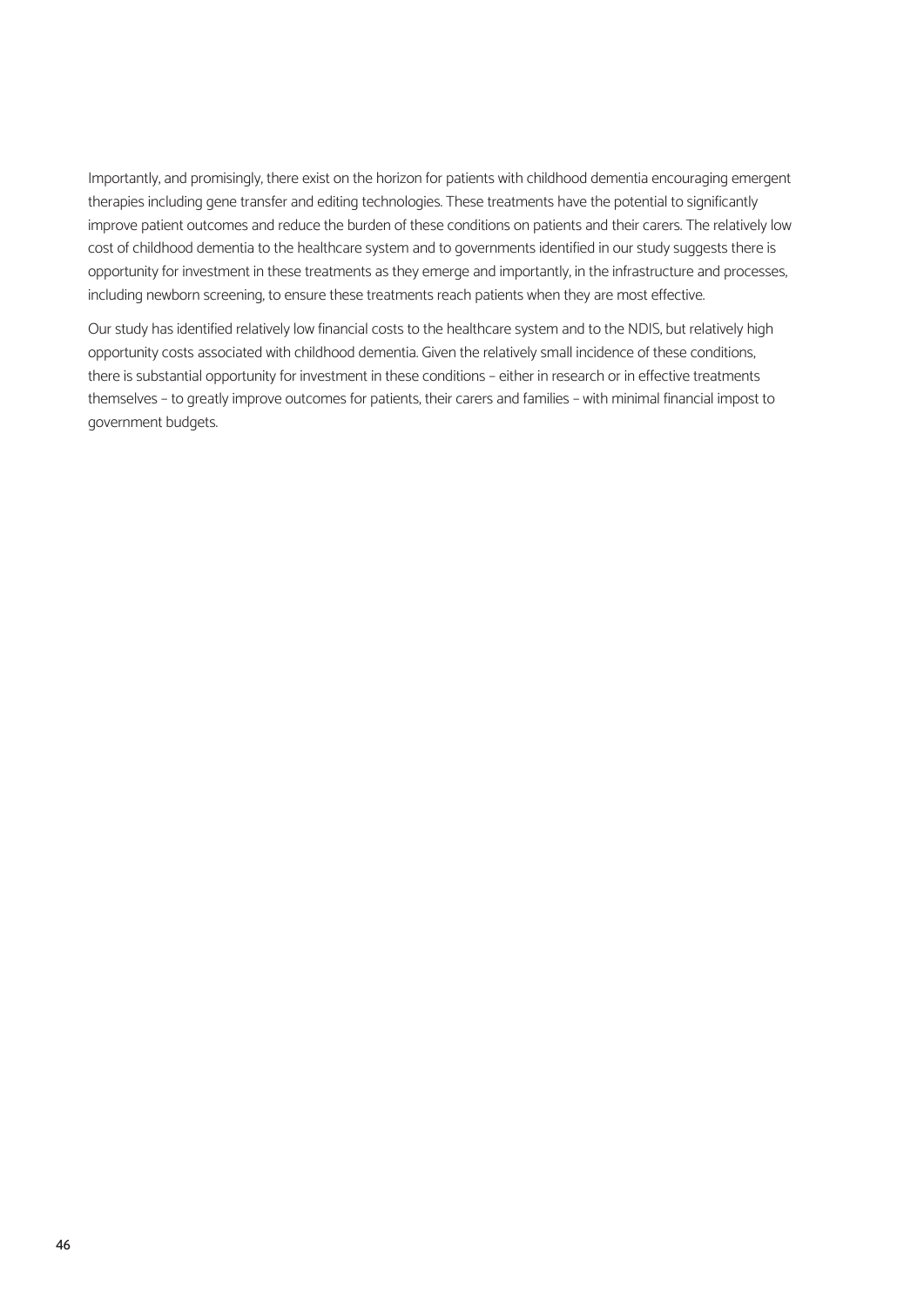# **5 ACKNOWLEDGEMENTS**

This report has been prepared, pro bono, by THEMA Consulting to quantify the burden of childhood dementia on patients, carers, the healthcare system and our society.

In developing this report THEMA worked closely with Megan Donnell and Dr Kristina Elvidge from the Childhood Dementia Initiative to obtain the patient perspective, define the disorders included in the analysis and gather the relevant data from the literature. We would particularly like to thank Kristina for the extensive literature review (with help from Amelie Ivkovic). She and Megan Donnell also engaged with clinicians to validate the list of conditions and data included.

We are grateful to Dr Nicholas J. Smith (Women's and Children's Hospital, Adelaide) for his clinical expertise, input into study design and review of the paper. Thank you also to Professor David Thorburn (Murdoch Children's Research Institute) for his help estimating the incidence of mitochondrial disorders causing childhood dementia.

Thank you to Dr Richard Webster (The Children's Hospital at Westmead), Professor John Christodoulou (Murdoch Children's Research Institute), Dr Michael Tchan (Westmead Hospital), Anita Inwood (Queensland Children's Hospital) and Associate Professor Carolyn Ellaway (Sydney Children's Hospital Network) for useful discussions on the included childhood dementia disorders.

We would also like to thank Dr Ineka Whiteman, Head of Research, Medical and Scientific Affairs, Batten Disease Support & Research Association Australia who assisted with editing the paper.

Thank you to the Sanfilippo Children's Foundation for their financial and in-kind support.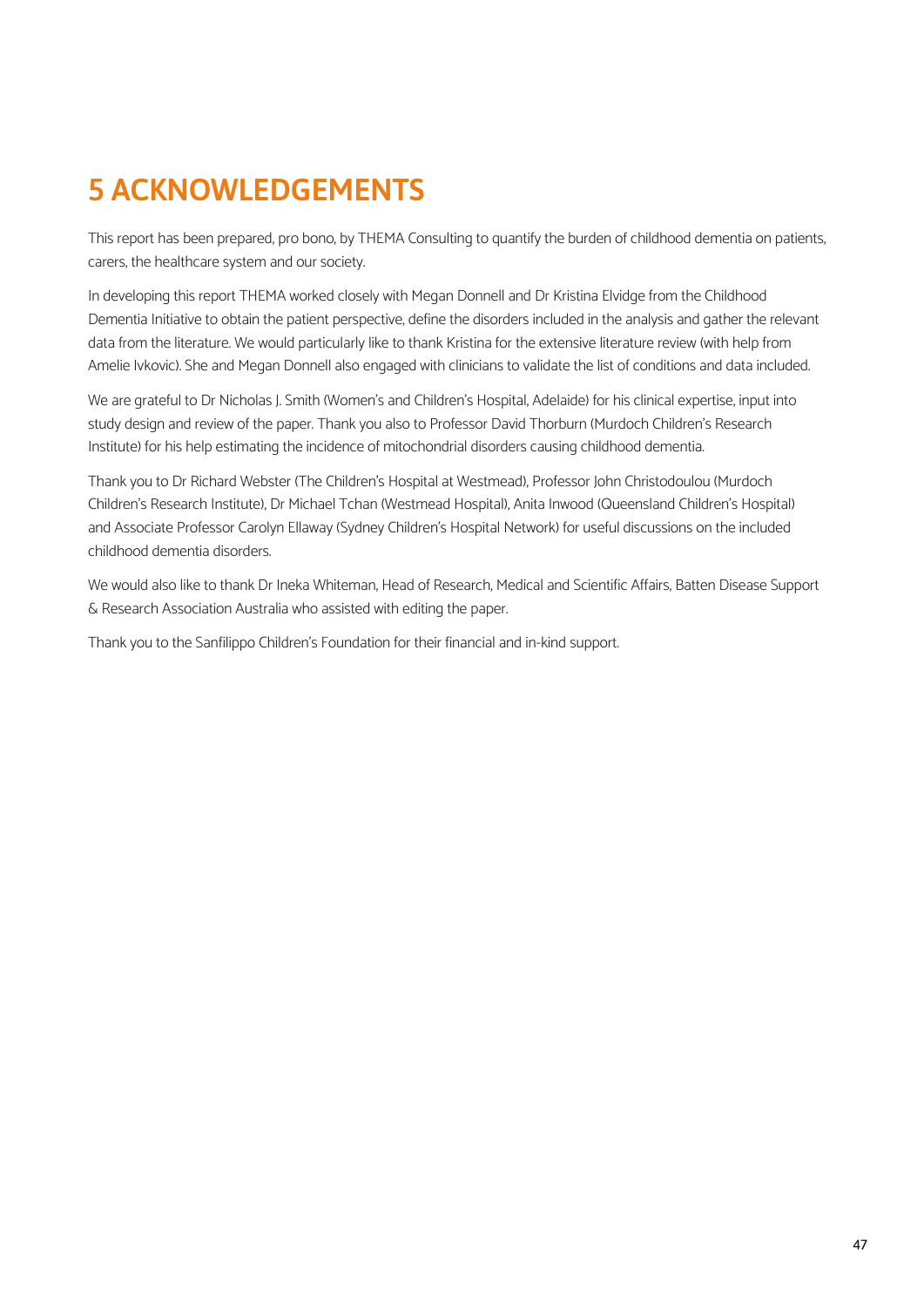# **6 REFERENCES**

- Abelson P. Establishing a monetary value for lives saved: issues and controversies. Applied Economics and Department of Economics, Sydney University. 2007
- Access Economics 2007. The Economic Impact of Cerebral Palsy in Australia in 2007. April 2008
- Anderson A, Wong K, Jacoby P, et al. Twenty years of surveillance in Rett syndrome: what does this tell us? Orphanet J Rare Dis. 2014 Jun 19;9:87.
- Arvio and Mononen. Aspartylglycosaminuria: A Review. Orphanet Journal of Rare Diseases (2016) 11:162.
- Bascou, N., DenRenzo, A., Poe, M.D., and Escolar, M.L. (2018). A prospective natural history study of Krabbe disease in a patient cohort with onset between 6 months and 3 years of life. Orphanet J Rare Dis. 2018 Aug 9;13(1):126.
- Berger J, Forss-Petter S, Eichler FS. Pathophysiology of X-linked adrenoleukodystrophy. Biochimie. 2014;98(100):135-142.
- Bianconi SE, Hammond DI, Farhat NY, et al. Evaluation of age of death in Niemann-Pick disease, type C: Utility of disease support group websites to understand natural history. Molecular genetics and metabolism. 2019 Apr 1;126(4):466-9.
- Boelens, Jaap Jan, Paul J. Orchard, and Robert F. Wynn. "Transplantation in Inborn Errors of Metabolism: Current Considerations and Future Perspectives." British Journal of Haematology Nov. 2014: 293–303

Brunetti-Pierri N, Berg JS, Scaglia F, et al. Recurrent reciprocal 1q21. 1 deletions and duplications associated with microcephaly or macrocephaly and developmental and behavioral abnormalities. Nat Genet 2008;40:1466-1471.

- Commonwealth of Australia as represented by the Department of Health (2016). Guidelines for preparing a submission to the Pharmaceutical Benefits Advisory Committee (Version 5.0)
- Coughlin CR 2nd, Swanson MA, Kronquist K, et al. The genetic basis of classical nonketotic hyperglycinemia due to mutations in GLDC and AMT. Genet Med. 2017;2017;19:104–11.
- Członkowska A, Litwin T, Dusek P, et al. (2018). Wilson Disease. Nat Rev Dis Primers. 2018 Sep 6;4(1):21.
- Dangel T, Kmieć T, Januszaniec A, Ważny B. Palliative care in 9 children with neurodegeneration with brain iron accumulation. Neurol Sci. 2020;41(3):653-60.
- Darin N, Oldfors A, Moslemi A-R, Holme E, Tulinius M. The incidence of mitochondrial encephalomyopathies in childhood: Clinical features and morphological, biochemical, and DNA abnormalities. Annals of Neurology. 2001;49(3):377-83.
- Deloitte Access Economics 2015. The economic value of informal care in Australia in 2015. Carers Australia. June 2015
- Deloitte Access Economics 2015. The hidden cost of asthma. Asthma Australia and National Asthma Council Australia. November 2015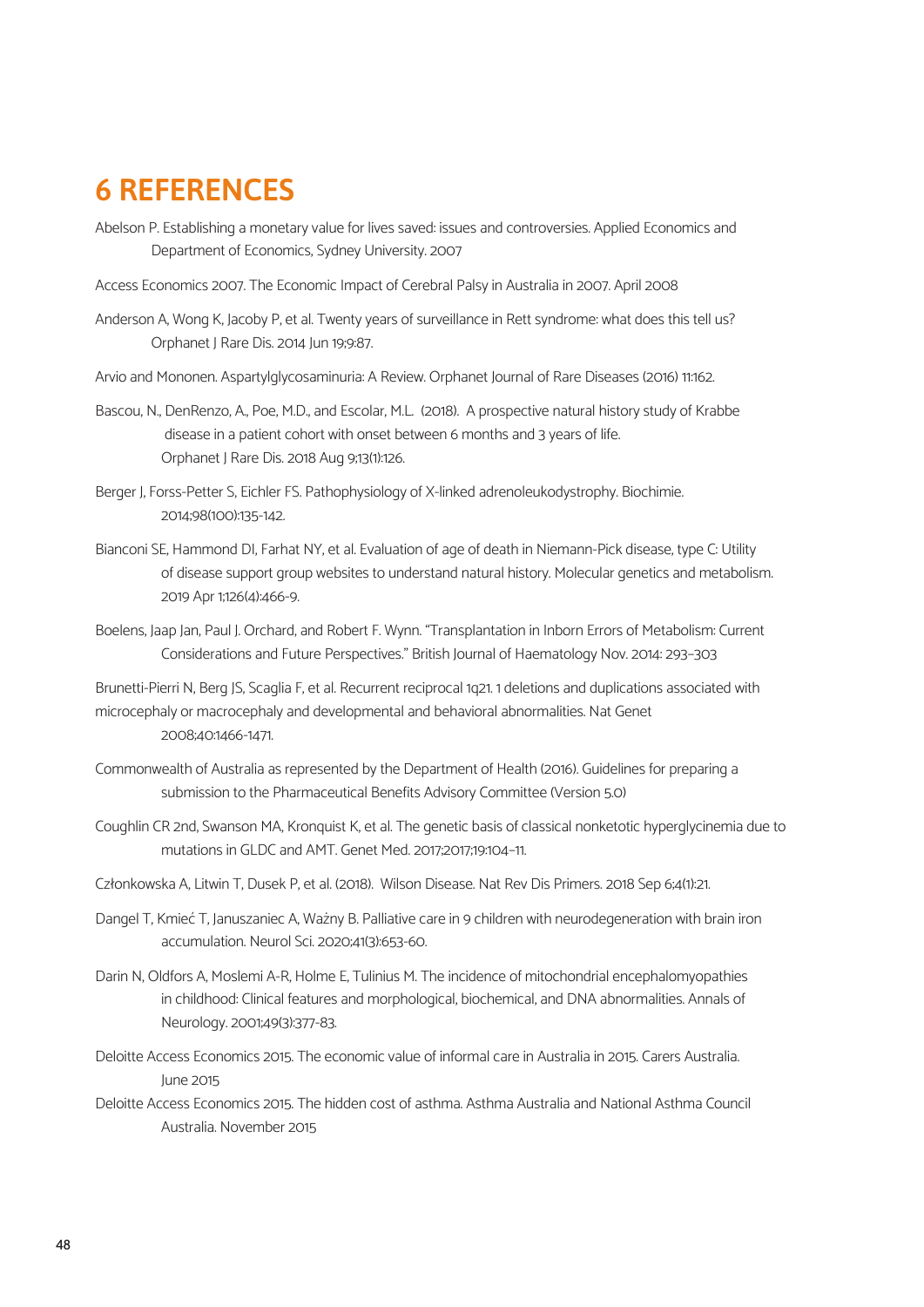- Deloitte Access Economics 2019. The social and economic costs of ADHD in Australia. Australian ADHD Professionals Association. July 2019
- Deloitte Access Economics 2019. The economic burden of epilepsy in Australia, 2019-2020. Epilepsy Australia. February 2020
- Department of the Prime Minister and Cabinet. Best Practice Regulation Guidance Note Value of statistical life. Office of Best Practice Regulation, Canberra ACT. August 2019. Available from https://www.pmc.gov.au/ sites/default/files/publications/value-of-statistical-life-guidance-note\_0\_0.pdf
- Donti TR, Blackburn PR, Atwal PS. Holocarboxylase synthetase deficiency pre and post newborn screening. Molecular Genetics and Metabolism Reports. 2016;7:40-44
- Edmiston R, Wilkinson S, Jones S, Tylee K, Broomfield A, Bruce IA. I-Cell Disease (Mucolipidosis II): A Case Series from a Tertiary Paediatric Centre Reviewing the Airway and Respiratory Consequences of the Disease. JIMD Rep. 2019;45:1-8. doi: 10.1007/8904\_2018\_130. Epub 2018 Sep 13. PMID: 30209781; PMCID: PMC6336676.
- Engelen M, Kemp S, de Visser M, et al. X-linked adrenoleukodystrophy (X-ALD): clinical presentation and guidelines for diagnosis, follow-up and management.Orphanet J Rare Dis. 2012;7(51).
- Fehr S, Bebbington A, Nassar N, Downs J, Ronen GM, DE Klerk N, Leonard H. Trends in the diagnosis of Rett syndrome in Australia. Pediatr Res. 2011 Sep;70(3):313-9.
- Fischer S, Huemer M, Baumgartner M et al. Clinical presentation and outcome in a series of 88 patients with the cblC defect. J Inherit Metab Dis. 2014;37:831–840.
- Friez MJ, Jones JR, Clarkson K, et al. Recurrent infections, hypotonia, and mental retardation caused by duplication of MECP2 and adjacent region in Xq28. Pediatrics. 2006;1;118(6):e1687-95.
- GBD 2015 Disease and Injury Incidence and Prevalence Collaborators. Global, regional, and national incidence, prevalence, and years lived with disability for 310 diseases and injuries, 1990–2015: a systematic analysis for the Global Burden of Disease Study 2015. The Lancet. 2016 Oct 7; 388:1545–1602.
- Gilbert-Barness E, Barness LA, Farrell PM. Metabolic Diseases : Foundations of Clinical Management, Genetics, and Pathology. Amsterdam, Netherlands: IOS Press; 2017.
- Giudice-Nairn P, Downs J, Wong K, Wilson D, et al. The incidence, prevalence and clinical features of MECP2 duplication syndrome in Australian children. Journal of Paediatrics and Child Health. 2019 Nov;55(11):1315-22.
- Gorman GS, Chinnery PF, DiMauro S, et al. Mitochondrial diseases. Nat Rev Dis Primers. 2016;2:16080.
- Guffon N, Heron B, Chabrol B, et al. Diagnosis, quality of life, and treatment of patients with Hunter syndrome in the French healthcare system: a retrospective observational study. Orphanet J Rare Dis. 2015;10:43.
- Hamilton EMC, van der Lei HDW, Vermeulen G, et al. Natural History of Vanishing White Matter. Ann Neurol. 2018;84(2):274-288.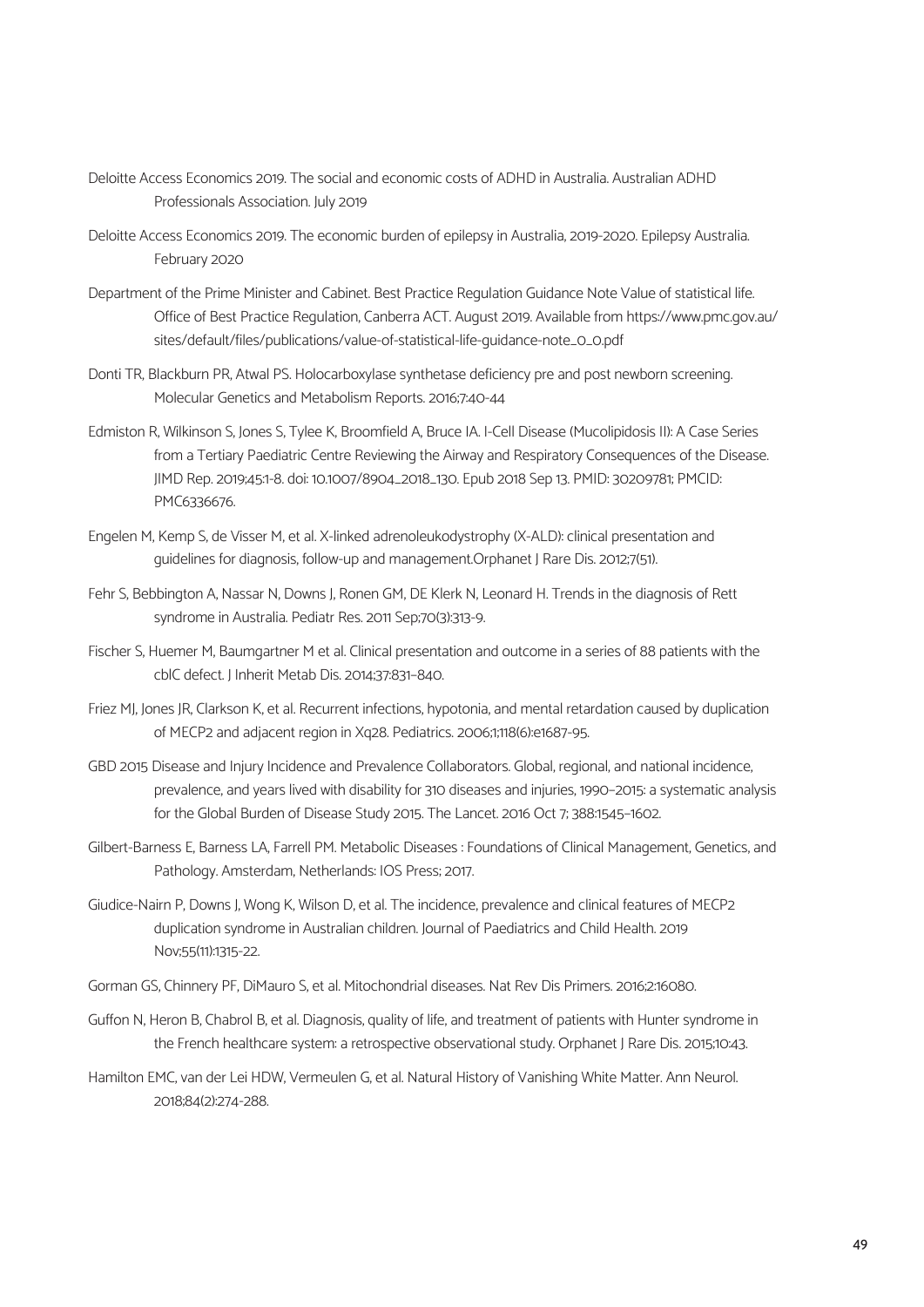- Haugen PK, von Tetzchner S, Oxley JD, Elmerskog B. Dementia in Adulthood and Childhood. In: von Tetzchner S, Elmerskog B, Tøssebro A-G, Rokne S, editors. Juvenile Neuronal Ceroid Lipofuscinosis, Childhood Dementia and Education: Intervention, education and learning strategies in a lifetime perspective. Norway: Snøfugl Forlag; 2019.
- Hendrie D, Bebbington A, Bower C, et al. Measuring use and cost of health sector and related care in a population of girls and young women with Rett syndrome. Research in Autism Spectrum Disorders. 2011;5:901-909.
- Hoover-Fong JE, Shah S, Van Hove JL, Applegarth D, Toone J, Hamosh A. Natural history of nonketotic hyperglycinemia in 65 patients. Neurology. 2004 Nov 23;63(10):1847-53.
- Imrie J, Galani C, Gairy K et al. Cost of illness associated with Niemann-Pick disease type C in the UK. Journal o Medical Economics. 2009;12(3):219-229
- Jansen AC, Andermann E. Progressive Myoclonus Epilepsy, Lafora Type. 2007 Dec 28 [Updated 2019 Feb 21]. In: Adam MP, Ardinger HH, Pagon RA, et al., editors. GeneReviews® [Internet]. Seattle (WA): University of Washington, Seattle; 1993-2019.
- Jay AM, Conway RL, Feldman GL, Nahhas F, Spencer L, Wolf B. Outcomes of individuals with profound and partial biotinidase deficiency ascertained by newborn screening in Michigan over 25 years. Genet Med. 2015;17(3):205-9.
- Johnson, T.B., Cain, J.T., White, K.A. et al. Therapeutic landscape for Batten disease: current treatments and future prospects. Nat Rev Neurol. 2019; 15, 161–178.
- Kaback MM, Desnick RJ. Hexosaminidase A Deficiency. 1999 Mar 11 [Updated 2011 Aug 11]. In: Adam MP, Ardinger HH, Pagon RA, et al., editors. GeneReviews® [Internet]. Seattle (WA): University of Washington, Seattle; 1993-2019.
- Kleijer WJ, Laugel V, Berneburg M, et al. Incidence of DNA repair deficiency disorders in western Europe: Xeroderma pigmentosum, Cockayne syndrome and trichothiodystrophy. DNA Repair (Amst). 2008;7:744–50. PubMed PMID: 18329345.
- Kurian MA, Hayflick SJ. Pantothenate kinase-associated neurodegeneration (PKAN) and PLA2G6-associated neurodegeneration (PLAN): review of two major neurodegeneration with brain iron accumulation (NBIA) phenotypes. Int Rev Neurobiol. 2013;110:49-71.
- Maertens P & Dyken PR. Storage diseases: neuronal ceroid-lipofuscinoses, lipidoses, glycogenosis, and l eykodystrophies. Chapter 30; 613-639. From Clinical Neurology (Third Edition). 2007
- Mahmood A, Berry J, Wenger DA, et al. Metachromatic leukodystrophy: a case of triplets with the late infantile variant and a systematic review of the literature. J Child Neurol 2010; 25:572.
- Malm D. Nilssen Ø. Alpha-mannosidosis. Orphanet Journal of Rare Diseases. 2008 Dec 1;3(1):21.
- Martinelli, M., Deodato, F., and Dionisi-Vici, C. (2011). Cobalamin C Defect: Natural History, Pathophysiology and Treatment. J Inherit Metab Dis. 34: 127 - 135.
- Meikle et al. PJ, Hopwood II, Clague AE, Carey WF. Prevalence of Iysosomal storage disorders. Jama. 1999 Jan 20;281(3):249-54.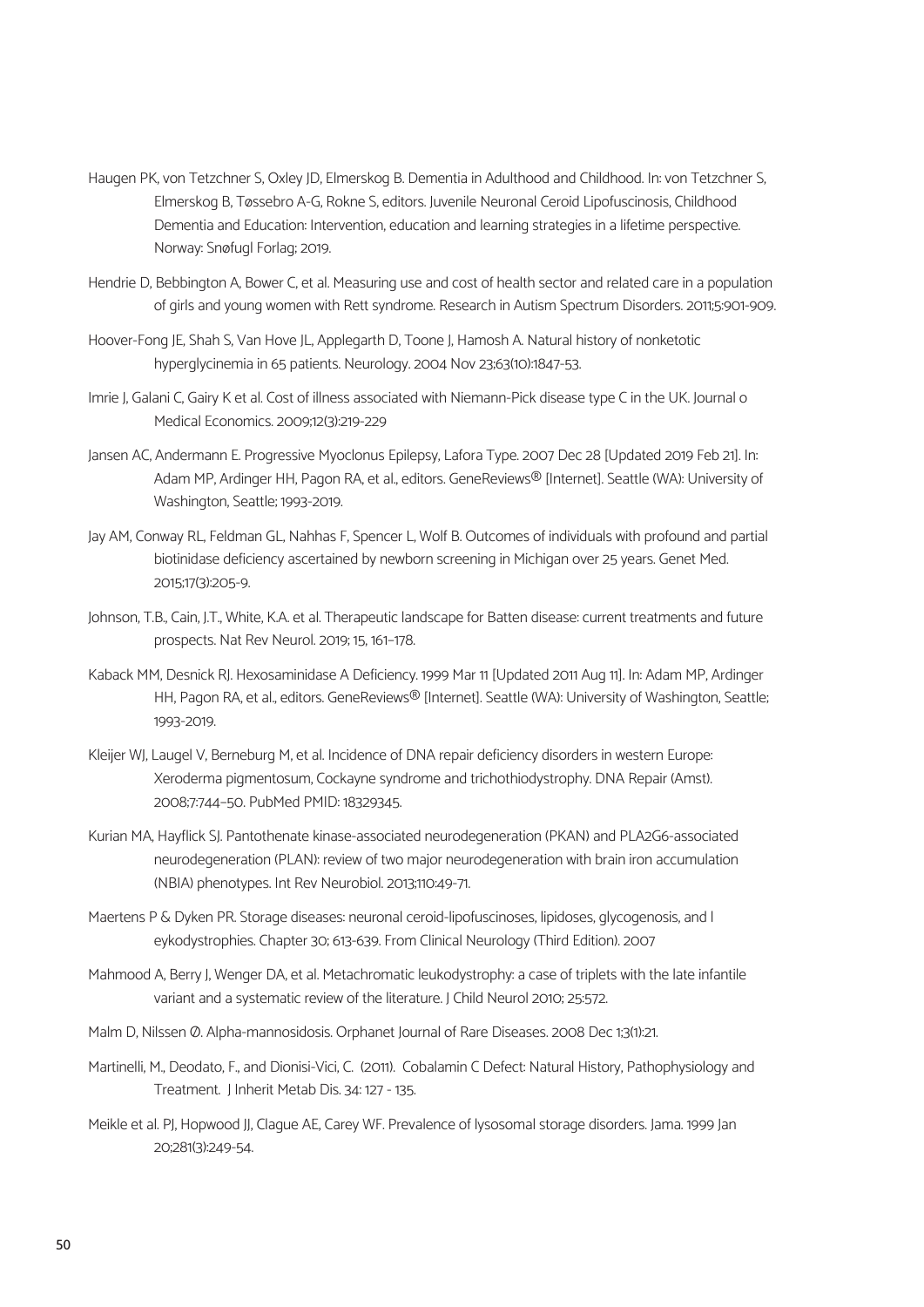- Mignot, C.; Doummar, D.; Maire, I.; De Villemeur, T.B.; French Type 2 Gaucher Disease Study Group. Type 2 Gaucher disease: 15 new cases and review of the literature. Brain Dev. 2006, 28, 39–48.
- Mole SE & Cotman SL Genetics of the neuronal ceroid lipofuscinoses (Batten disease). Biochim. Biophys. Acta. 2015;1852: 2237–2241
- Mole SE, Williams RE. Neuronal Ceroid-Lipofuscinoses [updated 2013 Aug 1]. In: Adam MP, Ardinger HH, Pagon RA, Wallace SE, Bean LJH, Stephens K, Amemiya A, editors. GeneReviews® [Internet]. Seattle (WA): University of Washington, Seattle; 1993–2020.
- Moore D, Connock MJ, Wraith E, Lavery C. The prevalence of and survival in Mucopolysaccharidosis I: Hurler, Hurler-Scheie and Scheie syndromes in the UK. Orphanet Journal of Rare Diseases. 2008;3:24.
- Moser HW, Moser AB, Hollandsworth K, Brereton NH, Raymond GV. "Lorenzo's oil" therapy for X-linked adrenoleukodystrophy: rationale and current assessment of efficacy. J Mol Neurosci. 2007 Sep;33(1):105-13
- National Organization of Rare Disorders (NORD). Rare disease database: Alexander Disease. Available at: https:// rarediseases.org/rare-diseases/alexander-disease/ Accessed May 1, 2020
- Nunn K, Williams K, Ouvrier R. The Australian childhood dementia study. European Child & Adolescent Psychiatry. 2002; 11(2): 63-70.
- Ojha, R. and Prasad, A.N. (2016). Menkes Disease: What A Multidisciplinary Approach Can Do. Journal of Multidisciplinary Healthcare. 9:371 - 385.
- Pilo-de-la-Fuente B, Jimenez-Escrig A, Lorenzo JR, et al. Cerebrotendinous xanthomatosis in Spain: clinical, prognostic, and genetic survey. Eur J Neurol. 2011;18(10):1203-1211.
- Prust M, Wang J, Morizono H, et al. GFAP mutations, age at onset, and clinical subtypes in Alexander disease. Neurology. 2011 Sep 27; 77(13): 1287–1294. https://www.ncbi.nlm.nih.gov/pmc/articles/PMC3179649/
- Regier DS, Tifft CJ. GLB1-Related Disorders. In: GeneReviews®. University of Washington, Seattle, Seattle (WA); 1993.
- Sabourdy F, Mourey L, Le Trionnaire E, et al. Natural disease history and characterisation of SUMF1 molecular defects in ten unrelated patients with multiple sulfatase deficiency. Orphanet Journal of Rare Diseases. 2015 ;10:31.
- Salen G., and Steiner R.D. (2017). Epidemiology, Diagnosis and Treatment of Cerebrotendinous Xanthomatosis ( CTX). J Inherit Metab Dis, 40: 771 - 781. DOI 10.1007/s10545-017-0093-8
- Schulz A, Ajayi T, Specchio N, et al. CLN2 Study Group. Study of Intraventricular Cerliponase Alfa for CLN2 Disease. N Engl J Med. 2018; May 17;378(20):1898-1907.
- Skladal D, Halliday J, Thorburn DR. Minimum birth prevalence of mitochondrial respiratory chain disorders in children. Brain. 2003;126(Pt 8):1905-12.
- Smith NJ, Winstone AM, Stellitano L, Cox TM, Verity CM. GM2 gangliosidosis in a UK study of children with progressive neurodegeneration: 73 cases reviewed. Dev Med Child Neurol. 2012;54(2):176-82.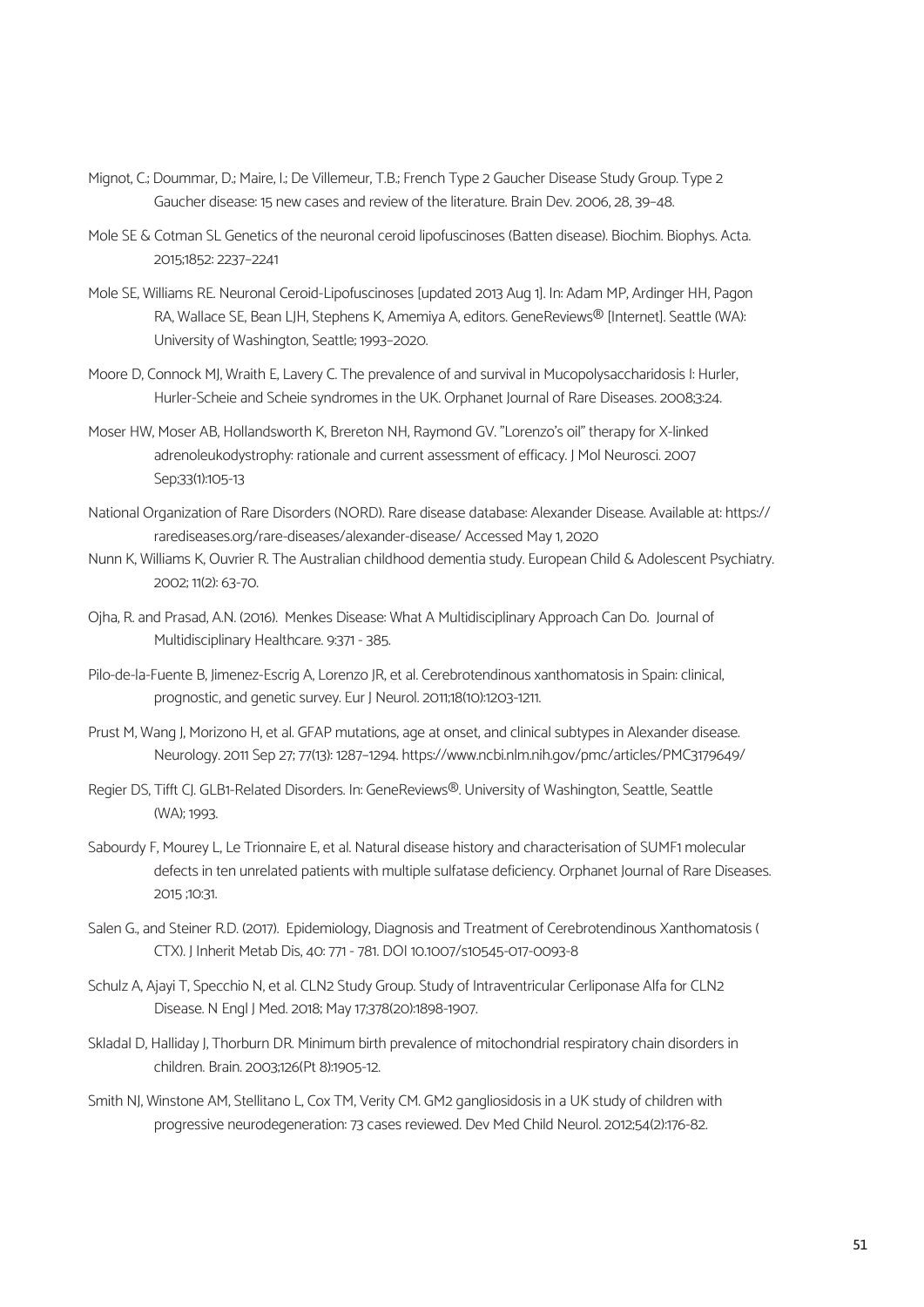- Solberg OK, Filkuková P, Frich JC, Feragen KJB. Age at Death and Causes of Death in Patients with Huntington Disease in Norway in 1986-2015. J Huntingtons Dis. 2018;7(1):77-86. doi:10.3233/JHD-170270
- Stirnemann J, Belmatoug N, Camou F, et al. A Review of Gaucher Disease Pathophysiology, Clinical Presentation and Treatments. Int J Mol Sci. 2017 Feb 17;18(2):441
- Synergies Economic Consulting 2011. Economic Costs of Autism Spectrum Disorder in Australia. April 2011
- Van Hove JLK, Coughlin C II, Swanson M, Hennermann JB. Nonketotic Hyperglycinemia. 2002 Nov 14 [updated 2019 May 23]. In: Adam MP, Ardinger HH, Pagon RA, Wallace SE, Bean LJH, Stephens K, Amemiya A, editors. GeneReviews® [Internet]. Seattle (WA): University of Washington, Seattle; 1993–2020.
- Vu B, Khanam R, Rahman M et al. The cost of disability in Australia: a hybrid panel-data examination. Health Economics Review. 2020;10(6).
- Wall DA, Grange DK, Goulding P, Daines M, Luisiri A, Kotagal S: Bone marrow transplantation for the treatment of alphamannosidosis. J Pediatr 1998, 133:282-285.Wolf B. Worldwide survey of neonatal screening for biotinidase deficiency. J Inherit Metab Dis. 1991;14(6):923–927
- World Health Organization (WHO). WHO methods and data sources for global burden of disease estimates 2000-2005. Department of Information, Evidence and Research. January 2017. WHO, Geneva
- Wyatt W, Anderson H, Anderson R, et al. The effectiveness and cos of enzyme replacement and substrate reduction therapies: a longitudinal cohort study of people with lysosomal storage disorders. Health Technology Assessment. 2012;16(30)
- Zelei T, Csetneki K, Vokó Z, Siffel C. Epidemiology of Sanfilippo syndrome: results of a systematic literature review. Orphanet Journal of Rare Diseases. 2018 Apr;13(1):53.
- Zielonka M, Garbade SF, Kölker S, Hoffmann GF, Ries M.Genet Med. Quantitative clinical characteristics of 53 patients with MPS VII: a cross-sectional analysis.Genetics in Medicine.2017;19(9):983-8.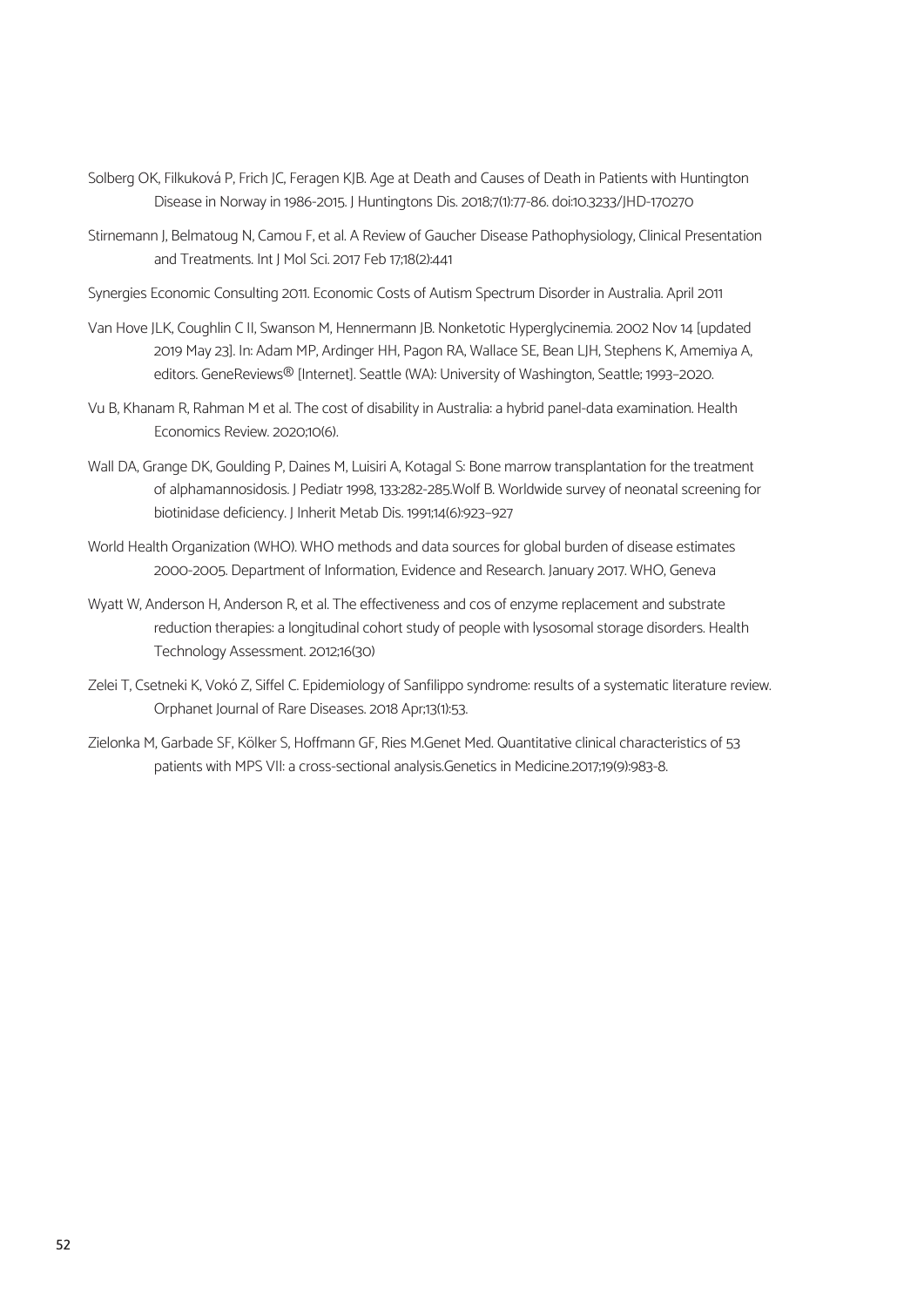# **APPENDIX 1: INCLUDED CONDITIONS**

### **TABLE 15 Incidence data input references**

| <b>Condition</b>                                       | Incidence per<br>100,000 | <b>Source</b>                                                  |  |
|--------------------------------------------------------|--------------------------|----------------------------------------------------------------|--|
| Lysosomal disorders of lipid metabolism and transport* |                          |                                                                |  |
| Gaucher disease (type 2)                               | O.1                      | Meikle et al. et al. (1999), Orphanet (accessed<br>13/07/2020) |  |
| Gaucher disease (type 3)                               | O.1                      | Meikle et al. et al. (1999), Orphanet (accessed<br>13/07/2020) |  |
| Globoid cell leukodystrophy (Krabbe<br>disease)        | 0.5                      | Meikle et al. (1999)                                           |  |
| GM1 Gangliosidosis                                     | 0.2                      | Brunetti-Pierri et al. (2008), Meikle et al. (1999)            |  |
| GM2 Gangliosidosis (Tay-Sachs disease)                 | O.2                      | Meikle et al. (1999), Smith et al. (2012)                      |  |
| GM2 Gangliosidosis (Sandhoff disease)                  | O.4                      | Meikle et al. (1999), Smith et al. (2012)                      |  |
| Metachromatic leukodystrophy                           | 0.8                      | Meikle et al. (1999)                                           |  |
| Multiple sulfatase deficiency                          | O.1                      | Meikle et al. (1999)                                           |  |
| Niemann-Pick disease type A (NPA)                      | O.4                      | Meikle et al. (1999)                                           |  |
| Niemann-Pick disease type C (NPC)                      | 0.5                      | Meikle et al. (1999)                                           |  |
| Glycoproteinosis*                                      |                          |                                                                |  |
| Alpha-mannosidosis                                     | O.1                      | Meikle et al. (1999)                                           |  |
| Aspartylglucosaminuria (AGU)                           | 0.05                     | Meikle et al. (1999)                                           |  |
| Mucolipidosis type II (i-cell disease)                 | O.4                      | Meikle et al. (1999)                                           |  |
| Mucopolysaccharidoses*                                 |                          |                                                                |  |
| MPS I (Hurler syndrome)                                | 0.9                      | Meikle et al. (1999)                                           |  |
| MPS II (Hunter syndrome)                               | O.4                      | Meikle et al. (1999)                                           |  |
| MPS III (Sanfilippo syndrome)                          | 1.4                      | Meikle et al. (1999)                                           |  |
| MPS VII (Sly syndrome)                                 | 0.05                     | Meikle et al. (1999)                                           |  |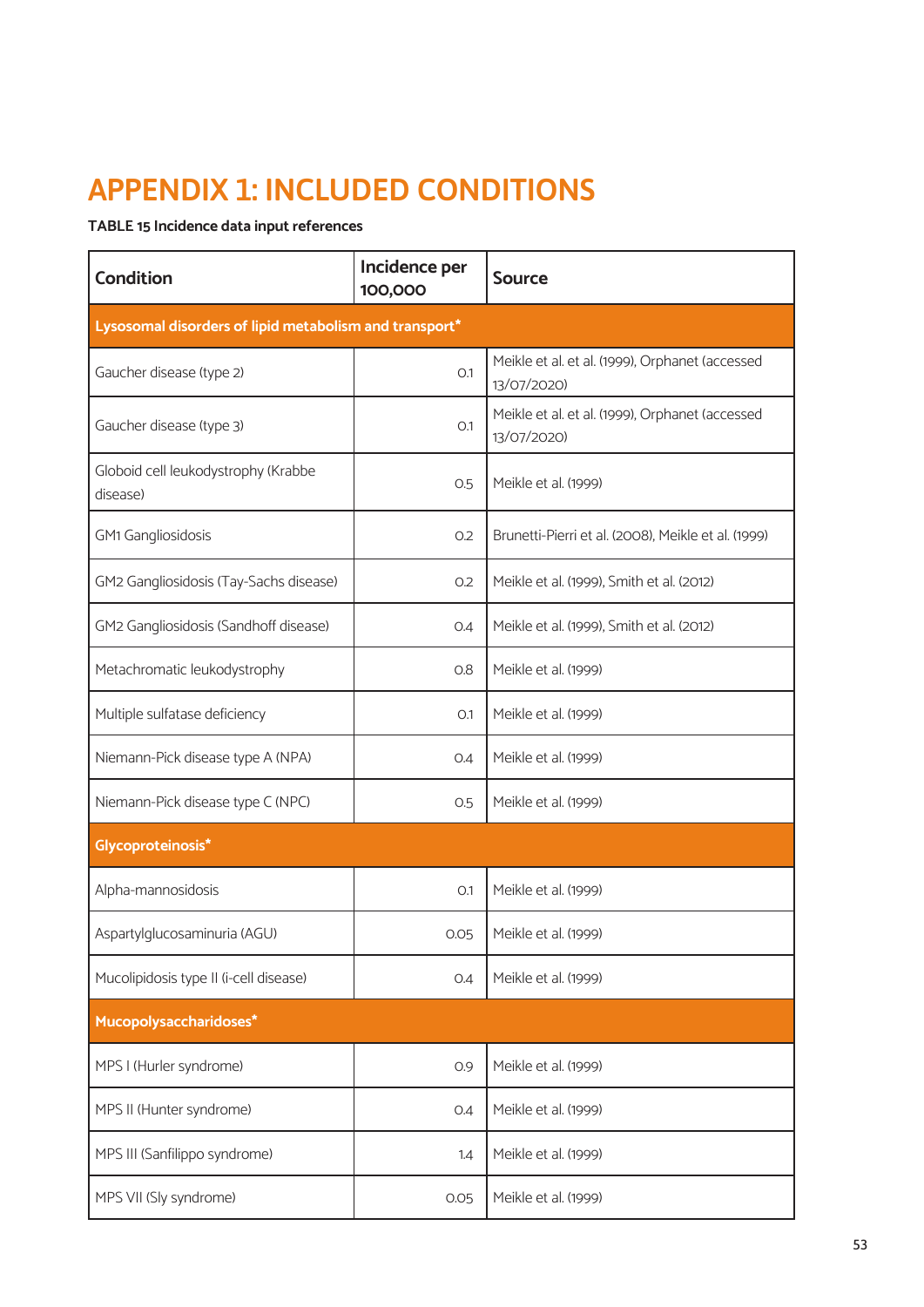| Other lysosomal diseases*                                                                                            |                                                   |                                                                                                                                                          |  |  |
|----------------------------------------------------------------------------------------------------------------------|---------------------------------------------------|----------------------------------------------------------------------------------------------------------------------------------------------------------|--|--|
| Neuronal ceroid lipofuscinoses (Batten<br>disease); 14 subtypes (except those that<br>are adult onset CLN 4, 11, 13) | 1.0                                               | Johnson et al. (2019)                                                                                                                                    |  |  |
|                                                                                                                      | Other disorders of lipid metabolism and transport |                                                                                                                                                          |  |  |
| Cerebrotendinous xanthomatosis                                                                                       | O.3                                               | Salen and Steiner (2017)                                                                                                                                 |  |  |
| Disorders of amino acid and other organic acid metabolism                                                            |                                                   |                                                                                                                                                          |  |  |
| Canavan disease                                                                                                      | 1.00                                              | Orphanet (accessed 1/05/20)                                                                                                                              |  |  |
| Glycine encephalopathy                                                                                               | 1.3                                               | Coughlin et al (2017)                                                                                                                                    |  |  |
| Holocarboxylase synthetase deficiency                                                                                | 0.5                                               | Donti et al. (2016)                                                                                                                                      |  |  |
| Vitamin-responsive inborn errors of metabolism                                                                       |                                                   |                                                                                                                                                          |  |  |
| Biotinidase deficiency                                                                                               | 1.7                                               | Wolf et al. (1991)                                                                                                                                       |  |  |
| Cobalamin C disease                                                                                                  | 1.0                                               | Martinelli et al. (2011)                                                                                                                                 |  |  |
| Disorders of mineral absorption and transport                                                                        |                                                   |                                                                                                                                                          |  |  |
| Menkes disease                                                                                                       | 1.5                                               | Ojha and Prasad (2016)                                                                                                                                   |  |  |
| Wilson disease                                                                                                       | 3.3                                               | Członkowska et al. (2018)                                                                                                                                |  |  |
| <b>Peroxisomal disease</b>                                                                                           |                                                   |                                                                                                                                                          |  |  |
| X-linked adrenoleukodystrophy (subset<br>with childhood dementia)                                                    | 1.1                                               | Engelen et al. (2012), Berger et al. (2014) (cal-<br>culated from incidence and 35-40% of boys<br>develop Cerebral Adrenoleukodystrophy in<br>childhood) |  |  |
| Zellweger spectrum disorder                                                                                          | 0.5                                               | Genetics Home reference (accessed 10/07/20)                                                                                                              |  |  |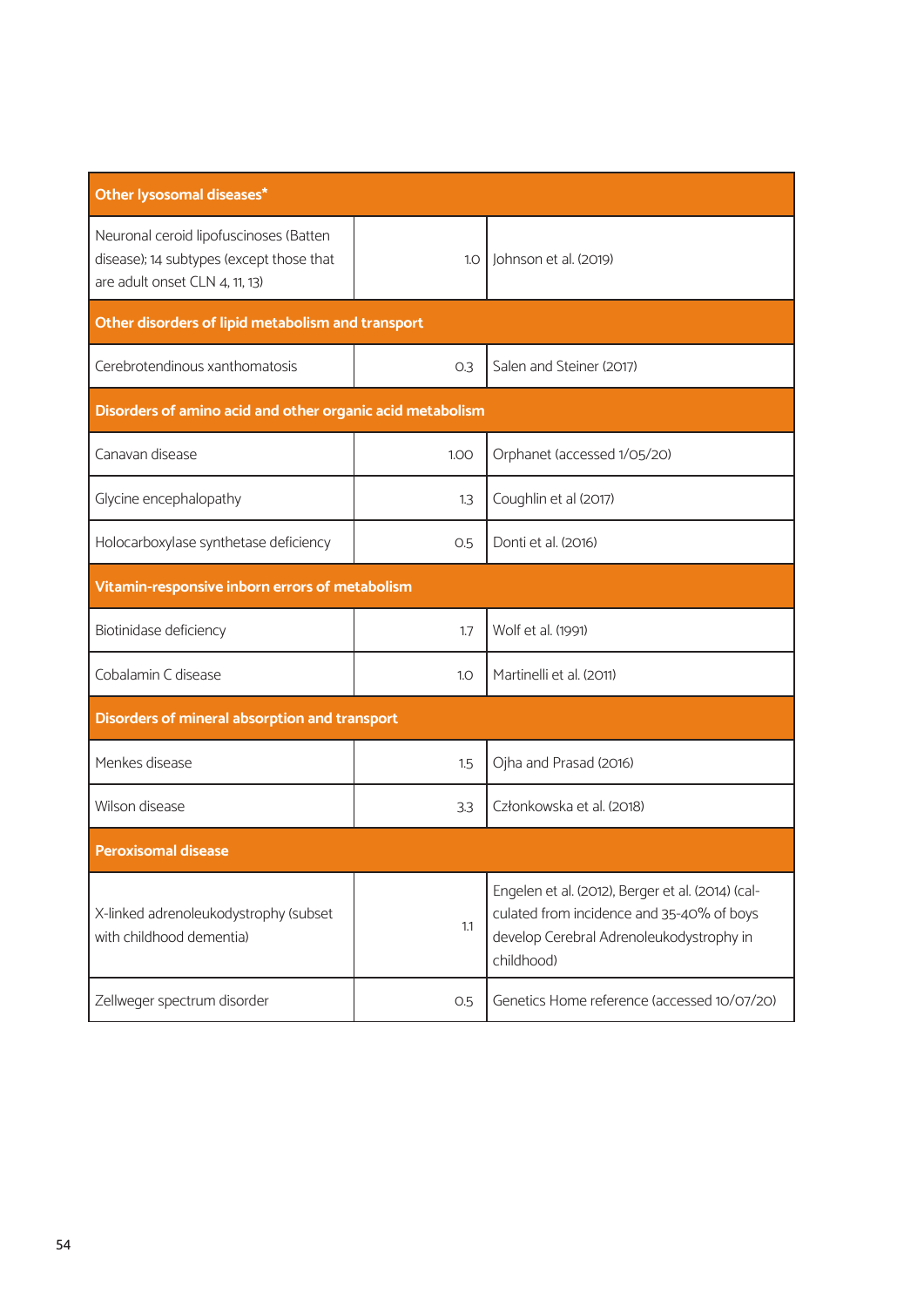| Other Inborn errors of metabolism                            |     |                                                                                                                                                                                                                          |  |
|--------------------------------------------------------------|-----|--------------------------------------------------------------------------------------------------------------------------------------------------------------------------------------------------------------------------|--|
| Lafora disease                                               | 0.4 | Jansen and Andermann (2007)                                                                                                                                                                                              |  |
| Mitochondrial disorders (subset with<br>childhood dementia)  | 7.0 | Skladal et al. (2003), Gorman et al. (2016) and<br>unpublished data (personal communication<br>with Prof. David Thornburn) which indicates that<br>~70% of children with mitochondrial disease<br>have an encephalopathy |  |
| Leukodystrophies not otherwise categorised                   |     |                                                                                                                                                                                                                          |  |
| Alexander disease (type I)                                   | O.1 | NORD (accessed 10/07/20)                                                                                                                                                                                                 |  |
| Pelizaeus Merzbacher disease                                 | 0.3 | Orphanet (accessed 10/07/20)                                                                                                                                                                                             |  |
| Vanishing white matter disease                               | 1.3 | Hamilton et al. (2018)                                                                                                                                                                                                   |  |
| Neurodegeneration with brain iron accumulation               |     |                                                                                                                                                                                                                          |  |
| Pantothenate kinase-associated neuro-<br>degeneration (PKAN) | 0.2 | Kurian and Hayflick (2018)                                                                                                                                                                                               |  |
| Neurodegenerative diseases not otherwise categorised         |     |                                                                                                                                                                                                                          |  |
| Cockayne syndrome                                            | O.3 | Kleijer et al. (2008)                                                                                                                                                                                                    |  |
| Huntington's disease (juvenile form)                         | O.3 | Orphanet et al. (accessed 10/07/20)                                                                                                                                                                                      |  |
| MECP2 duplication syndrome                                   | O.7 | Giudice-Nairn et al. (2019)                                                                                                                                                                                              |  |
| Rett syndrome                                                | 5.5 | Fehr et al. (2011)                                                                                                                                                                                                       |  |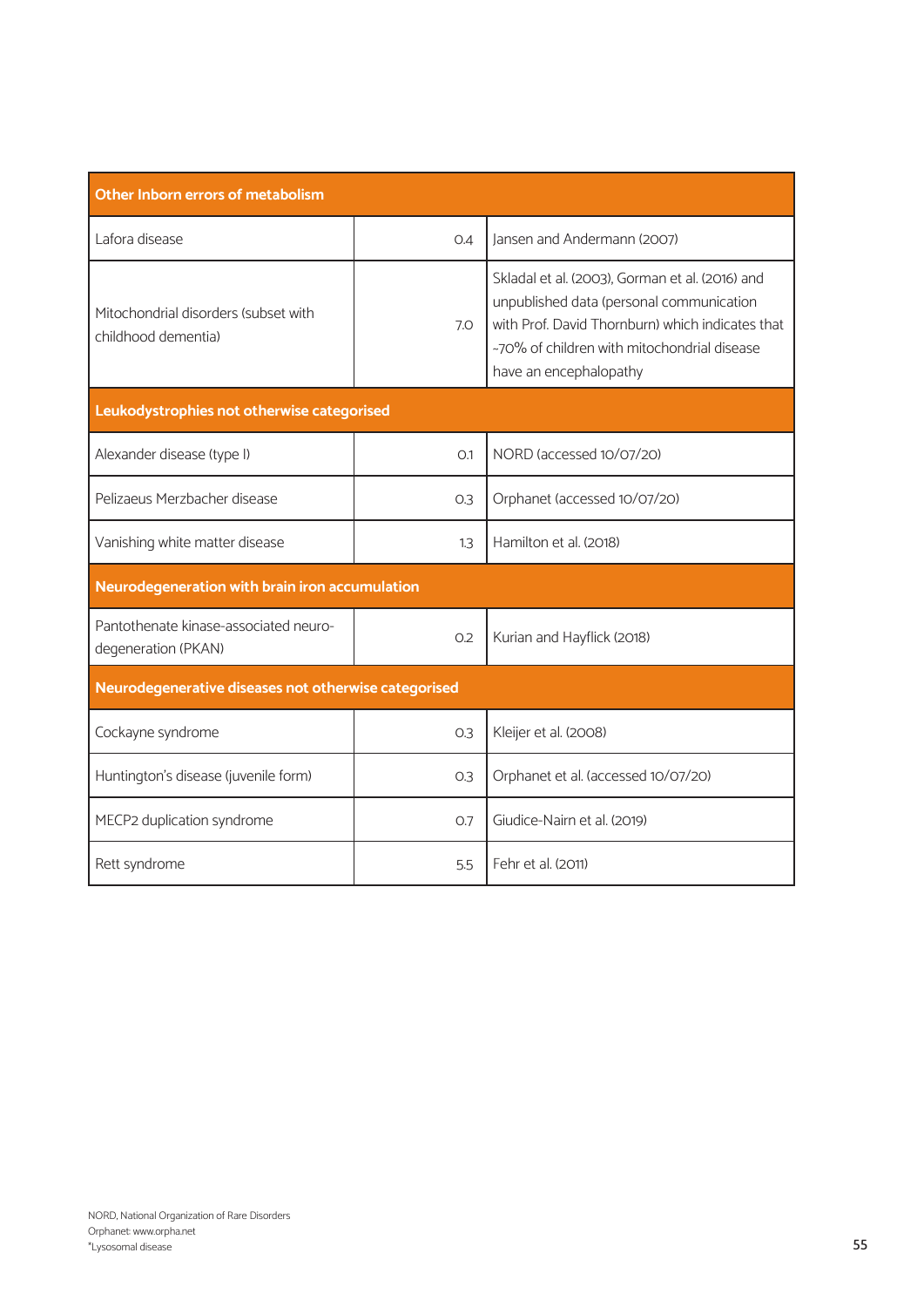### **TABLE 16 Life expectancy data input references**

| <b>Condition</b>                                       | <b>Life Expectancy</b> | <b>Source</b>                                                                                                                                  |
|--------------------------------------------------------|------------------------|------------------------------------------------------------------------------------------------------------------------------------------------|
| Lysosomal disorders of lipid metabolism and transport* |                        |                                                                                                                                                |
| Gaucher disease (type 2)                               | 1                      | Mignot et al. (2006)                                                                                                                           |
| Gaucher disease (type 3)                               | 30                     | Gilbert-Barness et al. (2017)                                                                                                                  |
| Globoid cell leukodystrophy (Krabbe<br>disease)        | 6.72                   | Bascou et al. (2018)                                                                                                                           |
| GM1 gangliosidosis                                     | 3.3                    | Regier & Tifft (2013), Meikle et al. (1999)                                                                                                    |
| GM2 gangliosidosis (Tay-Sachs disease)                 | 4                      | Kaback et al. (1999)                                                                                                                           |
| GM2 gangliosidosis (Sandhoff disease)                  | 3                      | Orphanet (accessed 10/07/20)                                                                                                                   |
| Metachromatic leukodystrophy                           | 15.6                   | Mahmood et al. (2010), Genetics Home<br>Reference (accessed 15/07/2020) https://<br>qhr.nlm.nih.gov/condition/metachromatic-<br>leukodystrophy |
| Multiple sulfatase deficiency                          | 7.5                    | Sabourdy et al. (2015)                                                                                                                         |
| Niemann-Pick disease type A (NPA)                      | 3                      | OMIM (accessed 10/07/20)                                                                                                                       |
| Niemann-Pick disease type C (NPC)                      | 13                     | Bianconi et al. (2019)                                                                                                                         |
| Glycoproteinosis*                                      |                        |                                                                                                                                                |
| Alpha-mannosidosis                                     | 30                     | Wall et al. (1998), Malm and Nilssen. (2008)<br>(calculated an average)                                                                        |
| Aspartylglucosaminuria (AGU)                           | 47.5                   | Arvio and Mononen (2016)                                                                                                                       |
| Mucolipidosis type II (i-cell disease)                 | 3                      | Edmiston et al. (2019)                                                                                                                         |
| Mucopolysaccharidoses*                                 |                        |                                                                                                                                                |
| MPS I (Hurler syndrome)                                | 11.6                   | Moore et al. (2008)                                                                                                                            |
| MPS II (Hunter syndrome)                               | 15                     | Genetic Home References (accessed<br>10/07/20)                                                                                                 |
| MPS III (Sanfilippo syndrome)                          | 15.9                   | Zelei et al. (2018) (estimated from the life<br>expectancy and proportion)                                                                     |
| MPS VII (Sly syndrome)                                 | 3.5                    | Zielonka et al. (2017)                                                                                                                         |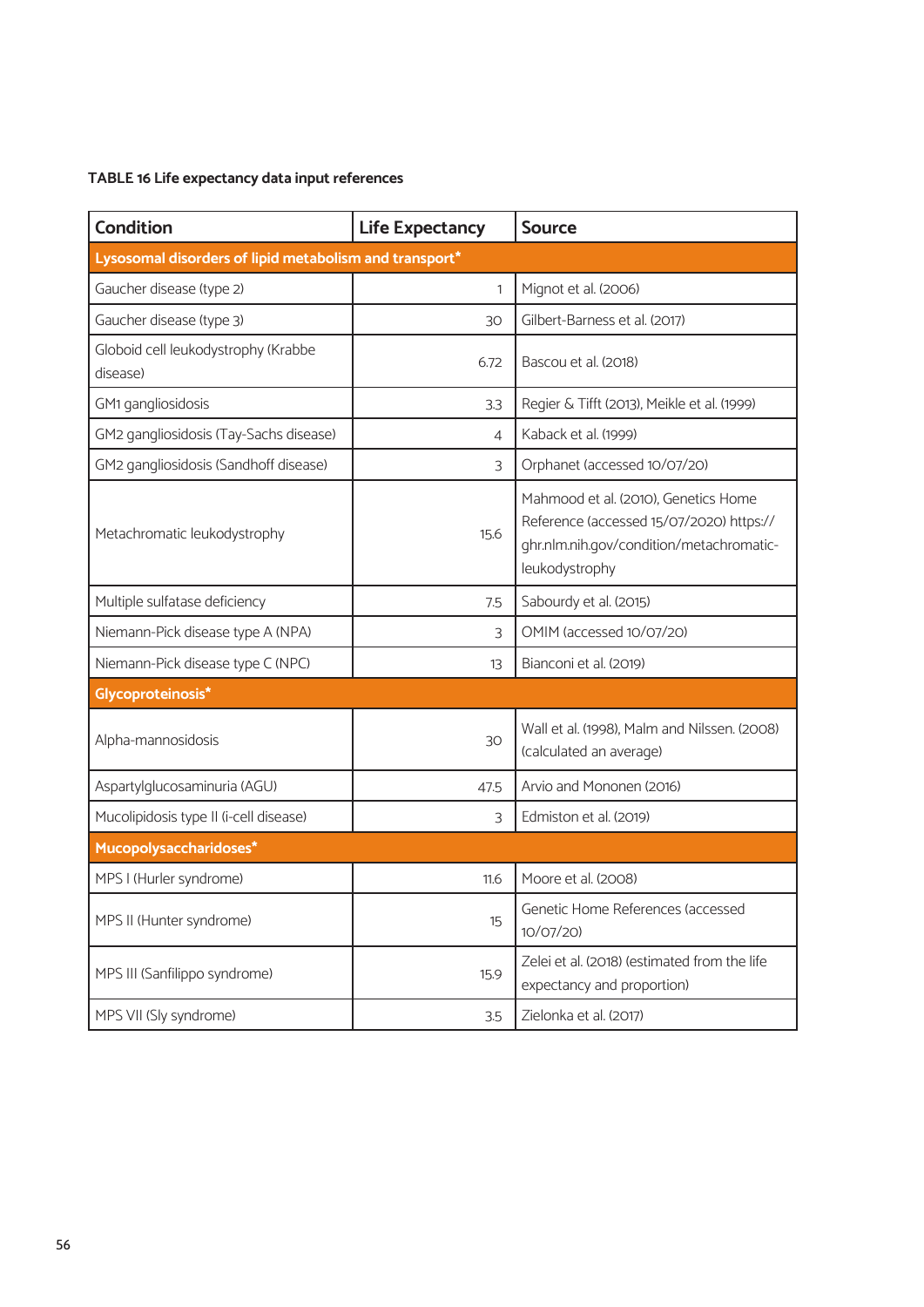| Other lysosomal diseases*                                                                                                    |       |                                                                                                                            |  |
|------------------------------------------------------------------------------------------------------------------------------|-------|----------------------------------------------------------------------------------------------------------------------------|--|
| Neuronal ceroid lipofuscinoses (NCLs<br>or Batten disease); 14 subtypes (except<br>those that are adult onset CLN 4, 11, 13) | 14    | Mole and Cotman (2016), Mole and Williams<br>(2013) (calculated average)                                                   |  |
| Other disorders of lipid metabolism and transport                                                                            |       |                                                                                                                            |  |
| Cerebrotendinous xanthomatosis                                                                                               | 52.4  | Pilo-de-la-Fuente et al. (2011)                                                                                            |  |
| Disorders of amino acid and other organic acid metabolism                                                                    |       |                                                                                                                            |  |
| Canavan disease                                                                                                              | 10    | Orphanet (accessed 10/07/20)                                                                                               |  |
| Glycine encephalopathy                                                                                                       | 1.34  | Hoover-Fong et al. (2004)                                                                                                  |  |
| Holocarboxylase synthetase deficiency                                                                                        | 82.65 | Assume normal life expectancy with<br>treatment <sup>*</sup>                                                               |  |
| Vitamin-responsive inborn errors of metabolism                                                                               |       |                                                                                                                            |  |
| Biotinidase deficiency                                                                                                       | 82.65 | Assume normal life expectancy with<br>treatment                                                                            |  |
| Cobalamin C disease                                                                                                          | 6     | Fischer et al. (2014)                                                                                                      |  |
| Disorders of mineral absorption and transport                                                                                |       |                                                                                                                            |  |
| Menkes disease                                                                                                               | 1.75  | Ojha and Prasad (2016)                                                                                                     |  |
| Wilson disease                                                                                                               | 78.3  | Członkowska et al. (2018)                                                                                                  |  |
| <b>Peroxisomal disease</b>                                                                                                   |       |                                                                                                                            |  |
| X-linked adrenoleukodystrophy (subset<br>with childhood dementia)                                                            | 12    | Engelen et al. (2012) (Life expectancy based<br>on mean age of onset 7 years and mortality<br>3-5 years from age of onset) |  |
| Zellweger spectrum disorder                                                                                                  | 1     | Rare Diseases (accessed 10/07/20)                                                                                          |  |
| Other Inborn errors of metabolism                                                                                            |       |                                                                                                                            |  |
| Lafora disease                                                                                                               | 24.5  | Ibrihim et al. (2020) (life expectancy based<br>on age of onset 11-18 years. Death 10 years<br>later)                      |  |
| Mitochondrial disorders (subset with<br>childhood dementia)                                                                  | 12    | Darin et al. (2001)                                                                                                        |  |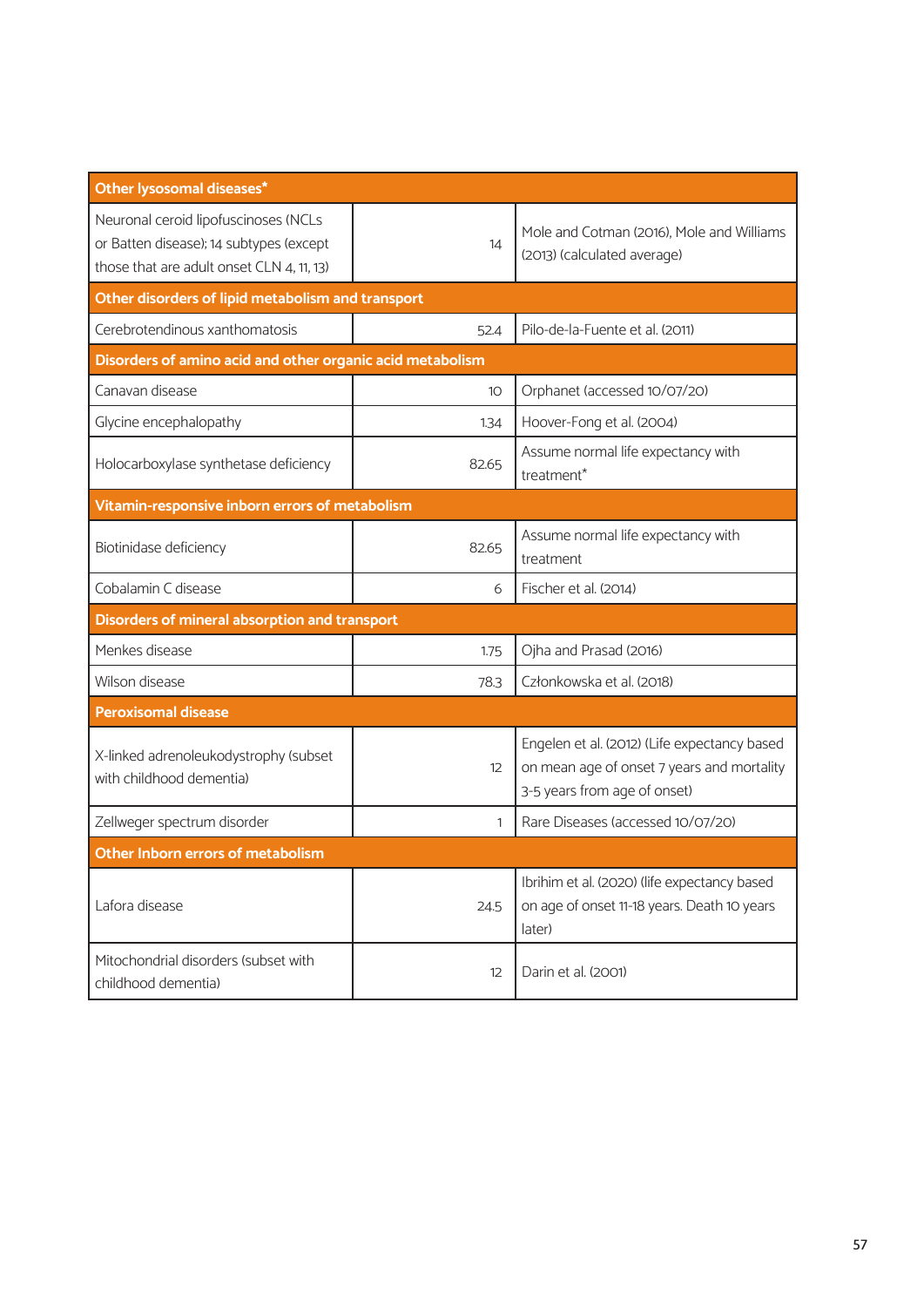| Leukodystrophies not otherwise categorised                 |      |                                                                                                                                                |
|------------------------------------------------------------|------|------------------------------------------------------------------------------------------------------------------------------------------------|
| Alexander disease (type I)                                 | 14   | Prust et al. (2011)                                                                                                                            |
| Pelizaeus Merzhacher disease                               | 15.4 | Maertens and Dyken (2007) (estimated<br>from the life expectancy and prevalence of<br>different forms)                                         |
| Vanishing white matter disease                             | 6    | Hamilton et al. (2018)                                                                                                                         |
| Neurodegeneration with brain iron accumulation             |      |                                                                                                                                                |
| Pantothenate kinase-associated<br>neurodegeneration (PKAN) | 11   | Dangel et al. (2020)                                                                                                                           |
| Neurodegenerative diseases not otherwise categorised       |      |                                                                                                                                                |
| Cockayne syndrome                                          | 18   | MedScape (accessed 10/07/20)                                                                                                                   |
| Huntington's disease (juvenile form)                       | 23.5 | Solberg et al. (2018) (Life expectancy<br>based on average age of onset 6 years +<br>patients surviving 10-15 years from onset of<br>symptoms) |
| MECP2 duplication syndrome                                 | 25   | Friez et al. (2006)                                                                                                                            |
| Rett syndrome                                              | 50   | Anderson et al. (2014)                                                                                                                         |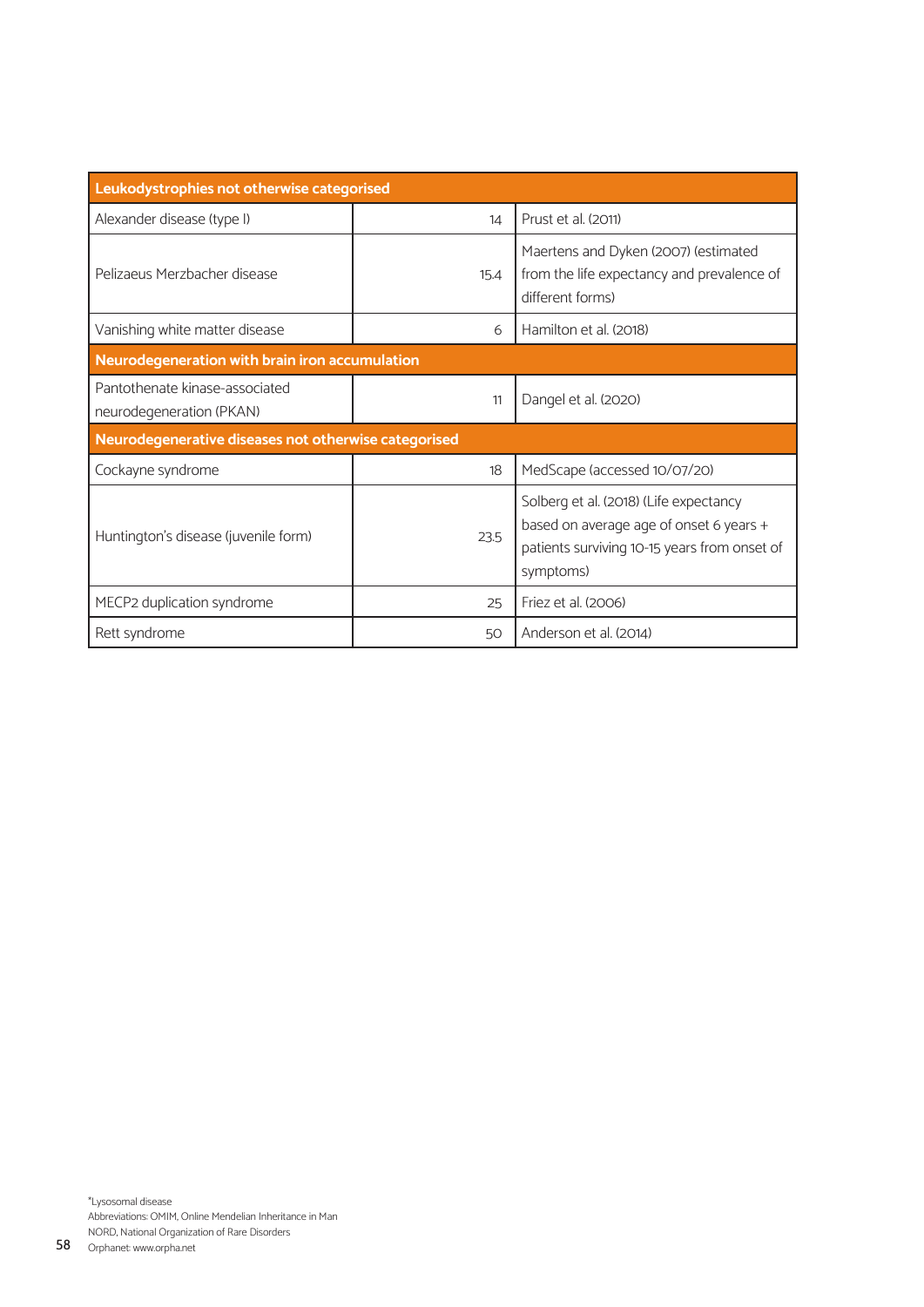# **APPENDIX 2: EXCLUDED CONDITIONS**

The following conditions were identified as disorders causing childhood dementia but insufficient data was available for their inclusion in the analysis.

### Lysosomal diseases

### : **Lysosomal disorders of lipid metabolism and transport**

- Combined saposin (prosaposin) deficiency
- Farber disease
- GM2 gangliosidosis AB variant
- Saposin A deficiency
- Saposin B deficiency
- Saposin C deficiency

### : **Glycoproteinosis**

- α-N-acetylgalactosaminidase deficiency (Schindler disease (type I))
- Beta-mannosidosis
- Fucosidosis (type I and II)
- Galactosialidosis (cathepsin A mutation)
- Mucolipidosis type I (sialidosis)
- Mucolipidosis type IV

### : **Other lysosomal diseases**

**•** Sialic acid storage disease

### Other disorders of lipid metabolism and transport

**•** Abetalipoproteinaemia

### Disorders of amino acid and other organic acid metabolism

- Glutathione synthetase deficiency
- Sulfite oxidase deficiency

### Vitamin-responsive inborn errors of metabolism

- Biotin-thiamine-responsive basal ganglia disease
- Cerebral folate deficiency
- Molybdenum cofactor deficiency
- SLC5A6 deficiency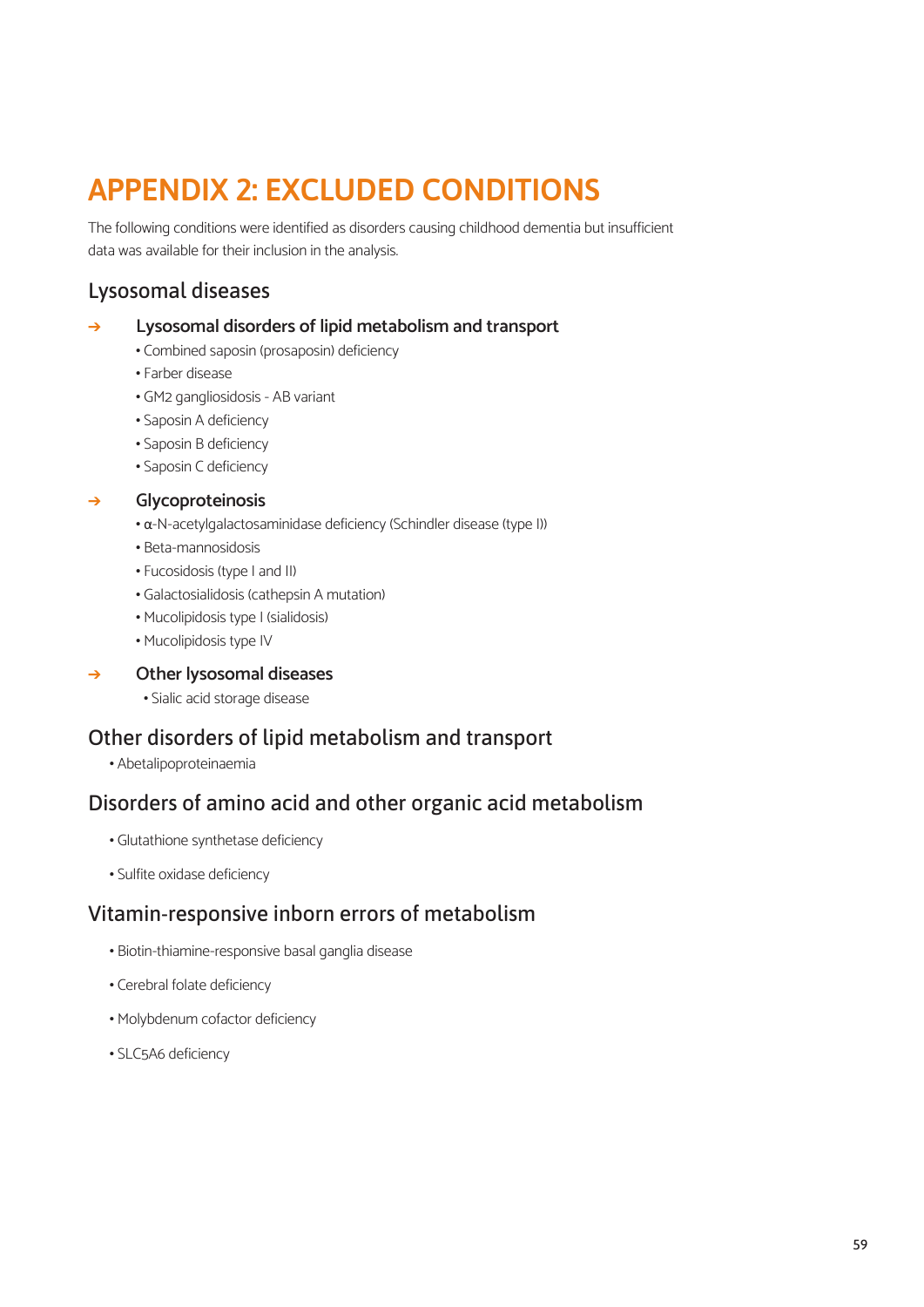### Other Inborn errors of metabolism

**•** Congenital disorders of glycosylation (subset of e.g. CDG1E, CDG1J, CDG2A)

### Leukodystrophies not otherwise categorised

**•** POLR3-related leukodystrophies

### Neurodegeneration with brain iron accumulation

- Beta-propeller protein-associated neurodegeneration (BPAN)
- Coenzyme A synthase protein-associated neurodegeneration (COASY)
- Fatty acid hydroxylase-associated neurodegeneration (FAHN)
- Kufor-Rakeb syndrome
- Mitochondrial membrane protein-associated neurodegeneration (MPAN)
- Woodhouse-Sakati syndrome (DCAF17)

### Neurodegenerative diseases not otherwise categorised

- Giant axonal neuropathy
- Huntington disease-like variants (particularly HDL3)
- Infantile neuroaxonal dystrophy
- Juvenile Parkinson's disease PARK19A (DNAJC6)